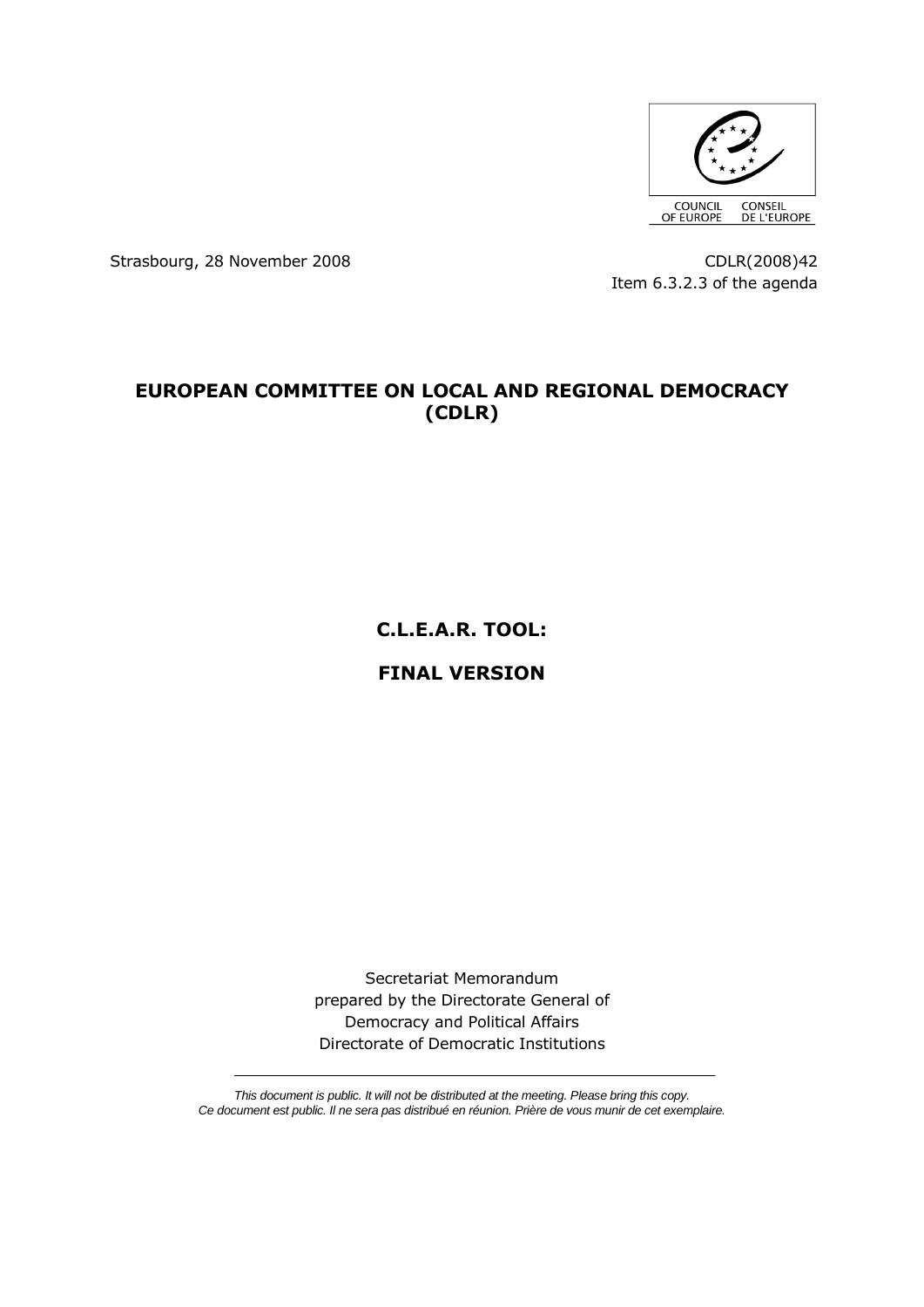## **Introduction**

This document contains the final draft of the CLEAR self-assessment tool as it results from the two waves of testing held between 2005-2008.

The final editing was carried out by a small working party established at the initiative of the LR-DP Rapporteur, Mrs Greta Billing (Norway).

Once approved by the CDLR, this tool is to be appended to the draft Recommendation on the evaluation, auditing and monitoring of participation and participation policies at local and regional level which the CDLR is to deal with under item 6.3.2.4 of its agenda.

#### **Action required**

The CDLR is invited to approve the CLEAR self-assessment tool, making any modification it deems appropriate.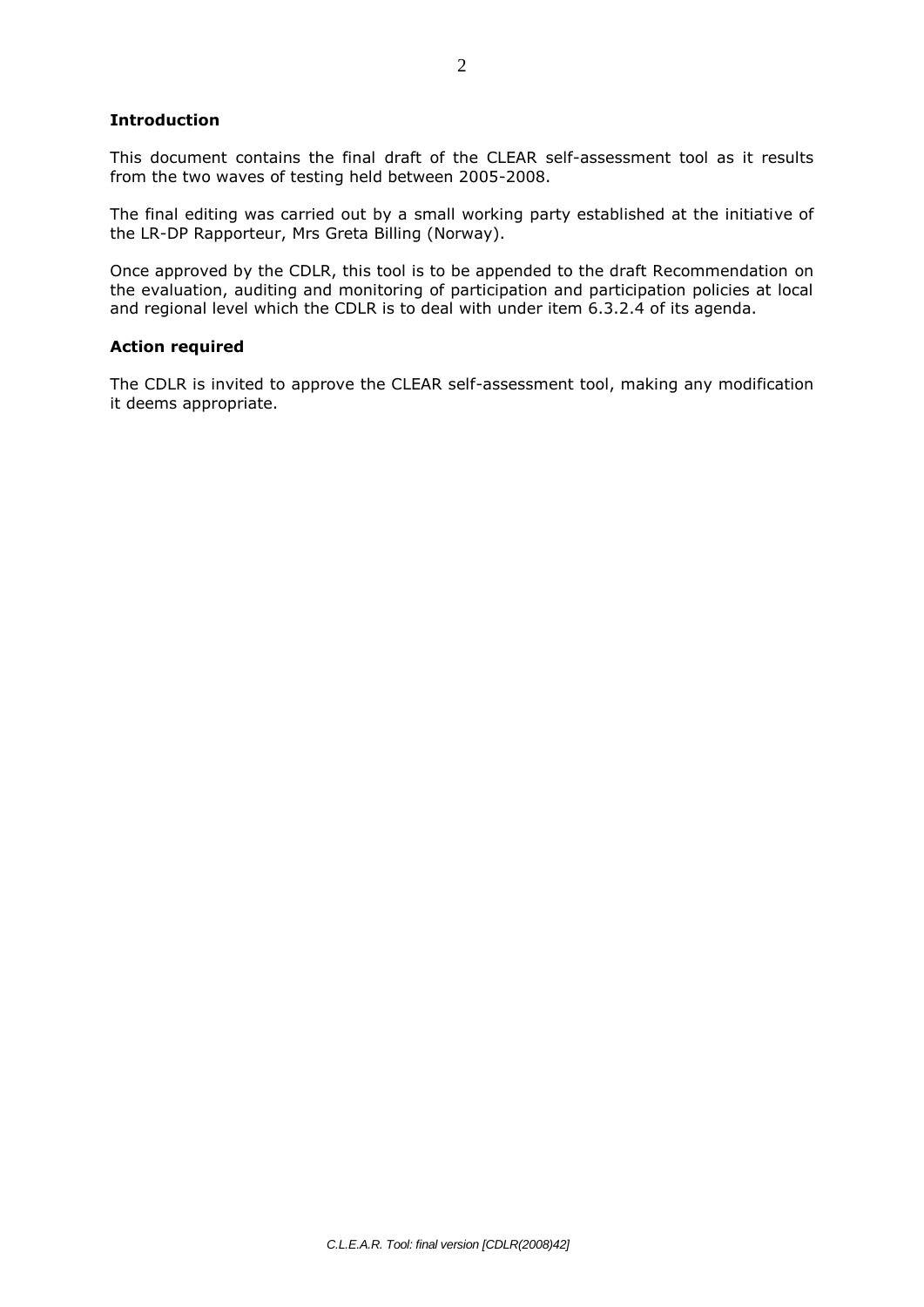# **CLEAR**

# **A self-assessment tool for citizen participation at the local level**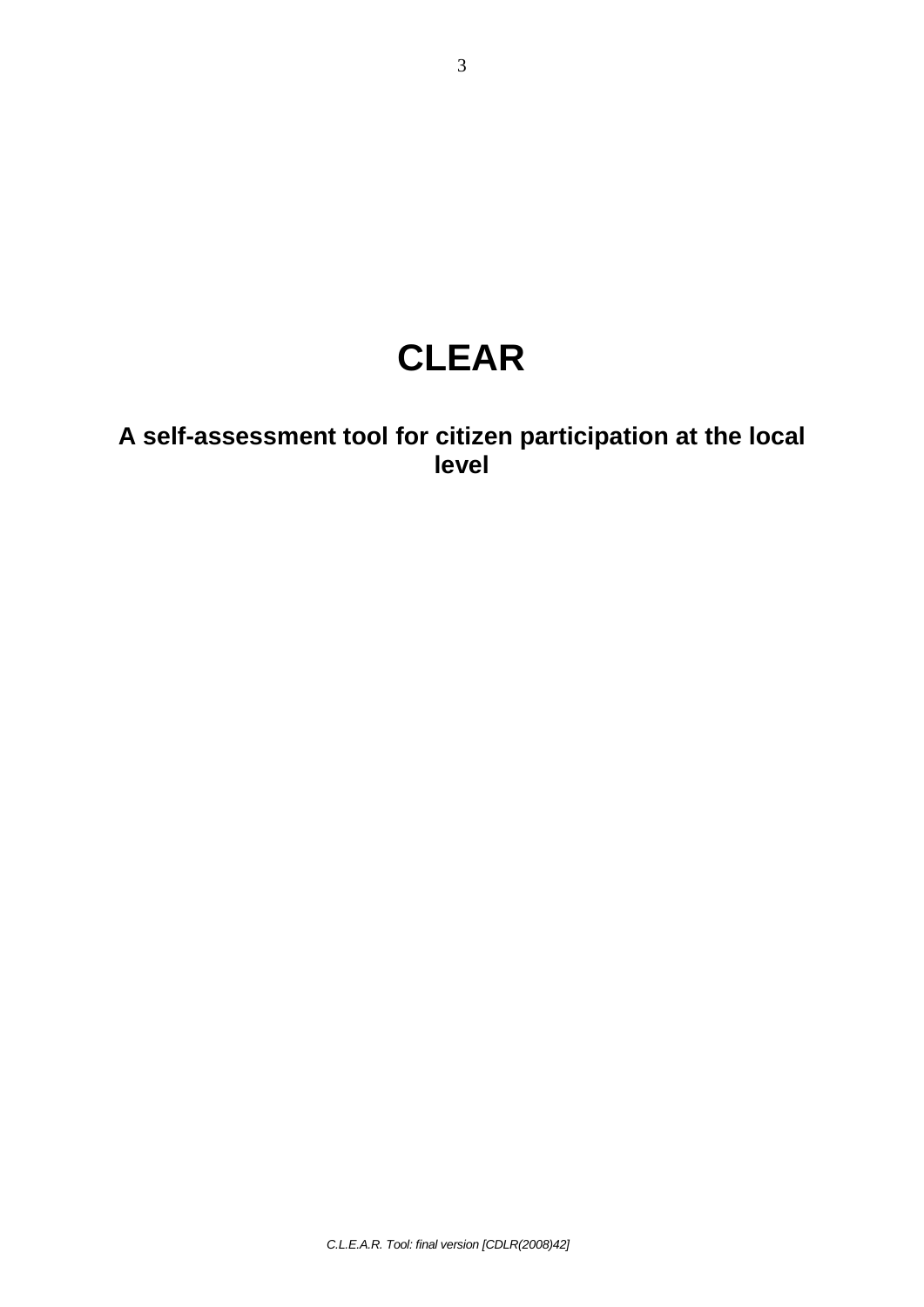# **Table of contents**

| <b>General introduction</b> - (analysing) citizen participation at the local level 6                                                                                                                                                                                                                                                                                                                      |
|-----------------------------------------------------------------------------------------------------------------------------------------------------------------------------------------------------------------------------------------------------------------------------------------------------------------------------------------------------------------------------------------------------------|
|                                                                                                                                                                                                                                                                                                                                                                                                           |
|                                                                                                                                                                                                                                                                                                                                                                                                           |
|                                                                                                                                                                                                                                                                                                                                                                                                           |
|                                                                                                                                                                                                                                                                                                                                                                                                           |
| 1. Diagnosing citizen participation using the CLEAR framework:<br>1. Can do - resources and knowledge to participate<br>2. Like to $-$ a sense of attachment that reinforces participation<br>3. Enabled to $-$ provided with the opportunity for participation<br>4. Asked to - mobilised by official bodies or voluntary groups<br>5. Responded to - see evidence that their views have been considered |
| STAGE 1: Before engaging - clarify your aims and the role of CLEAR 26                                                                                                                                                                                                                                                                                                                                     |
| STAGE 2: Getting ready - identify resources and make planning 27                                                                                                                                                                                                                                                                                                                                          |
| STAGE 3: Using the CLEAR tool - a multiperspective evaluation 34                                                                                                                                                                                                                                                                                                                                          |
| STAGE 4: Analysing the results - identifying strengths and                                                                                                                                                                                                                                                                                                                                                |
|                                                                                                                                                                                                                                                                                                                                                                                                           |
| STAGE 5: Building on the CLEAR analysis - developing policy                                                                                                                                                                                                                                                                                                                                               |
|                                                                                                                                                                                                                                                                                                                                                                                                           |

## **Annex**

| . USSAI Virtualia alternativa alternativa alternativa alternativa alternativa alternativa alternativ |  |
|------------------------------------------------------------------------------------------------------|--|
|------------------------------------------------------------------------------------------------------|--|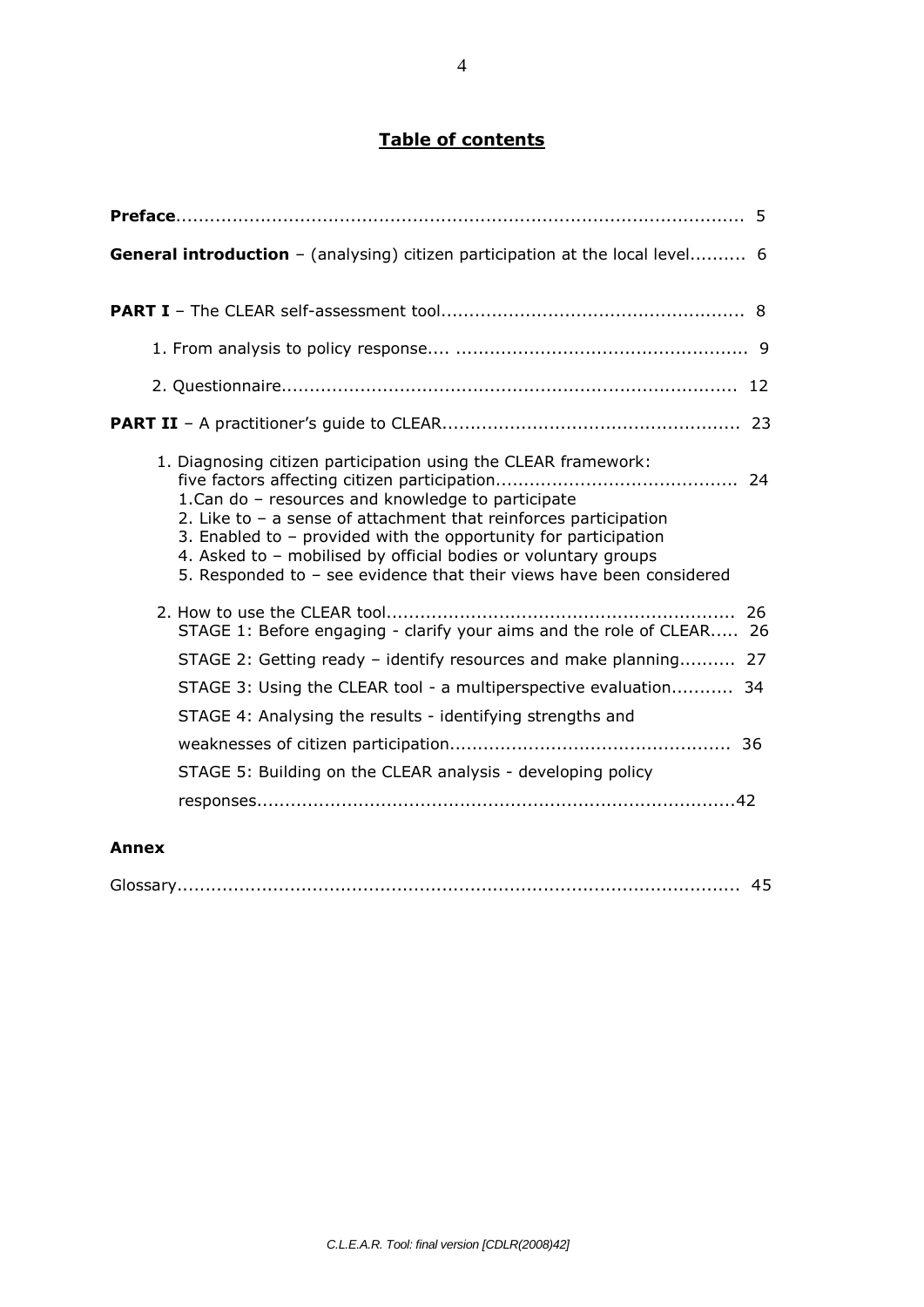## **Preface**

How to improve citizen participation in public life at local level? More and more local authorities face and address this challenge. The CLEAR tool was designed to help them in their endeavour by providing an instrument for a self-assessment process that helps develop policy responses which are best suited to the particular situation. The tool makes use of the academic insights gained in the field of participation. Drawing on their academic research, It was developed by a team of experts consisting of Vivien Lowndes (De Montfort University, UK), Lawrence Pratchett (De Montfort University, UK) and Gerry Stoker (University of Manchester, UK), at the request of the European Committee on Local and Regional Democracy (CDLR) of the Council of Europe.

A special word of thanks is extended to the local authorities in Europe that participated in the two waves of testing of the initial version of the CLEAR tool. The results enabled its adaption and experience with implementation to be gained and laid down in the user manual. The following local authorities took part:

- Genk; Mons; Saint-Gilles (Belgium)
- Byala; Harmanli; Kardjali; Montana (Bulgaria)
- Copenhagen; Odense (Denmark)
- Hameenlinna; Imatra; Tampere (Finland)
- Arnhem; Dantumadeel; Deurne; Utrecht; Zoetermeer (Netherlands)
- Askim; Heroy; Kristiansand; Øvre-Eiker; Vadso (Norway)
- Bacau, Bucuresti; Hunedoara; Sibiu; Teleorman (Romania)
- Bratislava; Kezmarok; Vel'ke Kapusany; Zavazna Poruba (Slovakia)
- Barcelona; Cordoba; Madrid; Malaga; San Sebastian (Spain)

The Council of Europe is convinced that the CLEAR tool -with the self-assessment process it proposes- can be of great help to local authorities to launch a debate on the state of participation in the local community and give guidance on how to improve it. It hopes that making it available will encourage and help local authorities to continue and strengthen their efforts to engage with and involve citizens in public life at local level.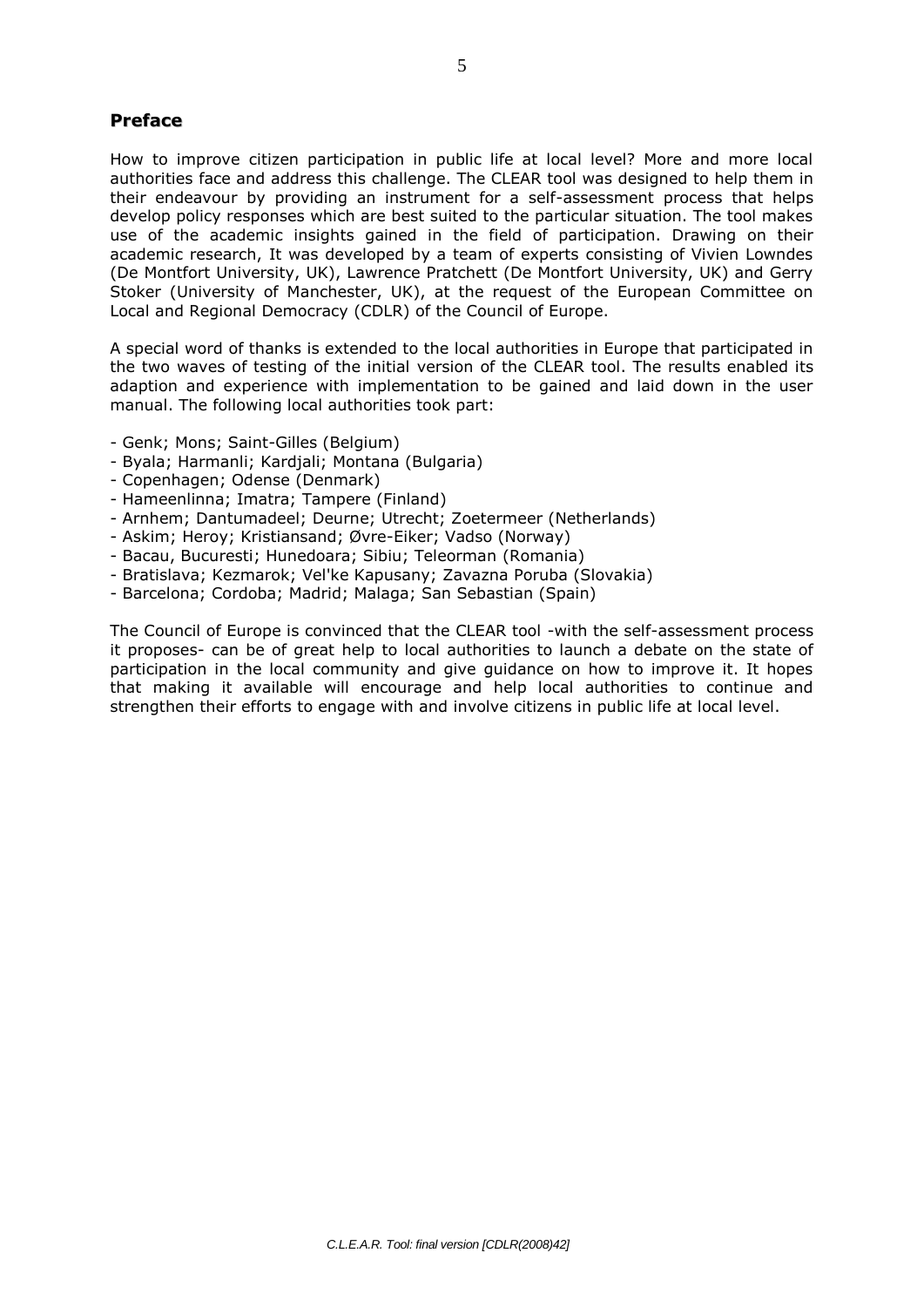## **General introduction – (analysing) citizen participation at the local level**

Participation of citizens is at the very heart of the idea of democracy. Effective democracy depends on citizens having a say and being heard. A commitment to enhanced public participation lies at the heart of the recommendation of the Committee of Ministers of the Council of Europe on the participation of citizens in local public life [Rec(2001)19]. The aim is to see consultation and participation embedded in the culture of all local authorities in all member states.

Why is participation an important policy option? Firstly, participation is crucial to help sustain the legitimacy of decisions and deliver accountability. Local authorities are not able to act as effective community leaders if they lack a base of popular support. More generally there is a need to strengthen public confidence in political institutions and the most powerful way to do so is to seek active citizen endorsement of policies and practices. Deliberative elements of democracy give citizens a voice, creating indispensable long term loyalty to the political system. It is not necessary for citizens individual voices to be decisive. It is part of democracy that the majority decides. But what counts is that one's voice has been taken into account.

A second key argument for finding new ways to engage with people is that governments need to listen and learn in order to design better policies and services. How does one know if public services are meeting people's needs unless they have been asked in a coordinated and sustained way? Democracy is largely a question of aggregating various interests and opinions, of deliberation and of negotiating between different interests and opinions so that deals and compromises can be struck. Effective channels of communication are essential to achieving the wider social and economic outcomes that local authorities seek to achieve. Participation enables more effective learning and better decisions.

Finally, participation has an intrinsic value. It is good that people are actively involved in decision making in their communities. Being a full citizen means having a say in decisions that one is affected by. Good governance is not just a matter of delivering good outcomes. The manner in which they are achieved is at least as important. Public authorities at all levels should seek citizens' active endorsement of rather than tacit acquiescence to their policies and programmes.

In a nutshell, participation through various forms of voting and consultation gives life to democracy. It provides a way of allowing people to influence decisions that they are particularly concerned about and allows for input into the decision-making process more focused and specific than through the electoral participation alone. Representative and participatory democracy are not alternatives, but complement one another.

The local level in many respects is the ideal setting for engaging the public beyond the ballot box as the immediacy and closeness allow a more intense and developed exchange between governors and governed to develop.

The health of our democratic cultures and practices varies considerably across Europe, but in all countries finding better ways of engaging the full range and variety of citizens in local decision-making remains an attractive and enhancing goal. Encouraging participation remains a welcome and appropriate response by public authorities to tackle the challenges of our complex and changing societies.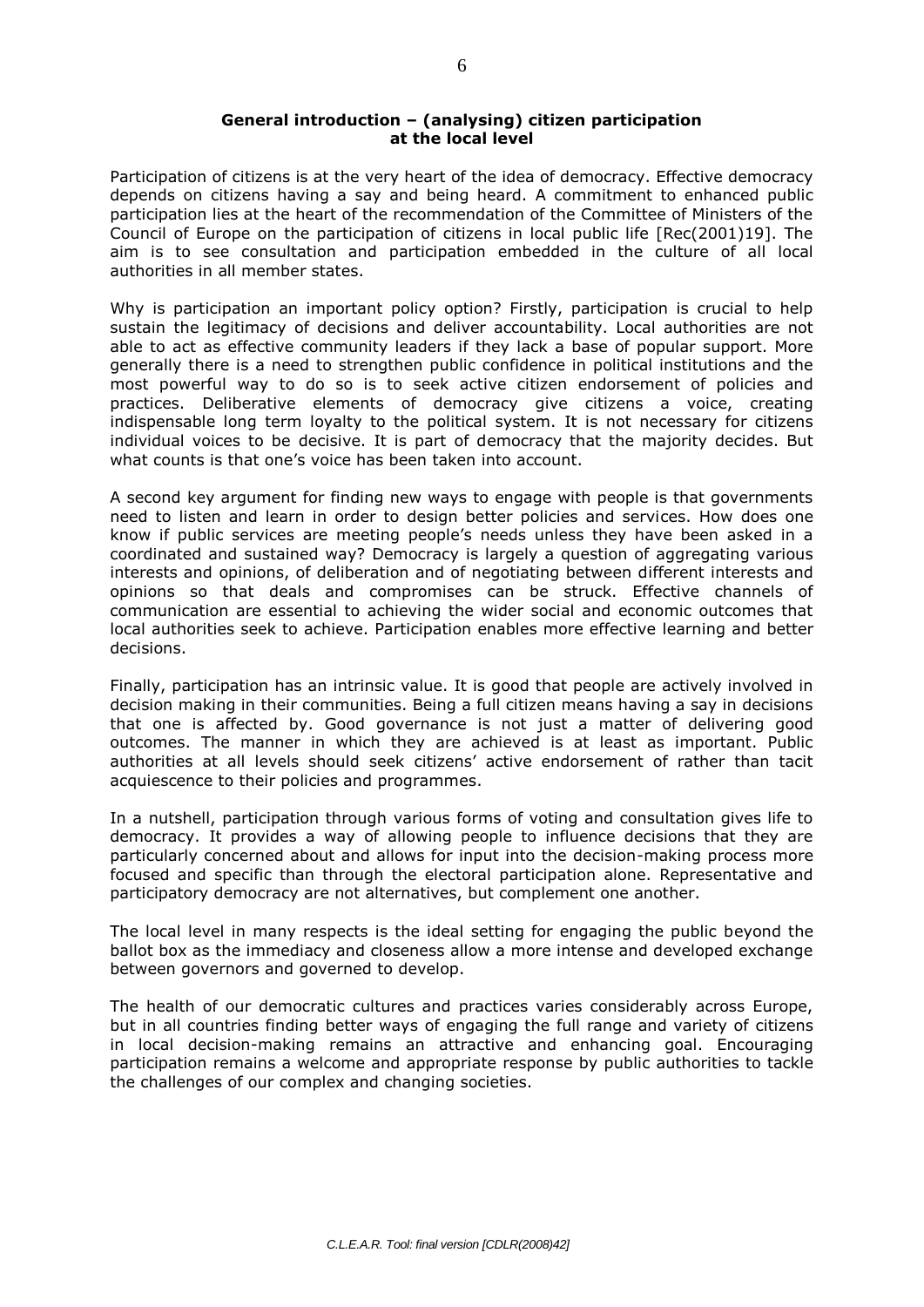Getting people to participate is not a simple task. There are obstacles that stem from a lack of capacity to participate or a lack of engagement with political organisations or issues.

The CLEAR framework describes these potential obstacles as well as the possible boosters. The CLEAR tool uses these insights to help local authorities understand their local situation and develop adequate policy responses.

The CLEAR tool exists to help local authorities and other organisations or groups at local level to better understand public participation in their localities. It is a diagnostic tool: one which helps identify particular strengths and problems with participation. Once identified, comprehensive strategies for enhancing public participation can be drawn up to address the obstacles. Building community capacity or a sense of citizenship are not challenges on which policy makers can necessarily expect easy or quick results. However, the CLEAR framework does show that increasing local participation is possible: all key factors it identifies and which drive up participation are open to policy makers' influence.

Local authorities can strengthen citizen participation. They can strengthen community life and cohesion, support social infrastructure and empower citizens to participate. The CLEAR tool with its questionnaire helps analyse different dimensions of participation.

The first part of this document contains the CLEAR self assessment tool. The second part of the document is a "users guide to CLEAR". It shows how the CLEAR framework can be used to analyse participation and explains how to use the CLEAR tool.

## **Box 1: The Council of Europe and citizen participation at local level**

The Council of Europe has a long tradition of encouraging local democracy and participation. Through the Council of Europe, governments look at ways to facilitate citizens' right to have their say and increase the role they play in local affairs.

Cornerstones of its work so far are the established legal standards, such as the:

- the [Charter on Local Self-government \(CETS 122\)](http://conventions.coe.int/Treaty/Commun/QueVoulezVous.asp?NT=122&CM=8&DF=11/01/2006&CL=ENG)
- the Convention on the Participation of foreigners in public life at local level (CETS [144\)](http://conventions.coe.int/Treaty/Commun/QueVoulezVous.asp?NT=144&CM=8&DF=11/01/2006&CL=ENG)
- [Recommendation \(2001\)19 on the participation of citizens in public local life](http://wcd.coe.int/com.instranet.InstraServlet?Command=com.instranet.CmdBlobGet&DocId=234768&SecMode=1&Admin=0&Usage=4&InstranetImage=65124)
- Recommendation (2009) on evaluating, auditing and monitoring participation and participation policies at local and regional level .

The CLEAR tool was developed by the European Committee on Local and Regional Democracy (CDLR). CDLR and the Council of Europe Centre of Expertise on local government reform are involved in a wide range of activities on democratic participation and public ethics at local and regional level.

For more information consult the website [www.coe.int/local](http://www.coe.int/local) An electronic version of the CLEAR document is available.

Through the Congress of local and regional authorities European territorial authorities are themselves active to strengthen local and regional democracy and participation. Further information on these achievements and activities can be found under: www.coe.int/congress.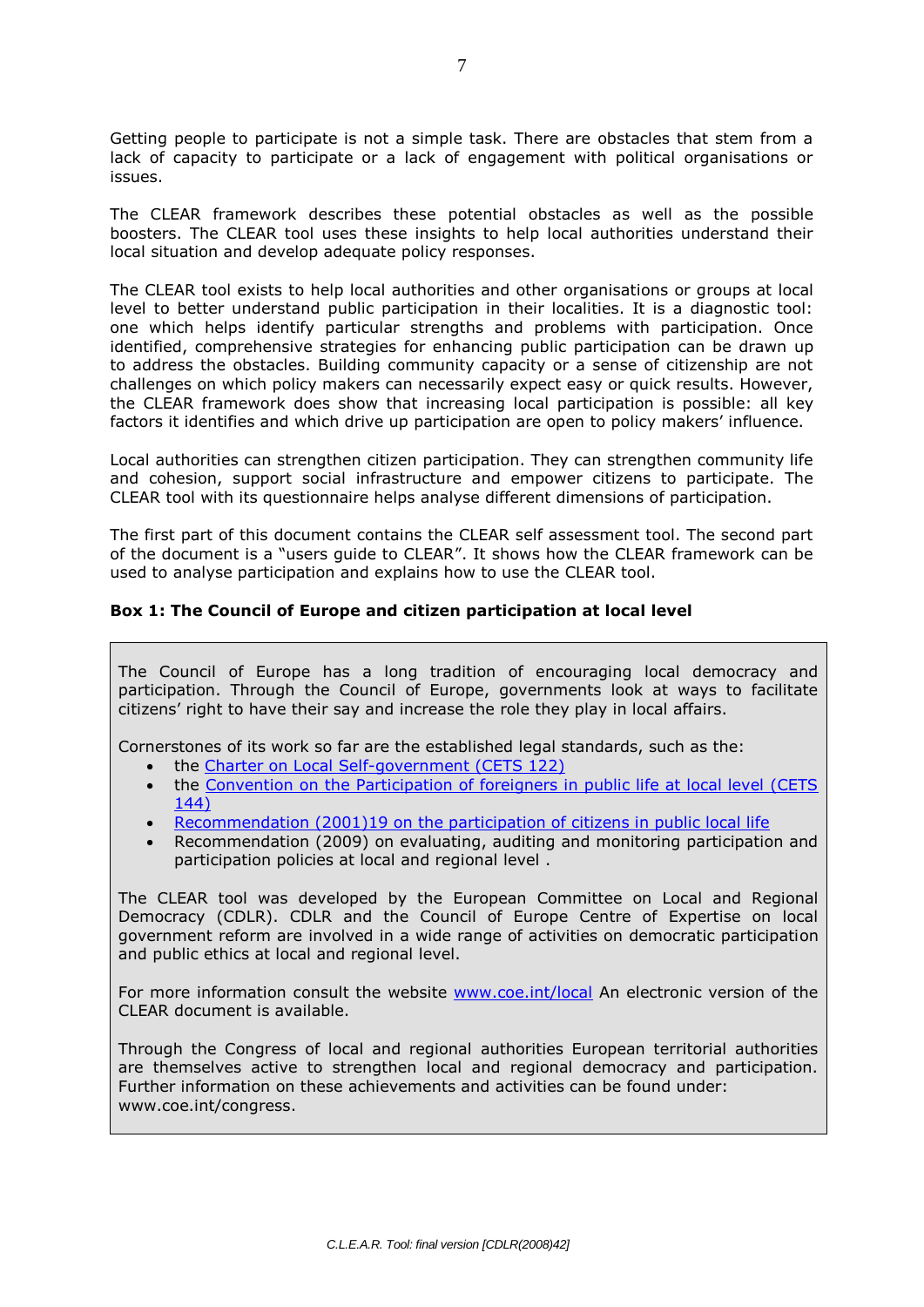**PART I – The CLEAR self-assessment tool**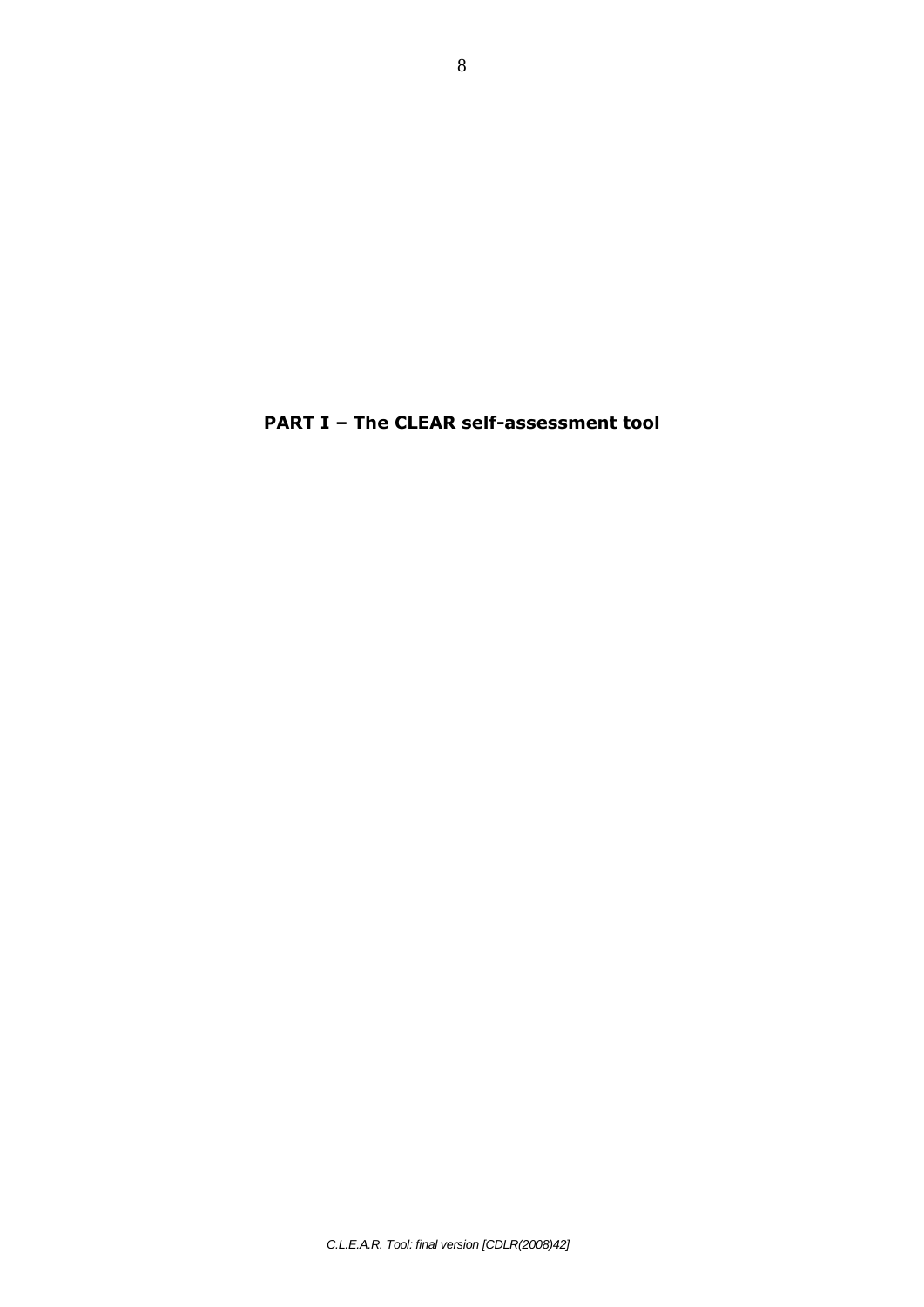## **1. From analysis to policy responses**

The first step to improving citizen participation is to understand its determining factors. The CLEAR framework, which is the foundation of the CLEAR tool, brings together the theoretical and empirical insights of a large body of research on participation.<sup>1</sup>

The CLEAR framework summarises into five key factors the various insights and understanding research of public participation. has produced. It argues that participation is most successful where citizens can do, like to, are enabled to, asked to and responded to (see Box 2).

## **Box 2: five factors affecting citizen participation**

 $\mathcal{L}$  and  $\mathcal{L}$  and  $\mathcal{L}$ 

Participation is most successful where citizens:

**C an do –** that is, have the resources and skills and knowledge to participate;

**L** ike to – that is, have a sense of attachment that reinforces participation;

**E** nabled to – that is, are provided with the opportunity for participation;

**A** sked to – that is, are involved by official bodies or voluntary groups;

**R** esponded to – that is, see evidence that their views have been considered.

The CLEAR tool helps to analyse the five factors in a given municipality in order to enable the development of targeted policies for improving participation. Table 1 gives a summary. Starting from the five key factors determining citizen participation, it identifies the underlying variables which can be measured and analysed. Following the analysis, it developing policy responses on the basis of suggested policy targets and ideas for policy responses.

Please consult part II of this document – the user's guide - for further explanations on how to use the CLEAR tool.

 $1$  For more details on the CLEAR framework and its conceptual and empirical basis, see: Lowndes, V., Pratchett, L. and Stoker, G. (2006) 'Diagnosing and remedying the failings of official participation schemes: the CLEAR framework' *Social Policy and Society*, Vol 5, No 2 pp281-91; V. Lowndes, L. Pratchett and G. Stoker (2006) *Locality Matters: Making Participation Count in Local Politics*, London: IPPR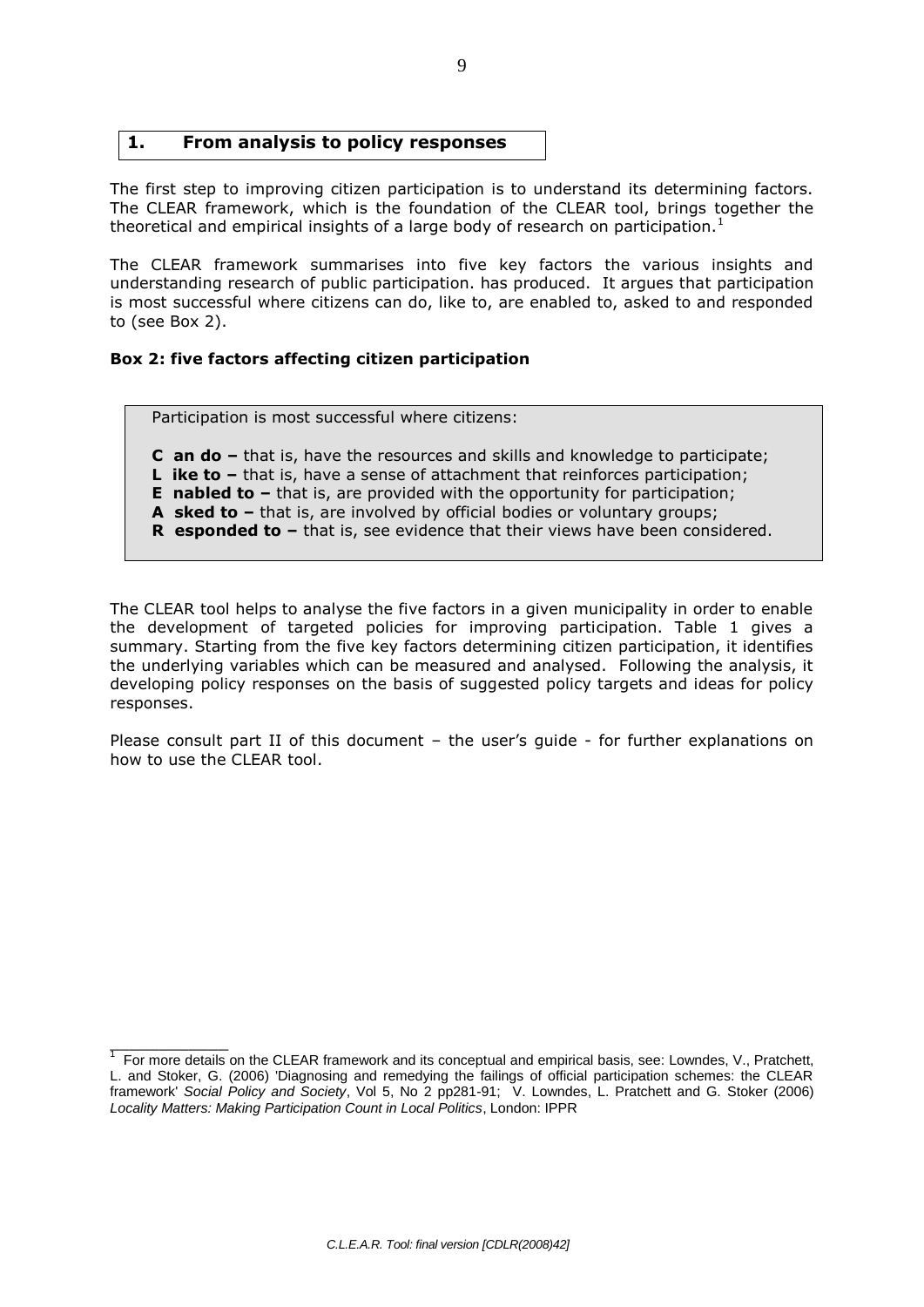|                   |                                                                                                                                                                                                                                             | <b>Analysis</b>                                                                                         |                                                                                                      | <b>Developing Policy Response</b>                                                                                                                                                                                                                                                           |
|-------------------|---------------------------------------------------------------------------------------------------------------------------------------------------------------------------------------------------------------------------------------------|---------------------------------------------------------------------------------------------------------|------------------------------------------------------------------------------------------------------|---------------------------------------------------------------------------------------------------------------------------------------------------------------------------------------------------------------------------------------------------------------------------------------------|
| <b>Key factor</b> | <b>Description</b>                                                                                                                                                                                                                          | <b>Key Variables</b>                                                                                    | possible Policy targets                                                                              | <b>Possible</b><br><b>Policy Responses</b>                                                                                                                                                                                                                                                  |
| Can do            | The resources to<br>participate<br>count<br>The individual resource that<br>people have to mobilise and<br>organise (speaking, writing<br>and technical skills, and the<br>confidence to use them)<br>make a difference in<br>participation | Educational attainment<br>Employment and social<br>class<br>Demography<br>Resources<br>Skills/knowledge | Capacity building, training<br>and support of volunteers,<br>mentoring, leadership<br>development    | Community development,<br>training and development<br>and practical support<br>through the provision of<br>community centres and<br>resources targeted at those<br>groups or communities that<br>may need help to find their<br>voice.                                                      |
| Like to           | Sense of belonging and<br>attachment is a<br>precondition for<br>participation<br>To commit to participation<br>requires an identification<br>with the public entity that is<br>the focus of engagement                                     | Identity<br>Homogeneity<br>Trust<br>Citizenship                                                         | Civic renewal, citizenship,<br>community development,<br>neighbourhood<br>governance, social capital | Build a sense of community<br>or neighbourliness. People<br>have to feel part of a<br>community to be comfortable<br>with participation; so<br>strategies of building social<br>or community cohesion may<br>be an important part in<br>creating the right<br>environment for participation |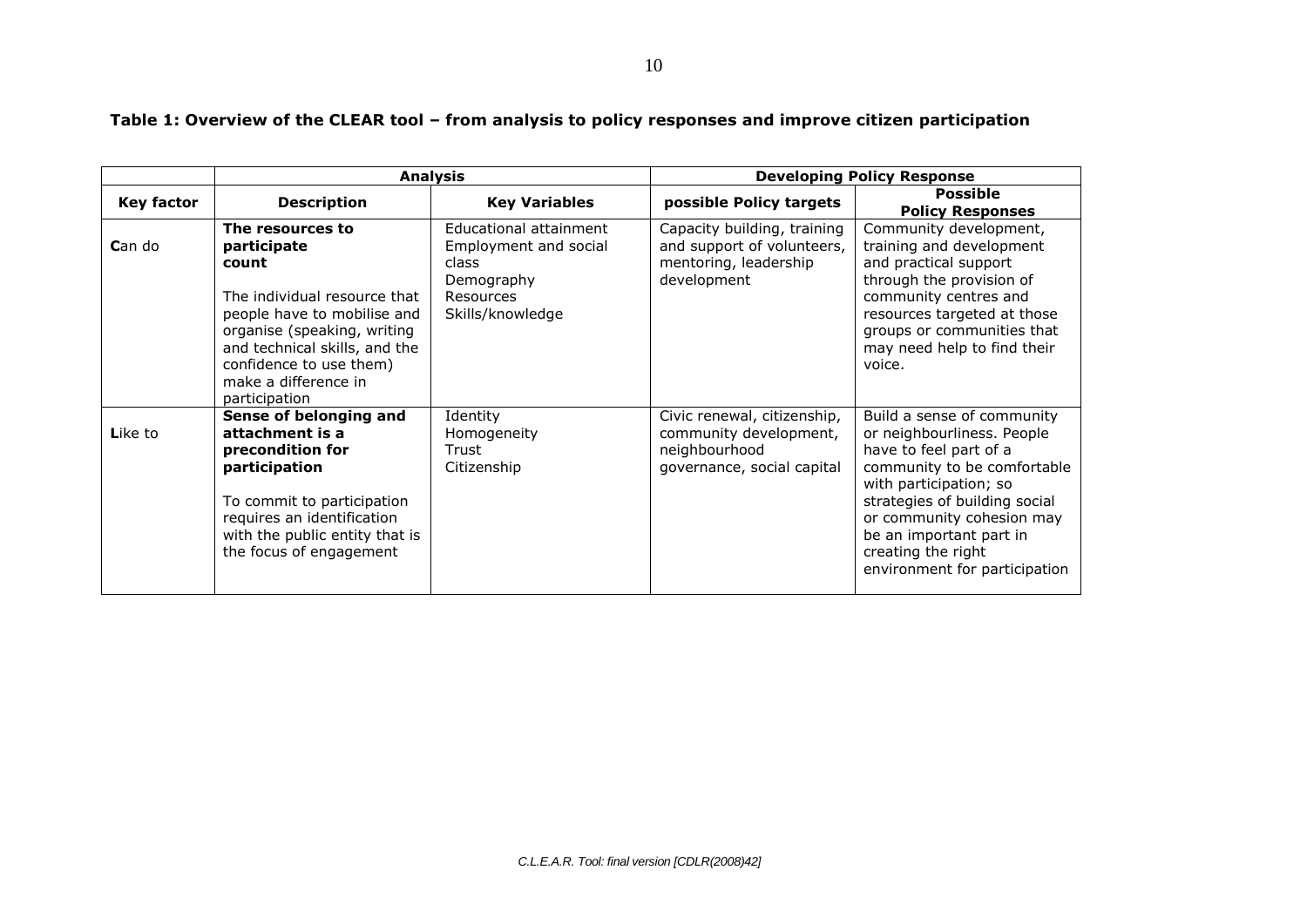| <b>Enabled to</b> | <b>Participation needs</b><br>opportunities and<br>channels<br>The civic infrastructure of<br>groups and umbrella<br>organisations makes a<br>difference because it<br>creates or blocks an<br>opportunity structure for<br>participation | Types of civic organisation<br>Activities<br>Civic infrastructure | Investing in civic<br>infrastructure and<br>community networks,<br>improving channels of<br>communication via<br>compacts | Strong civic institutions can<br>give the confidence to<br>express their views. They<br>may need to be monitored,<br>challenged and managed so<br>that they provide channels<br>for the representation of a<br>wide range of interests<br>rather than a privileged<br>position for a few. Investing<br>in civic infrastructure and<br>community networks,<br>improving channels of<br>communication is an<br>important part of the policy<br>agenda for municipalities<br>committed to participation |
|-------------------|-------------------------------------------------------------------------------------------------------------------------------------------------------------------------------------------------------------------------------------------|-------------------------------------------------------------------|---------------------------------------------------------------------------------------------------------------------------|------------------------------------------------------------------------------------------------------------------------------------------------------------------------------------------------------------------------------------------------------------------------------------------------------------------------------------------------------------------------------------------------------------------------------------------------------------------------------------------------------|
| Asked to          | Citizens participate if<br>asked<br>Mobilising people into<br>participation by asking for<br>their input can make a big<br>difference                                                                                                     | Forms of participation<br>Strategy<br>Reach and diversity         | Public participation<br>schemes that are divers<br>and reflexive                                                          | Public participation schemes<br>that are diverse and reflexive<br>provide the best option in<br>terms of making the 'ask'<br>factor work. Different groups<br>will require different forms of<br>mobilisation. See Table Y for<br>more details                                                                                                                                                                                                                                                       |
| Responded<br>to   | Citizens' participation<br>depends on the degree<br>of responsiveness they<br>expect<br>When asked, people say<br>they will participate if they<br>are listened to (not<br>necessarily agreed with)<br>and able to see a response         | Listening<br>Balance and prioritisation<br>Feedback and education | A public system that<br>shows a capacity to<br>respond - through specific<br>outcomes, ongoing<br>learning and feedback   | A public policy system that<br>shows a capacity to respond<br>- through specific outcomes,<br>ongoing learning and<br>feedback                                                                                                                                                                                                                                                                                                                                                                       |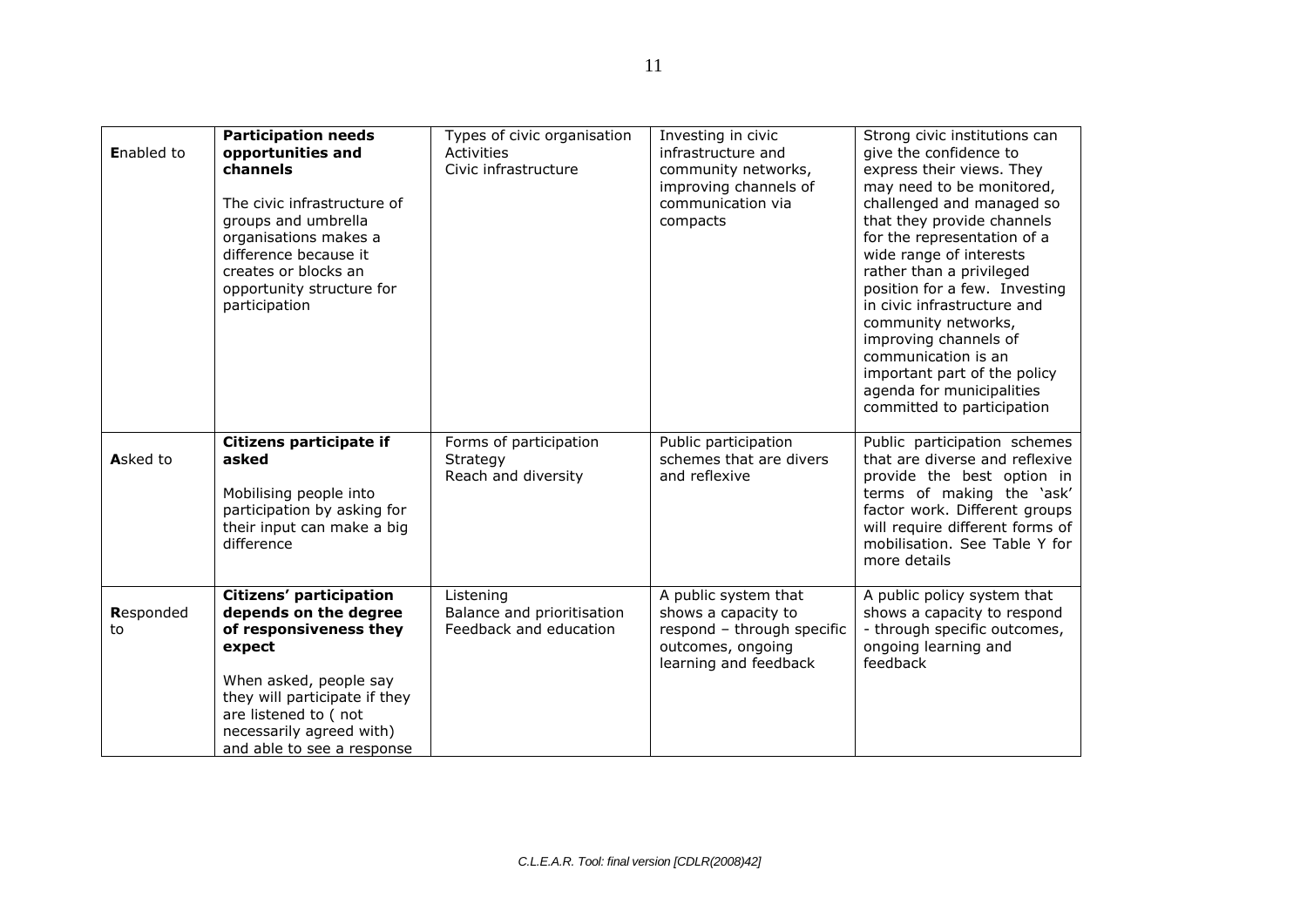## **2. Questionnaire**

This chapter sets out the key instrument in the CLEAR-tool: the basic questionnaire which proposes the questions to be asked when using the tool.

## **0. The context of citizen participation in the municipality**

Before going into the analysis of the five key factors, it is necessary to have a look at the context in which citizen participation is taking place in the municipality. This first section is, in effect, a stage 0 in the diagnostic process. It provides the opportunity to gather contextual information on the nature of participation in the area and some indication of the initiatives that the municipality is already taking to encourage more active citizen engagement. It asks a variety of overview questions ranging from the size and the general characteristics of the municipality and the most important issues to turnout rates, groups and forms of participation.

- 0.1 What is the population of the municipality?
- 0.2 What are the main service responsibilities of the municipality?
- 0.3 What are the key features of the locality (e.g. rural/urban, economic activities, regional position, etc.)?
- 0.4 What is the turnout at local elections (average over last 4?) compared with the national average (give actual numbers as well)?

| Very high | Higher than<br>average | Average | Less than average | Very low |
|-----------|------------------------|---------|-------------------|----------|
|           |                        |         |                   |          |

0.5 Which form of participation are citizens most likely to use in seeking to influence municipal decision makers? (Rank order?)

Sign a petition Protest (demonstration etc) Contact the media Contact a municipal employee (functionary) Contact a local politician Respond to a municipal consultation **Other** 

0.6 Which forms of political engagement are decision-makers most likely to respond to?

Petition Protest (demonstration, boycott etc) Media pressure Contact with a municipal employee (functionary) Contact with a local politician Results from a municipal consultation **Other** 

0.7 Which groups does the municipality consider to be most disengaged or excluded from the political process? (e.g. young people, elderly people, single parents, people with disabilities, ethnic minority groups)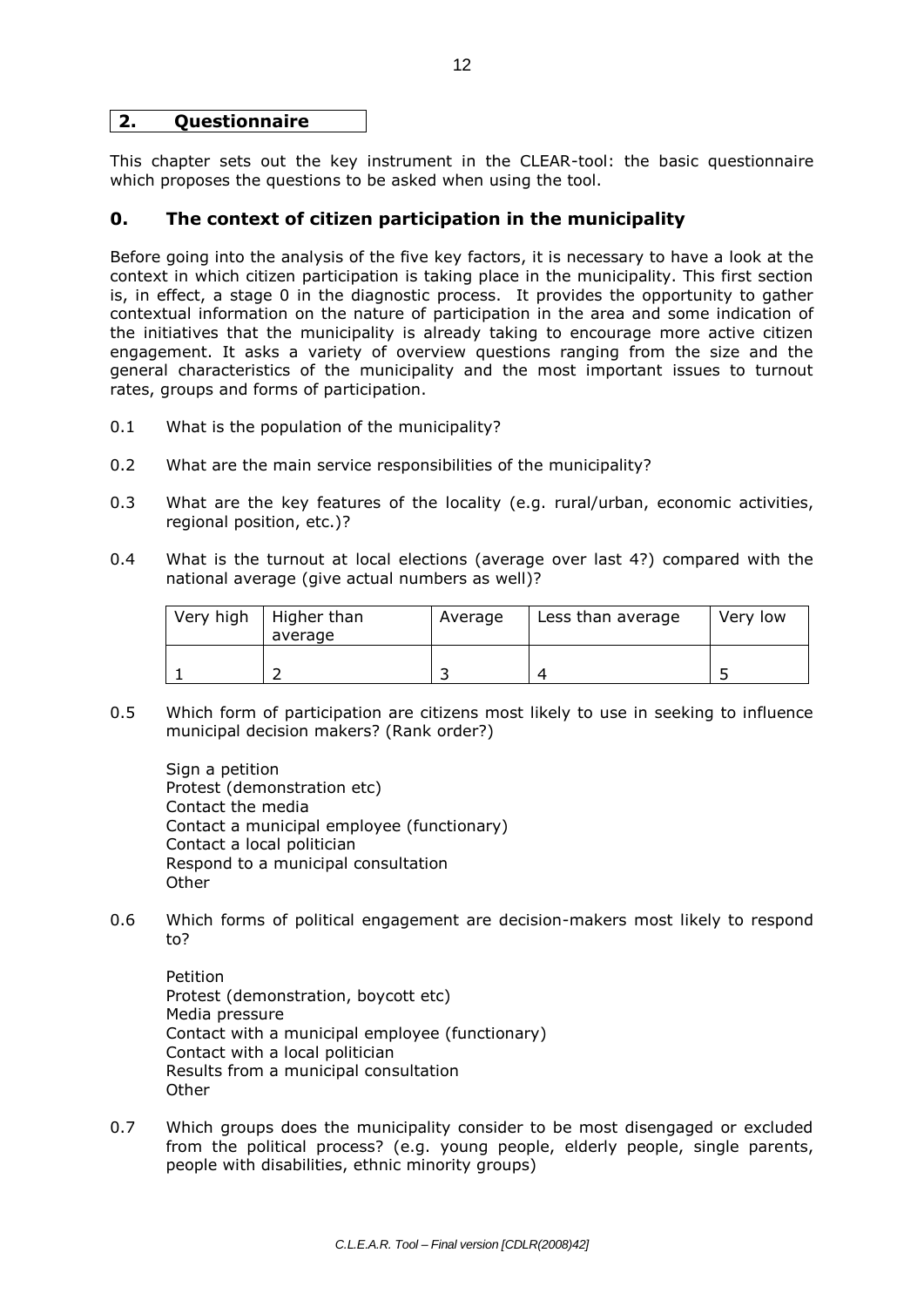- 0.8 Which groups does the municipality focus its participation initiatives on? (e.g. population as a whole, users of particular services, young people, elderly people, single parents, people with disabilities, ethnic minority groups)
- 0.9 How active do you consider political participation in your area to be compared with the national picture?

| Very high | Higher than<br>average | Average | Less than<br>average | Very low |
|-----------|------------------------|---------|----------------------|----------|
|           |                        |         | $\epsilon$           |          |

0.10 What are the main issues that trigger participation in the locality?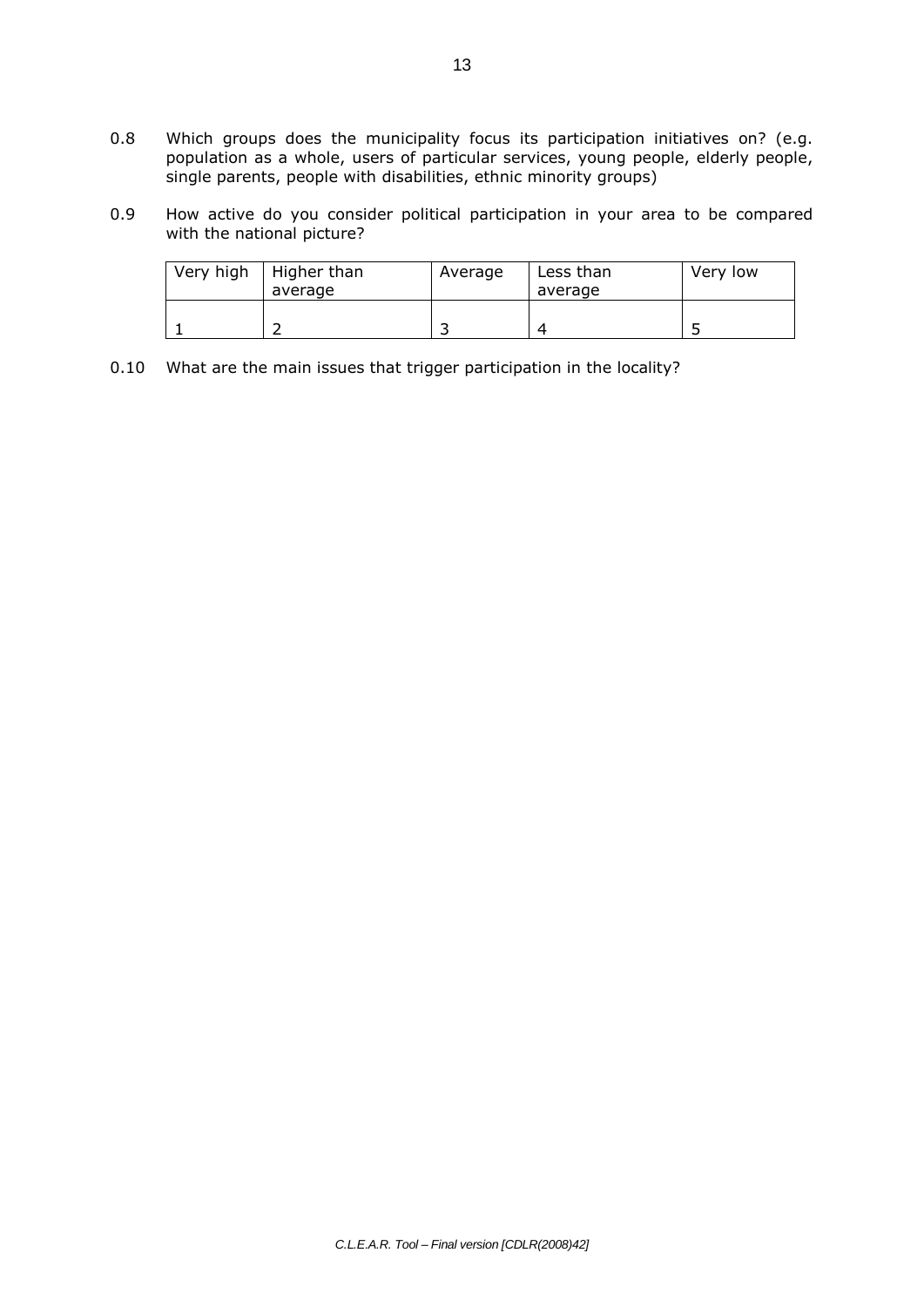## **1. Can do**

This section is concerned with the socio-economic arguments that have traditionally dominated explanations for variations in local participation rates. It is the argument that when people have the appropriate skills and resources they are more able to participate. These skills range from the ability and confidence to speak in public or write letters, to the capacity to organise events and encourage others of similar mind to support initiatives. It also includes access to resources that facilitate such activities (resources ranging from photocopying facilities through to internet access and so on). These skills and resources are much more commonly found among the better educated and employed sections of the population: those of higher socio-economic status. The questions are designed to help municipalities explore the strengths and limitations of citizens from this perspective.

## **Educational attainment**

1.1 What is the educational attainment of school leavers compared with the national average? (e.g. in the UK, this could be measured by the number of students gaining 5 grade A-C GCSEs)

| Very high | Higher<br>average | than $\vert$ Average | ∟ess<br>average | than | Very low |
|-----------|-------------------|----------------------|-----------------|------|----------|
|           |                   |                      |                 |      |          |

## **Employment/unemployment**

1.2 What is the unemployment rate compared with the national average?

| Very high | Higher<br>average | than $\vert$ Average | Less<br>average | than | Very low |
|-----------|-------------------|----------------------|-----------------|------|----------|
|           |                   |                      | 4               |      |          |

## **Social class**

1.3 What is the proportion of the workforce in the following occupations (and how does it compare to the national average)? (e.g. in the UK this would be distinguished by the social groups A B C1 C2 D E)

| Unemployed        |  |
|-------------------|--|
| Unskilled work    |  |
| Semi-skilled work |  |
| Skilled work      |  |
| Professional work |  |

Another way of asking this question would be: what is the proportion of professional and skilled workers (ABC1s) to semi- or unskilled workers (C2DEs), compared with the national average?

## **Demography**

- 1.4 What is the age profile of the population in the municipality?
- 1.5 What proportion of the population belongs to an ethnic minority group?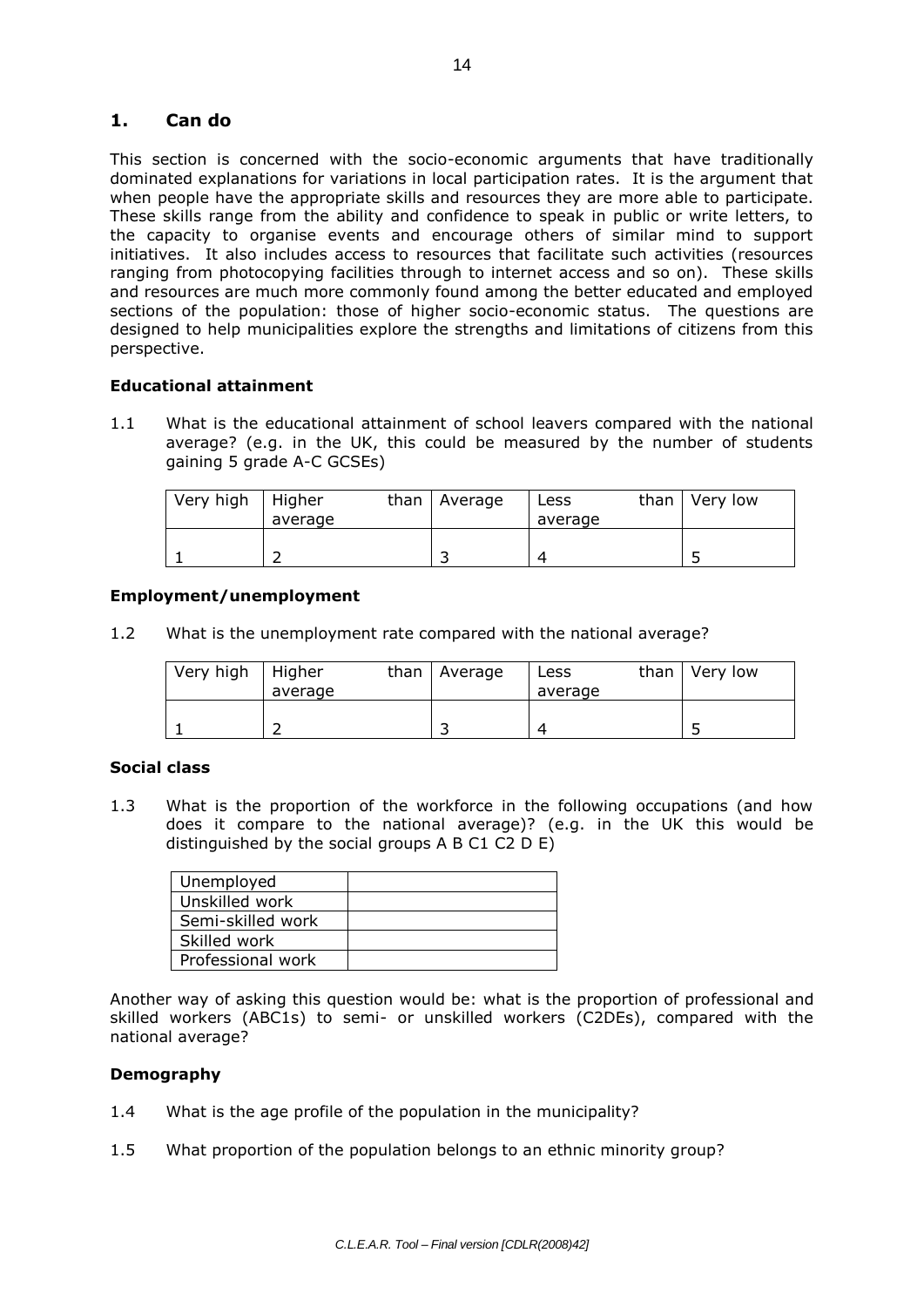- 1.6 How many significant ethnic minority groups are there in the municipality (i.e. that the municipality recognises and addresses in its communications with citizens)?
- 1.7 Are there other demographic factors that may be significant for participation (e.g. family structure, student concentration, commuters)?

#### **Resources**

1.8 Do citizens have easy access to appropriate resources for political participation?

The following might be considered particularly relevant:

Easy access to a meeting venue (community centre, village hall etc) Easy access to photocopying or other reproduction of materials Easy access to a computer with appropriate software Easy access to broadband internet

- 1.9 Do other resources exist within the community that can act as a channel for political engagement? (e.g. local newspaper, radio station, TV station etc that shows an interest in local political issues)
- 1.10 Do people have the time for participation? What are the major factors restricting people's time availability?

#### **Skills/Knowledge**

- 1.11 Do citizens have the necessary skills for participating in political life (e.g. the ability to write letters, speak in public, organise meetings etc)?
- 1.12 Do citizens have the competence to utilise the resources in their community (e.g. to use computers, the Internet etc)?
- 1.13 Which skills are in short supply?
- 1.14 To what extent are these skills and resources differentially distributed across the community? (i.e. do some groups have more access to resources and more skill to use them than others)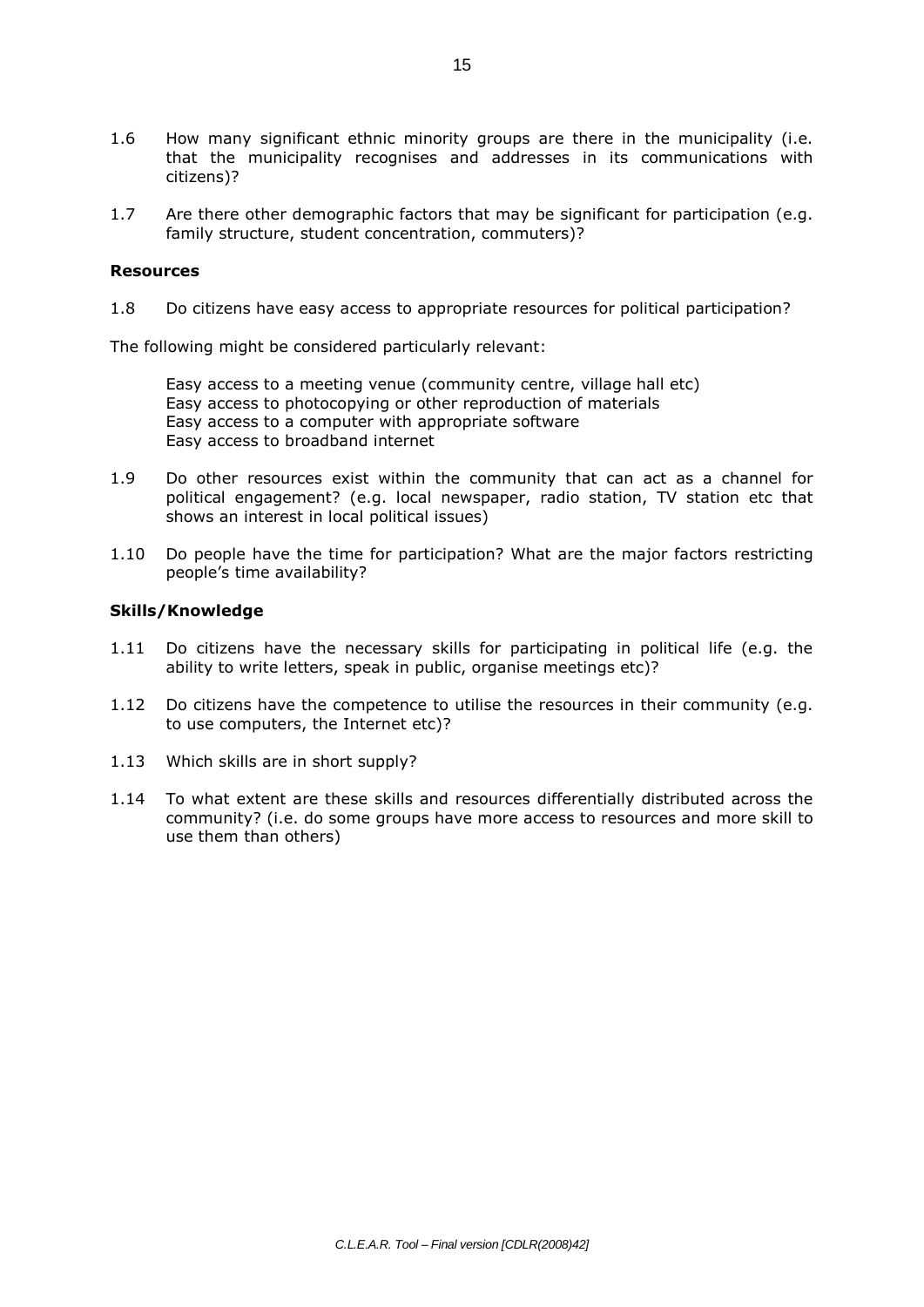## **2. Like to**

This factor rests on the idea that people's felt sense of community encourages them to engage. The argument is that if you feel a part of something then you are more willing to engage. Evidence from many studies confirms that where people feel a sense of togetherness or shared commitment they are more willing to participate. This concern about a sense of attachment to the political entity where participation is at stake has been given new impetus in recent years in relation to debates about social capital. A sense of trust, connection and linked networks can, according to the social capital argument, enable people to work together and co-operate more effectively. Sense of community can be a strong motivator for participation. Conversely, an absence of identity or commitment to a locality can militate against participation.

The questions in this section focus particularly on the sense of identity and community that exists in the locality and associated stocks of social capital (in terms of trust and reciprocity).

## **Identity**

2.1 What is the main focus of identity for people? (either select 1 from the list below or rank into order of importance).

A neighbourhood within the municipality A community of interest/identity that spans several neighbourhoods (e.g. ethnic or cultural identity)? The administrative unit of the municipality (e.g. town/city)? An area bigger than the municipality (e.g. region/sub-region)? Nation state

- 2.2 How well do people in the same neighbourhood tend to know each other?
- 2.3 How much do citizens identify with the municipality (i.e. 'felt identity)?
- 2.4 How attached are people to the area in which they live?

| Very attached |  |  |  | Unattached |
|---------------|--|--|--|------------|
|               |  |  |  |            |

## **Homogeneity**

- 2.5 Is the community a stable one with a strong sense of history and tradition? (this might be measured by examining the length of time that people have lived at the same address or by a more informal sense of how homogenous the community is).
- 2.6 To what extent is there similarity of identity across the community (i.e. are people largely the same – and if not, where are the main cleavages)?
- 2.7 Are values and priorities the same across the community and if not, where are the major cleavages?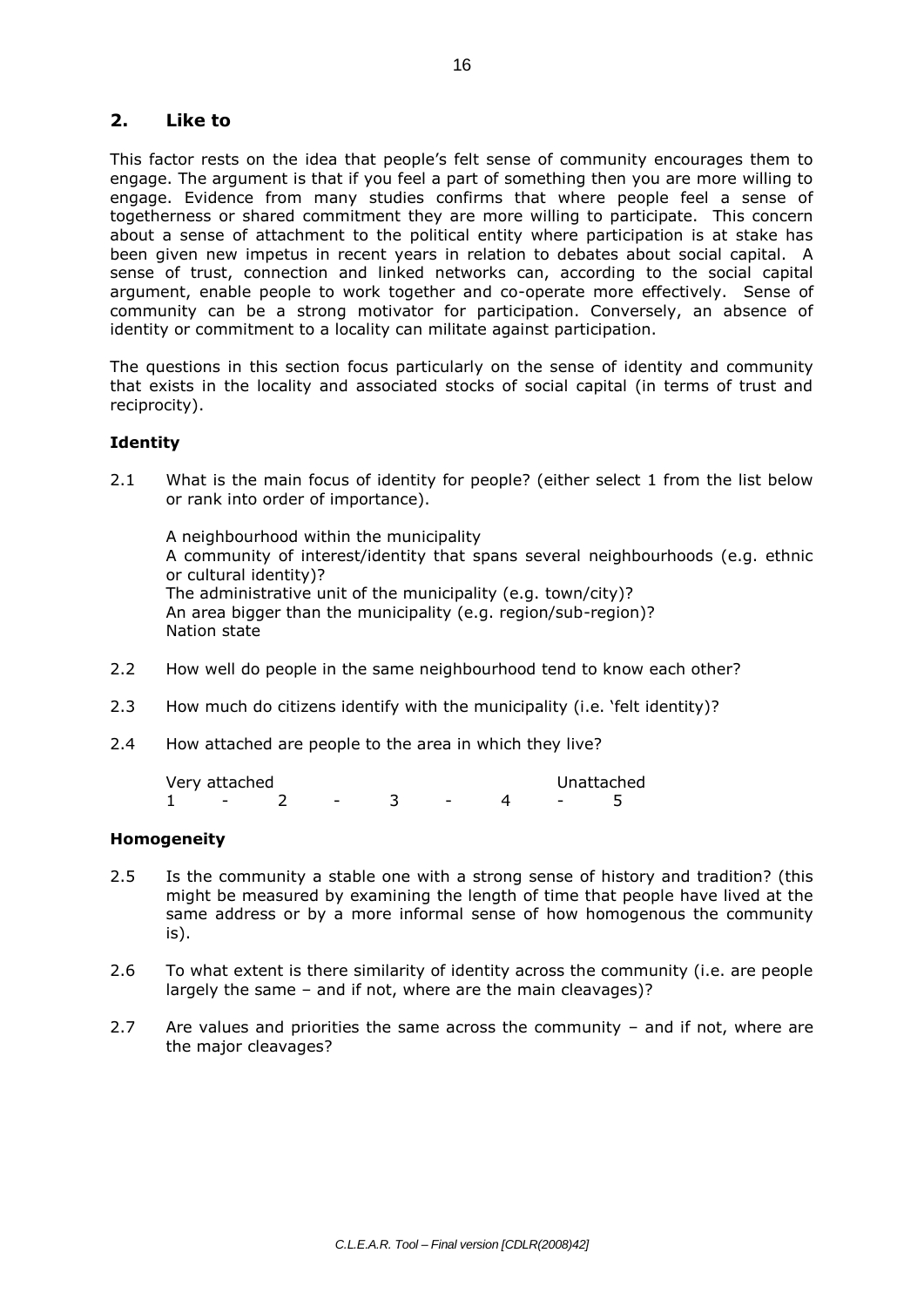## **Trust**

2.8. Are people in this community most likely to be helpful to others or are they more likely to put there own self interest first?

Helpful<br>
1 - 2 - 3 - 4 - 5 1 - 2 - 3 - 4 - 5

2.9. Will most people in this community try to be fair or will they try to take advantage of others given the chance?

Fair Fair Take Advantage<br>1 - 2 - 3 - 4 - 5 1 - 2 - 3 - 4 - 5

2.10 How much do citizens trust one another? (e.g. would one citizen lend a small amount of money, such as a bus fare, to another?)

High trust Low trust  $1$  - 2 - 3 - 4 - 5

2.11 How much do citizens trust the municipality to make decisions that are in the interest of the community as a whole?

High trust<br>1 - 2 - 3 - 4 - 5 1 - 2 - 3 - 4 - 5

2.12 How much do citizens trust the national government to make decisions that are in the interest of the community as a whole?

High trust<br>1  $-2 -3 -4 -5$ 1 - 2 - 3 - 4 - 5

## **Citizenship**

- 2.13 Is there a strong community spirit that supports community action?
- 2.14 Do people feel a sense of responsibility towards the community?
- 2.15 Are there groups or sections of the community that are likely to feel excluded?
- 2.16 Is there a sense in the municipality that the voices of some groups are more legitimate than others?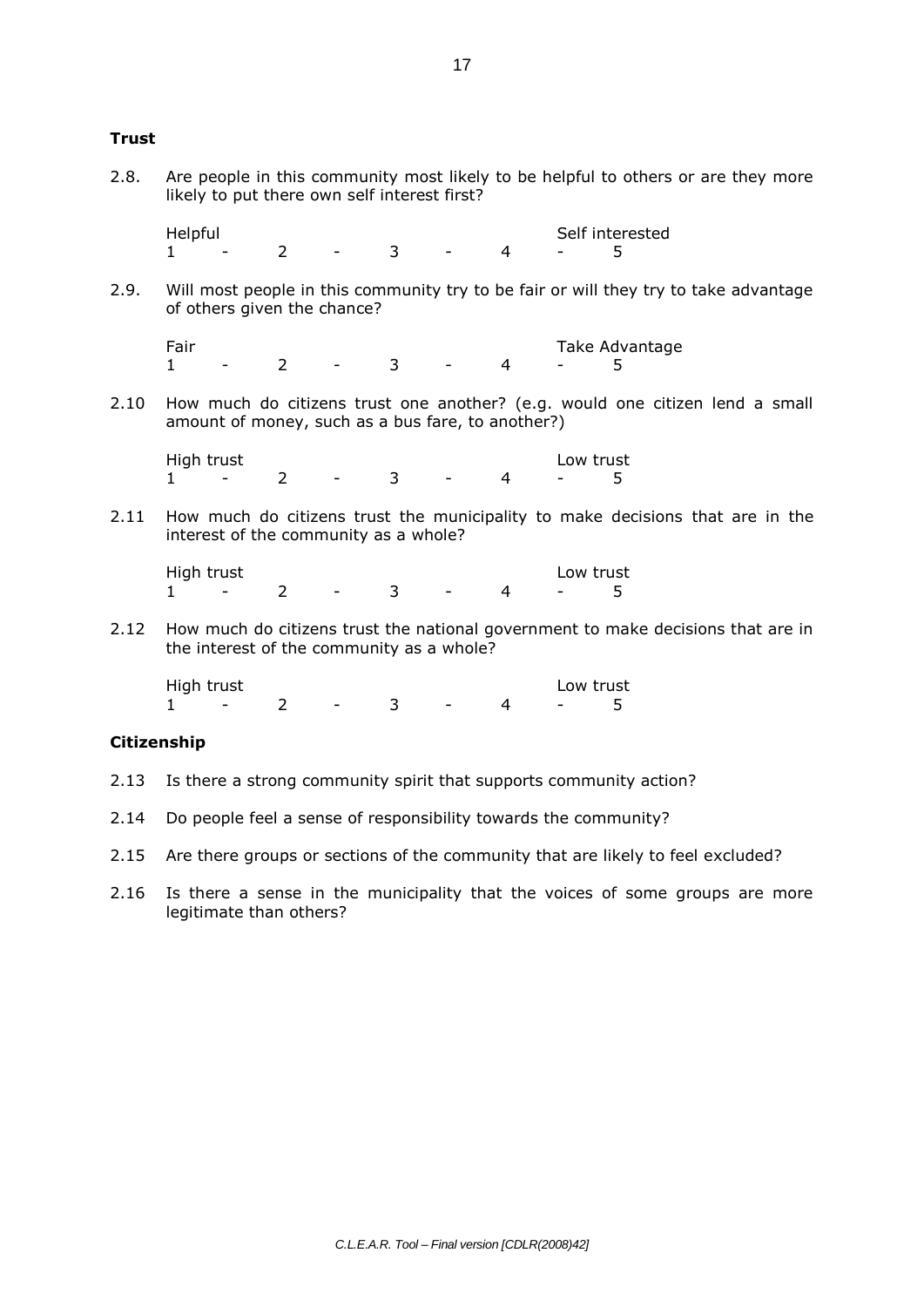## **3. Enabled to**

This factor is premised on the research observation that most participation is facilitated through groups or organisations. Political participation in isolation is more difficult and less sustainable (unless an individual is highly motivated) than the mutually reinforcing engagement of contact through groups and networks. Collective participation provides continuous reassurance and feedback that the cause of engagement is relevant and that participation is having some value. Indeed, for some, engagement in this manner is more important than the outcome of such participation. The existence of networks and groups which can support participation and which can provide a route into decisionmakers, therefore, is vital to the vibrancy of participation in an area.

The questions in this section focus on the existence and membership of groups to support political participation, and the existence of a 'civic infrastructure' that can encourage the development of such groups and ensure that they remain connected with local decision-makers.

## **Types of civic organisation**

3.1 What sorts of organisations exist and are active in the locality? (if it is possible to quantify these then even better)

Youth Environment Conservation Animal rights/protection Peace Humanitarian/human rights Social welfare (e.g. housing) Medical (e.g. patients associations) Sports/Hobby Parent/teacher Residents/neighbourhood Ethnicity based **Cultural** Religious/church based Other ……………………

- 3.2 Which of the above organisations have the most membership?
- 3.3 Which have the most influence on municipal decision-making?
- 3.4 Is the range of voluntary and community organisations in the area sufficient to address the full range of political issues that citizens may wish to engage in?

## **Activities**

3.5 Is the voluntary and community sector in an active state?

Active Inactive Inactive Inactive Inactive 1 - 2 - 3 - 4 - 5

3.6 To what extent are voluntary and community organisations increasing their membership in the area?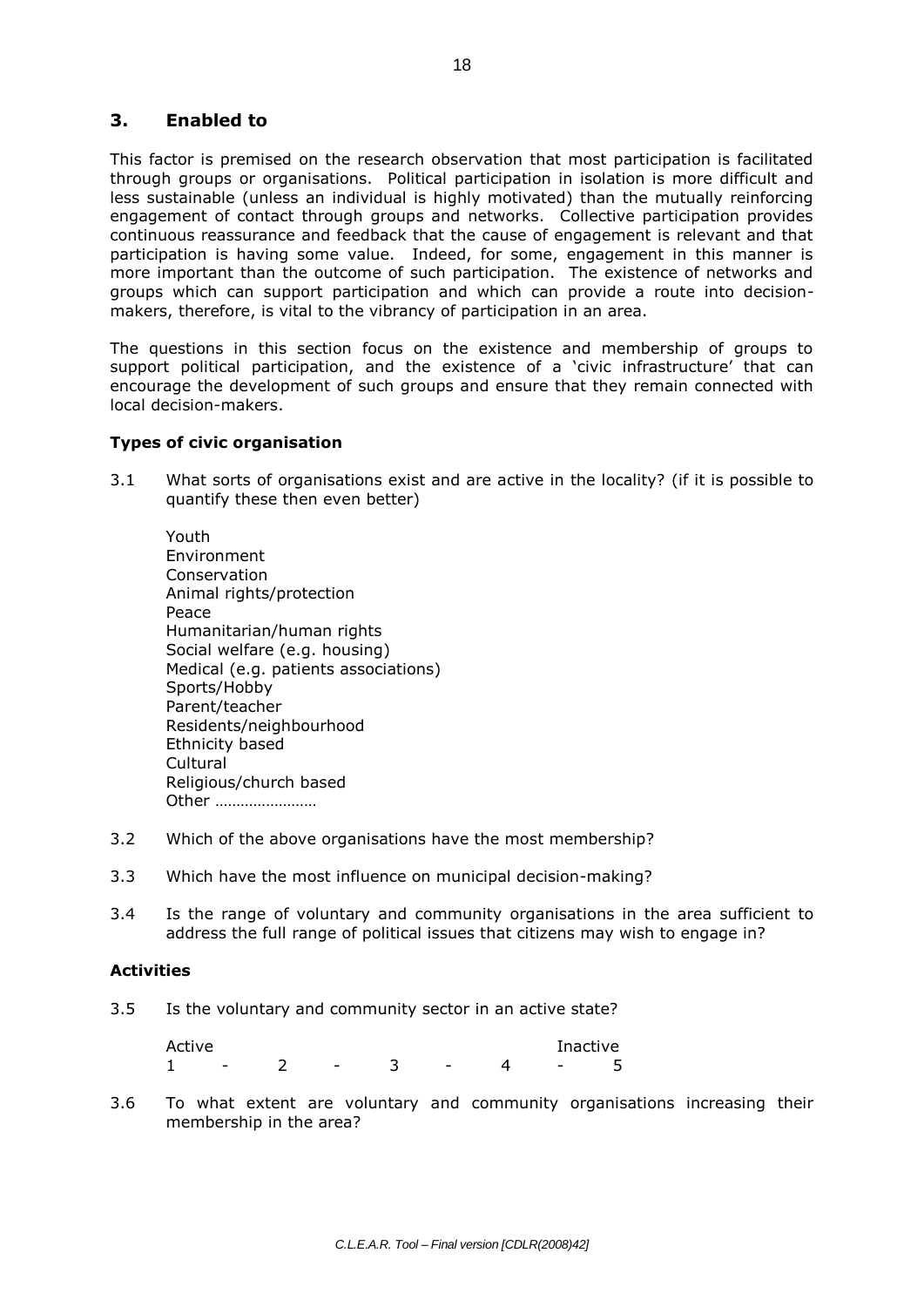3.7 To what extent are voluntary and community organisations seeking to influence decisions at the municipal level?

Active influence<br>1 - 2 - 3 - 4 - 5  $1 - 2 - 3 - 1$ 

## **Civic infrastructure**

- 3.8 Are there any voluntary or community organisations that exist specifically to support the development or growth of civic organisations in the area (e.g. 'umbrella' organisations such as Councils for Voluntary Service)?
- 3.9 Do these 'umbrella' organisations have sufficient resources and capacities to reach out to a range of organisations?
- 3.10 What support does the municipality give to voluntary and community organisations in its area?

Financial support Support from municipal staff Use of municipal facilities Access to other municipal resources Access to decision-makers

- 3.11 What are the major weaknesses of the voluntary and community sector in the area?
- 3.12 What role does the local media play in relation to participation?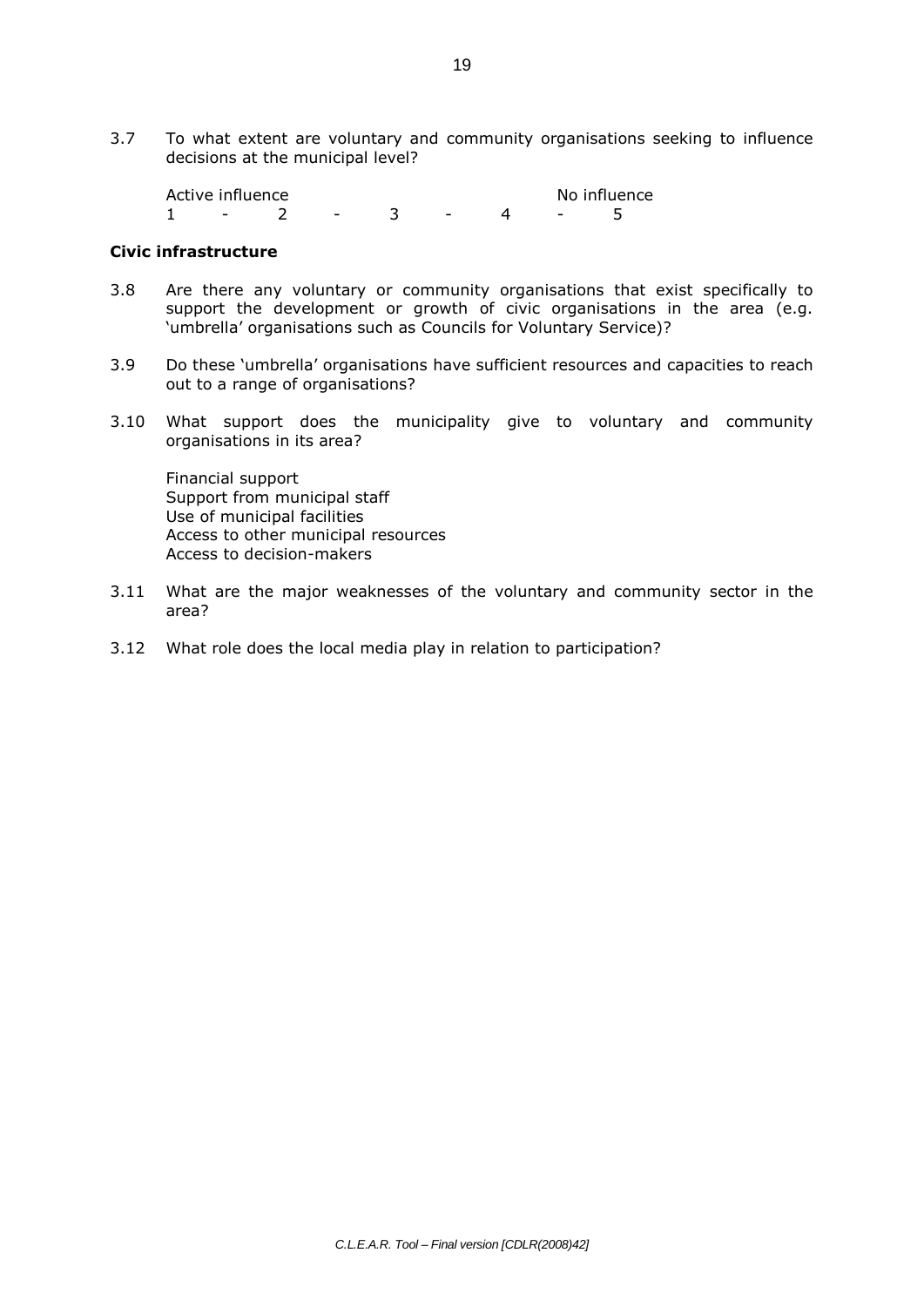## **4. Asked to**

This factor builds on the finding of much research that mobilisation matters. People tend to become engaged more often and more regularly when they are asked to engage. Research shows that people's readiness to participate often depends upon whether or not they are approached and how they are approached. Mobilisation can come from a range of sources but the most powerful form is when those responsible for a decision ask others to engage with them in making the decision. Case studies have demonstrated how open political and managerial systems in local municipalities can also have a significant effect by extending a variety of invitations to participate to their citizens. The variety of participation options for engagement is important because some people are more comfortable with some forms of engagement such as a public meeting while others would prefer, for example, to engage through on-line discussions. Some people want to talk about the experiences of their community or neighbourhood while others want to engage based on their knowledge of a particular service as a user.

This section asks questions about the ways in which the municipality is seeking to engage with citizens, the variety of initiatives that it supports, and the way in which it communicates these initiatives to the public.

## **Forms of participation**

4.1 In what ways does the municipality seek to engage citizens in decision-making processes?

Invites open comments on services Conducts Surveys/opinion polls Conducts regular panel survey of citizens Opens meetings to public Allows public to participate in meetings Co-opts citizens onto committees/meetings Holds public meetings Issues consultation documents Arranges area/neighbourhood forums Arranges other types of forum Conducts focus groups Holds citizens juries/panels Runs consultation events (e.g. visioning exercises) Other……………

4.2 Does the municipality seek to use the internet for engagement by:

Publishing all agendas, reports and other materials online? Providing email addresses for elected members? Holding online consultations? Using electronic means (email, SMS texts) to alert citizens to consultations? Providing online discussion forums? Other……………

## **Strategy**

4.3 Does the municipality have a strategy for engagement or are initiatives more piecemeal?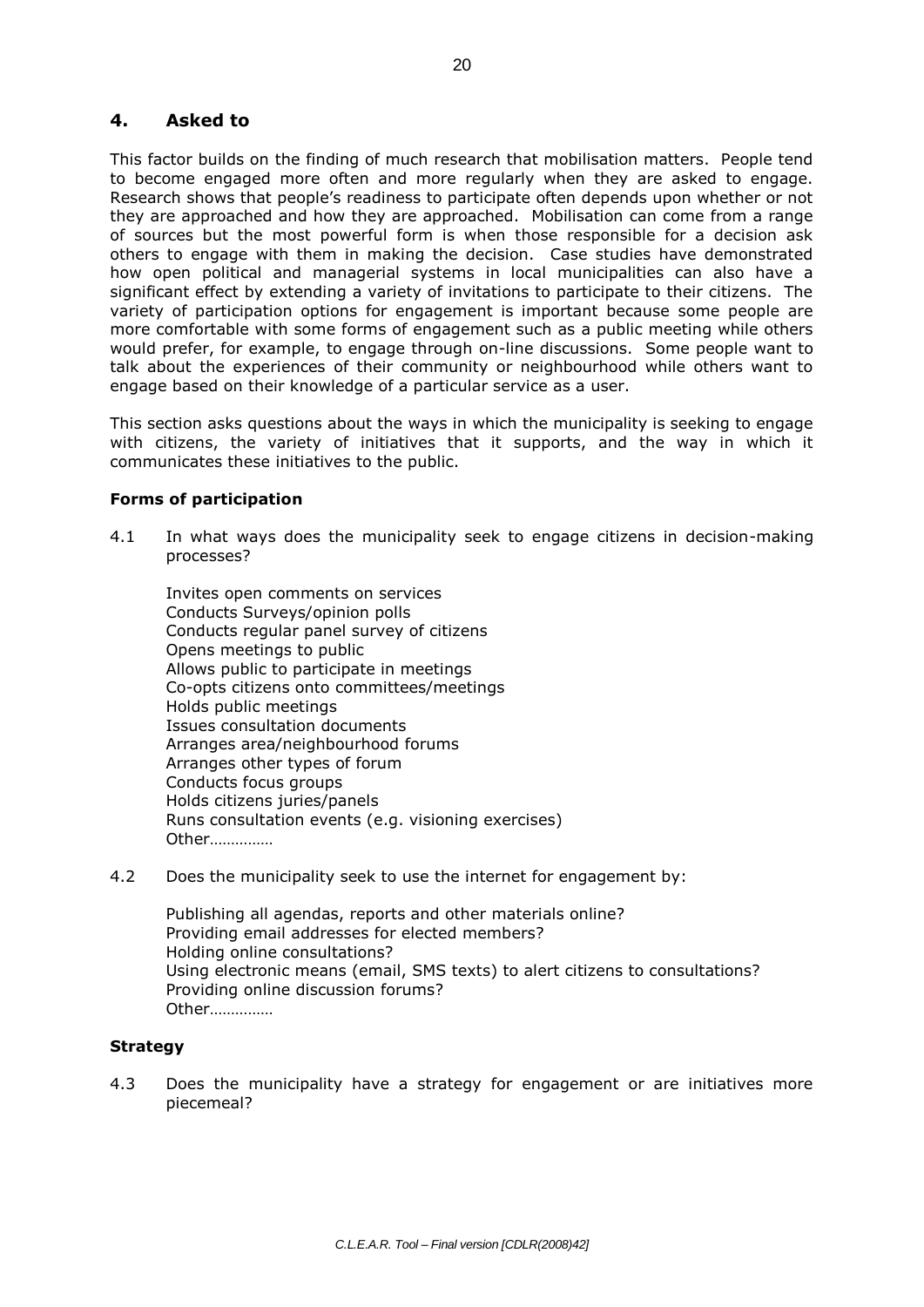- 4.4 Does the municipality collaborate with any other organisations in consulting or engaging the public?
- 4.5 Does the municipality offer incentives to citizens to participate (e.g. honoraria, gifts, IT equipment, service enhancements, discounts on charges)
- 4.6 Are participation activities normally held at official premises? Has the municipality experimented with unusual locations to encourage participation (e.g. citizens' homes, schools, supermarkets)?

#### **Reach and diversity**

- 4.7 Are these forms of engagement sufficient to reach all the different sections of the community (young/old, ethnic minority groups etc)?
- 4.8 On what basis are different forms of participation used (e.g. are some used specifically to reach particular groups)?
- 4.9 Do decision-makers give higher priority to the findings of some forms of participation over others (e.g. those that produce quantitative preferences)?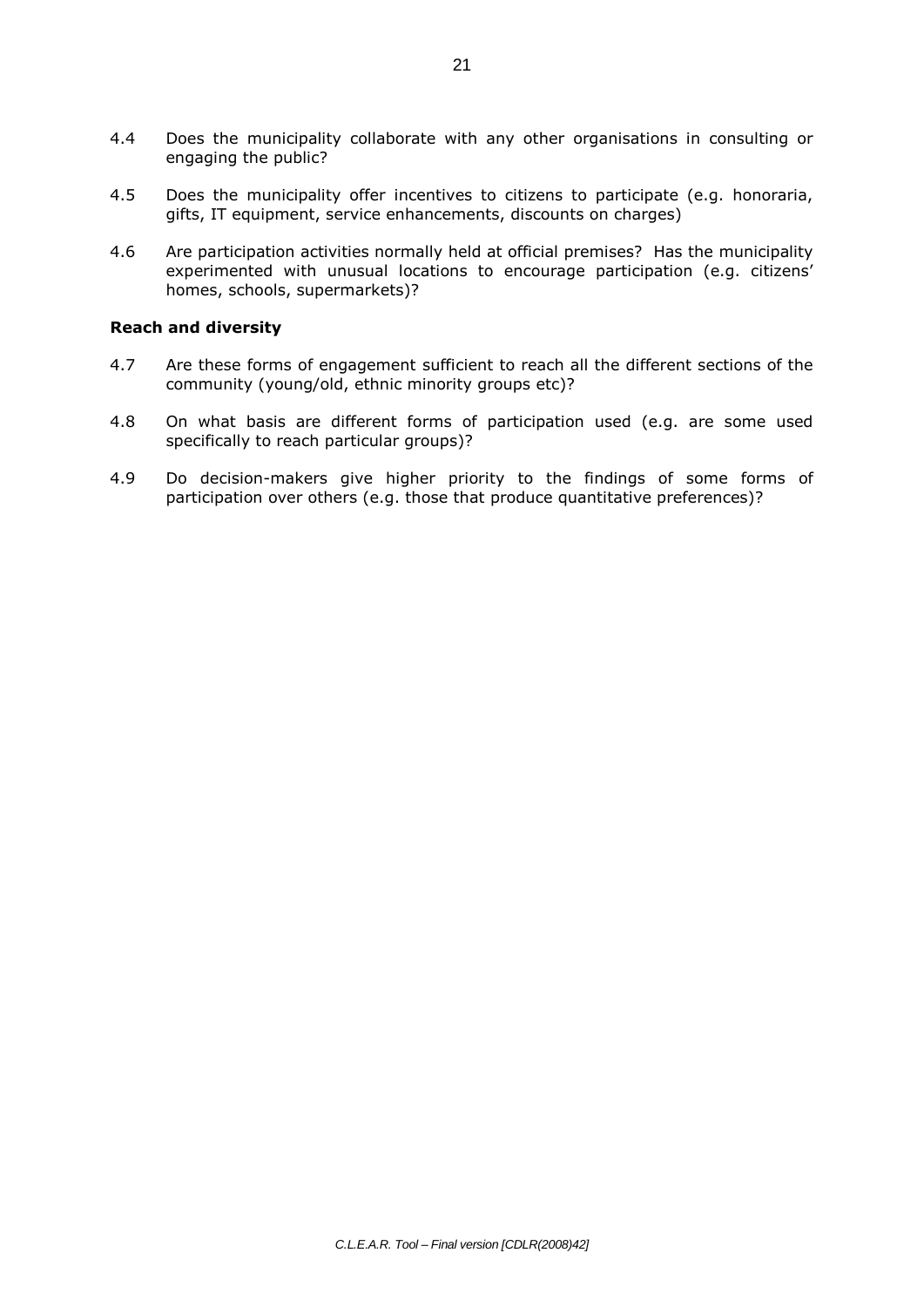## **5. Responded to**

This final factor captures the idea that for people to participate on a sustainable basis they have to believe that their involvement is making a difference and that it is achieving positive benefits. For people to participate they have to believe that they are going to be listened to and, if not always agreed with, at least in a position to see that their view has been taken into account. Responsiveness is about ensuring feedback, which may not always be positive – in the sense of accepting the dominant view from participants. Feedback involves explaining how the decision was made and the role of participation within that. Response is vital for citizen education, and so has a bearing on the 'front end' of the process too.

This set of questions asks how different messages are weighed by decision-makers and how conflicting views are prioritised. They also examine how information on decisionmaking is fed back to citizens.

## **Listening**

- 5.1 What are the procedures for ensuring that the citizen's voice is considered in decision-making?
- 5.2 What mechanisms are used to feed the results of particular consultation or participation initiatives into the decision-making process?

## **Balance and prioritisation**

- 5.3 How are the views of citizens balanced against the opinions of professionals and elected members, especially where they diverge?
- 5.4 How good are decision-makers at understanding and taking into account the views of citizens?

Very good Very poor 1 - 2 - 3 - 4 - 5

## **Feedback and education**

5.5 How good is the municipality at explaining to citizens the reasons for the decision and the ways in which citizen views have been taken into account?

Very good Uery poor<br>1 - 2 - 3 - 4 - 5  $1 \quad - \quad 2 \quad - \quad 3 \quad - \quad 4 \quad - \quad 5$ 

- 5.6 To what extent do citizens understand and accept the decisions made by municipalities?
- 5.7 What efforts is the municipality making to better communicate its decisions to citizens?
- 5.8 Does the municipality have a programme of citizen education in relation to participation?
- 5.9. Does the municipality provide support to politicians and/or officers in learning how to respond more effectively to participation?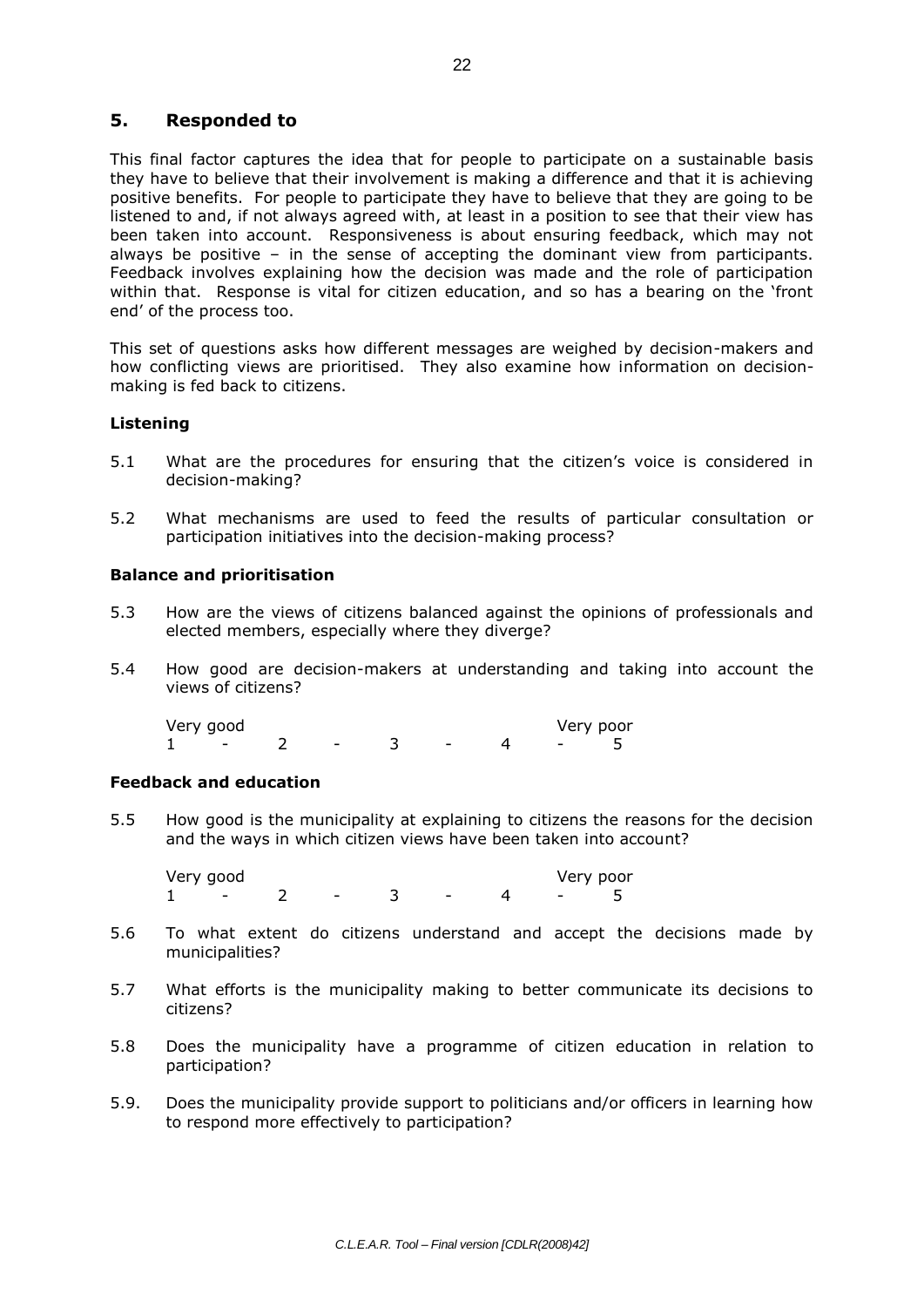**PART II – A practitioner's guide to CLEAR**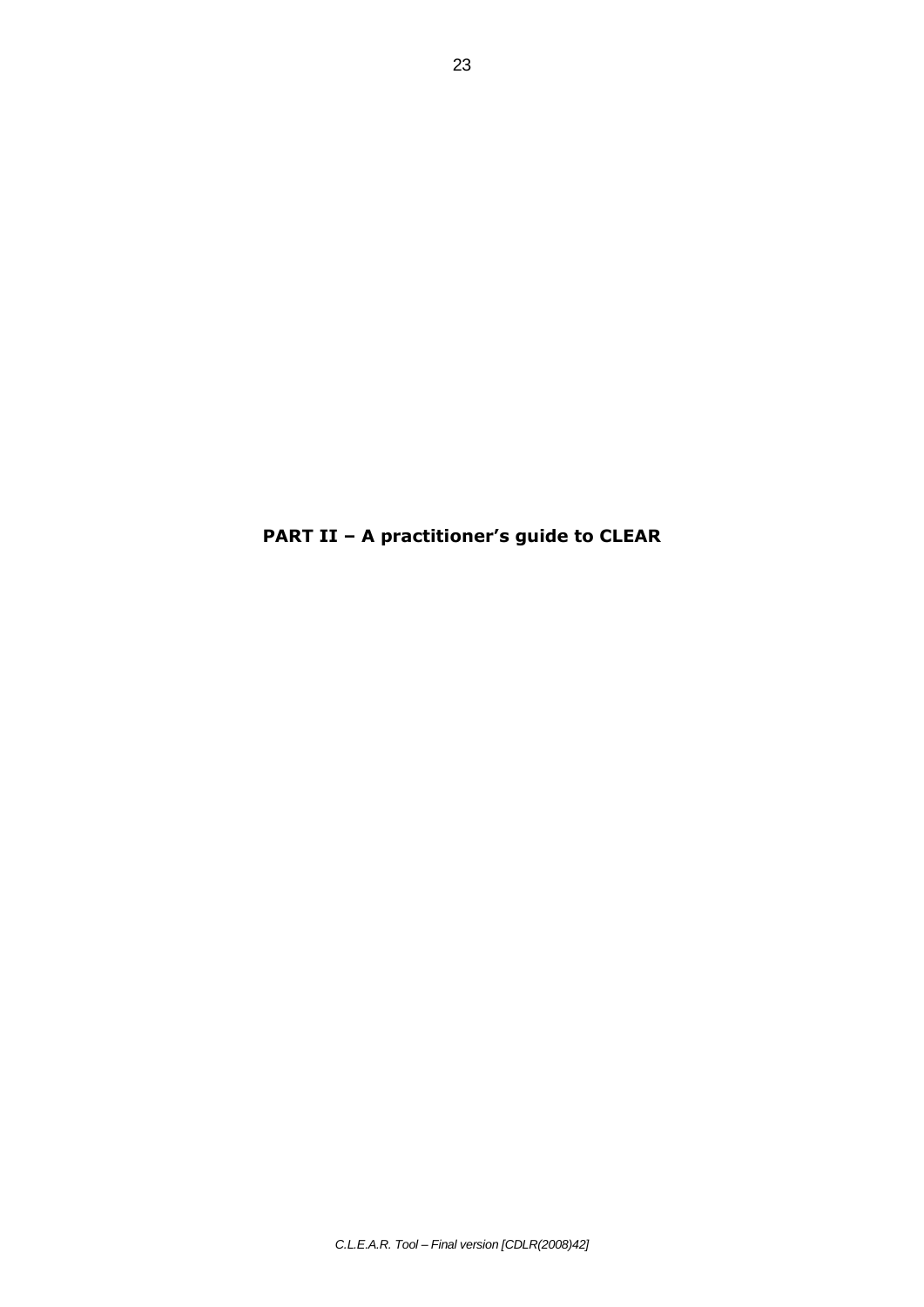## **1. Diagnosing citizen participation using the CLEAR framework**

The C.L.E.A.R framework suggests to policy makers that if they wish to increase local participation the solution to a substantial extent is in their own hands: all of the key factors that drive up participation are open to their influence.

According to the CLEAR framework, five main factors affect whether people participate. Firstly when they have the capacity - the resources, skills and knowledge- necessary to do so. These factors determine how easily they "can do". Secondly, people participate when they feel part of a group or community: they like to participate if it is important to their sense of identity. Thirdly, they participate when they are enabled to do so through an infrastructure of civic networks and organisations. Fourthly, they participate when they are directly asked for their opinion. Finally, people participate when they experience that the system they are seeking to influence is responsive.

To be able to make use of these insights, the CLEAR framework develops in greater detail how these five factors work and what the variables influencing them are.<sup>1</sup>

The ideal of participation does not require engagement of all citizens all of the time. However, the question is to know when non-involvement is down to contentment and when it reflects processes of exclusion? The idea of a diagnosis is to understand what needs to be done to ensure that citizens have the choice, the capacities and the opportunities to participate: The approach developed is about enabling public authorities to test their capacity to deliver participation options to citizens that want to take them up.

How to analyse citizen participation? The CLEAR tool has been developed to measure the factors identified in the CLEAR framework. It provides a questionnaire to analyse the five factors on the ground and proposes a deliberative method for interpreting and making use of the insights gained. The CLEAR tool identifies the variables underlying the factors and proposes indicators to measure them. It also suggests policy measures to address each of these factors. The choice of factors to address will depend on the results obtained from the measurement.

The tool is designed to help local authorities across Europe review their overall strategy for local civic engagement in decision-making processes.

An important feature of the CLEAR framework is that its five factors are neither hierarchical nor sequential. The presence of one factor is not a precondition for others and effective participation does not necessarily depend on all of the components being present although, in an ideal world, they would be. Furthermore, the model does not attach a specific weight or importance to any particular factor: there is no assumed balance between the different factors that should be expected or respected in a given locality.Thus, the underlying assumption of the diagnostic tool is that it will serve two purposes:

1. It will help those conducting the self-assessment to identify and understand the balance of factors affecting participation in their localities;

 1 For more details on the CLEAR framework and its conceptual and empirical basis, see: Lowndes, V., Pratchett, L. and Stoker, G. (2006) 'Diagnosing and remedying the failings of official participation schemes: the CLEAR framework' *Social Policy and Society*, Vol 5, No 2 pp281-91; V. Lowndes, L. Pratchett and G. Stoker (2006) *Locality Matters: Making Participation Count in Local Politics*, London: IPPR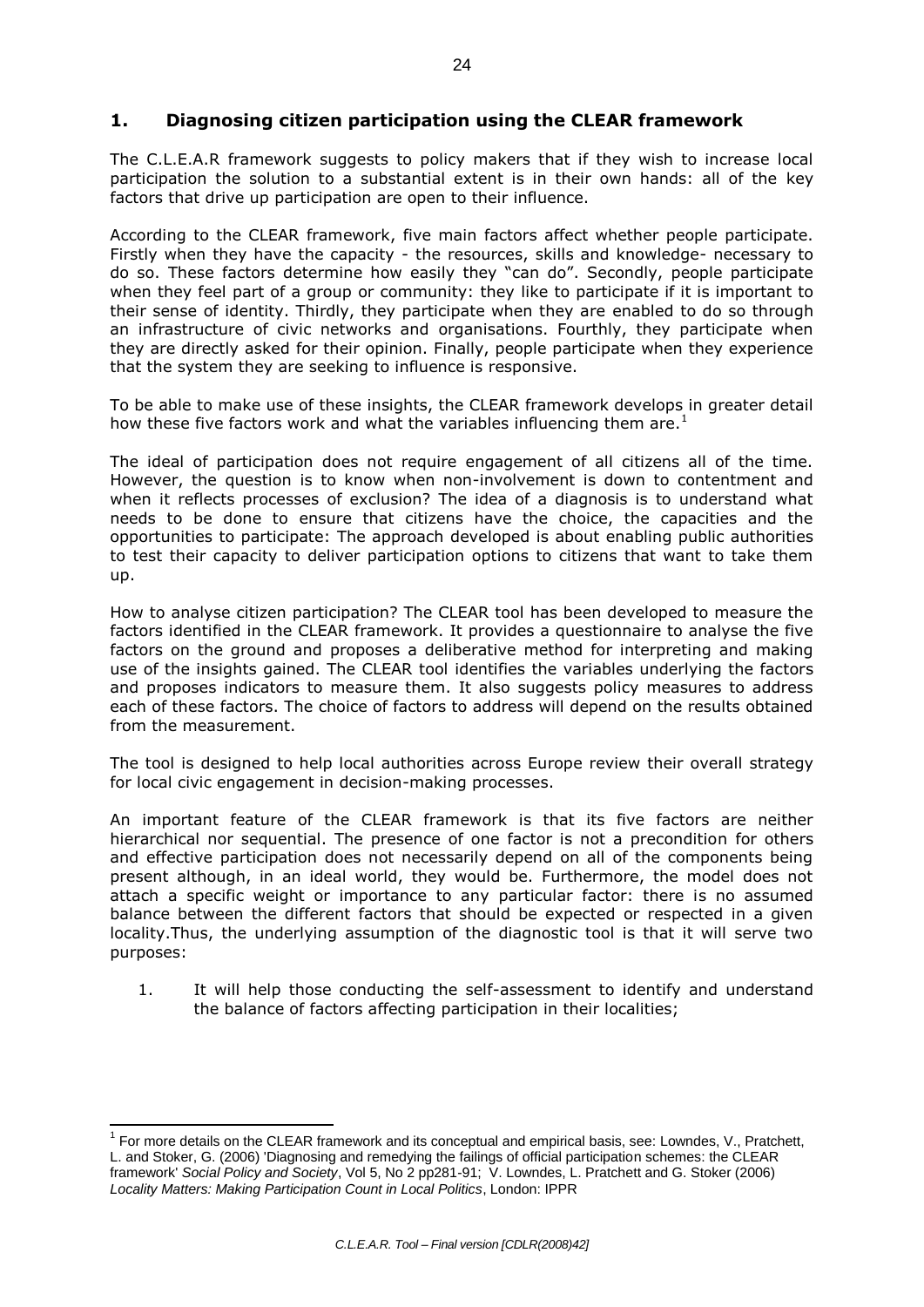2. It will provide an opportunity for all those involved in the assessment to reflect upon the relative strengths and gaps in participation in their localities and to consider strategies for addressing these gaps.

The CLEAR tool not only provides a grid for diagnosis, it has a procedural dimension as well. As a self-assessment tool its use provides an occasion to reflect together with stakeholders, the citizens, on participation in the municipality.

It is important to distinguish the process of self-assessment from the audit and evaluation tools that have proliferated in the public sector in recent years. The CLEAR tool does not seek to provide standardised objective data. Its aim is not comparison, but to stimulate reflection within a local authority. The results of an analysis with CLEAR do not provide a statistical basis to compare localities or reach some kind of ranking or classification of different municipalities. The CLEAR tool does not provide a benchmark which judges a particular area. However, where local authorities would be interested in comparing results between themselves, the methodology can be adapted to do so, especially when they decide to work together from the very beginning of the selfassessment. Even though CLEAR proposes to focus on the particularities of each municipality, experience has shown that it can be very helpful for municipalities to work together and to exchange experiences. Cooperation enhances learning and has been judged most helpful by local authorities having tested the tool*.* Usually the focus of the exchange is not on the data collected, even though it can provide orientation. At the centre of attention is firstly the exchange of experience on the process and on how to carry out self-assessment in a municipality. Secondly, quite naturally, the exchange tends to be on policy responses and innovative ideas.

The self-assessment process facilitates reflection and understanding of local political participation among those who are in the best position to do something about it. Potential users of the tool, therefore, include:

- Elected or appointed officials in local government;
- Other public bodies that have an interest in sponsoring participation initiatives;
- Civil society organisations within a locality;
- Citizens interested in enhancing the participation opportunities within their localities.

The key point is that the tool is adaptable and has to be adapted to local circumstances to enable interested parties to diagnose the strengths and limitations of publicly sponsored participation initiatives in their area.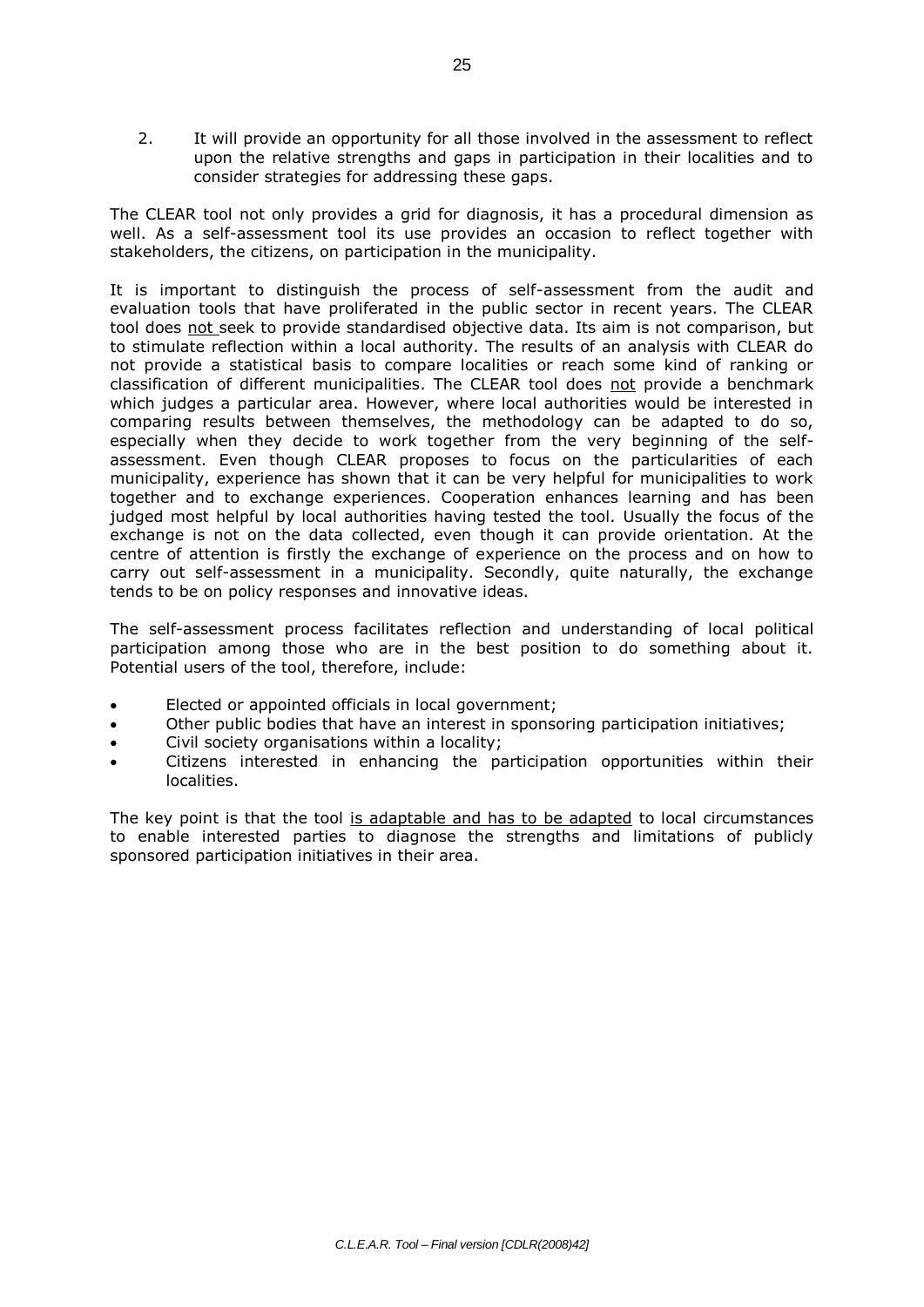## **2. How to use the CLEAR tool**

The purpose of this section is to provide guidance for using the CLEAR tool, based on the experiences of the pilot cities that tested the CLEAR tool. There is no unique way to use the CLEAR tool. Its strength is precisely its flexibility. This is true for the tool itself as well as for the method for implementing it. A self-assessment can take various forms, depending on the context and the precise purpose decided upon. This chapter describes using the CLEAR tool and running an assessment in five main stages.

**Figure 1: Organising an audit using the CLEAR tool**



## **STAGE 1: Before engaging - clarifying aims and the role of the CLEAR tool**

Before actually starting to use the CLEAR tool it is important for the user to clarify its aims. This step leads the municipality to define the aspects of the existing participation methods and strategies that are to be tested, revised or improved. Table 2 gives examples of different aims.

## **Table 2: Examples of different aims of a CLEAR self-assessment**

| Case $1$ – identify strategies and channels to involve different groups<br>more actively in public life                            |
|------------------------------------------------------------------------------------------------------------------------------------|
| Case 2 – understand how citizens perceive opportunities to participate?<br>How satisfied they are, what the see as obstacles, etc. |
| Case 3 – identify factors that enhance citizens participation in local<br>associations                                             |
| Case $4$ - understand the capacity of the population to participate in<br>e-voting                                                 |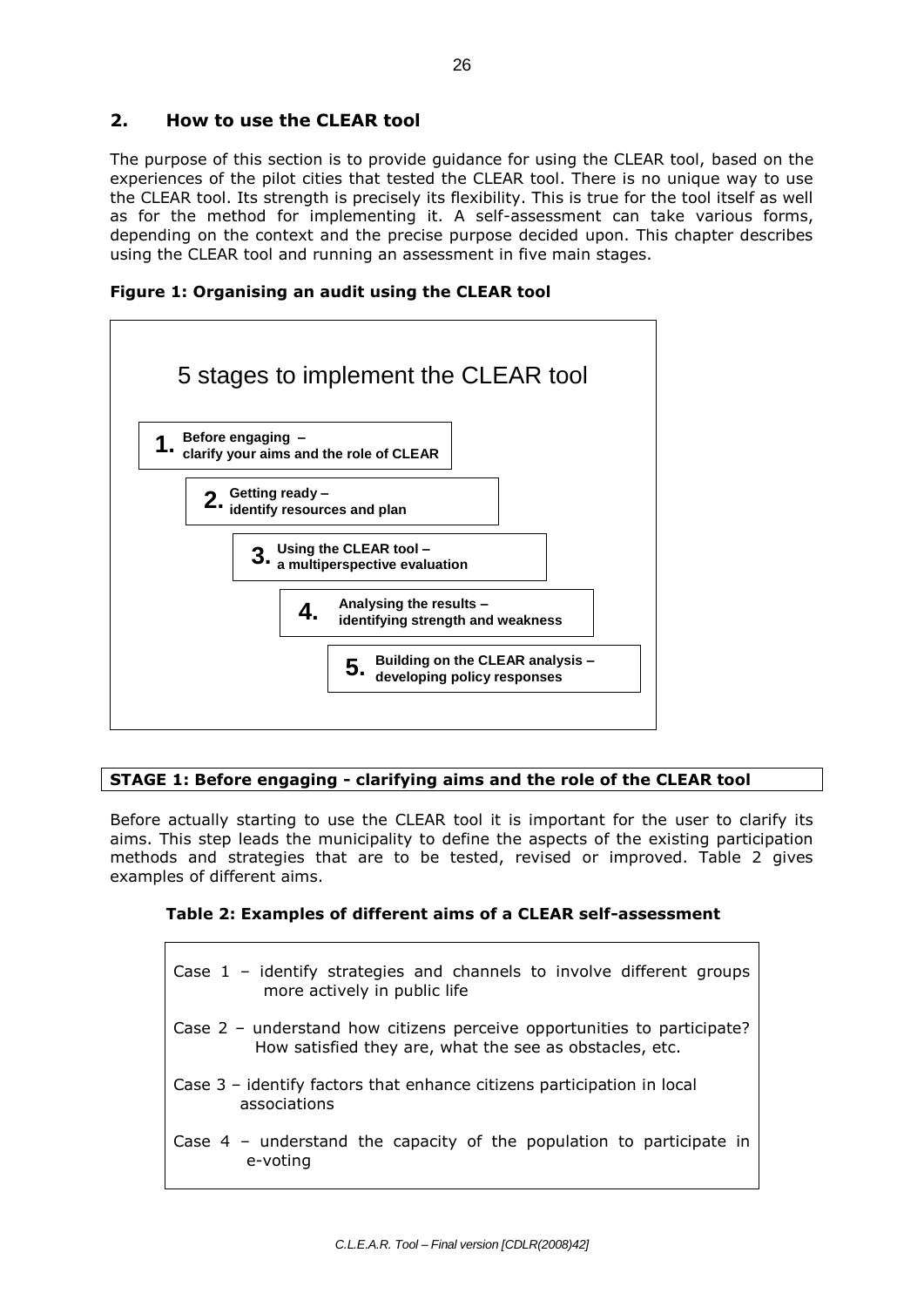Defining the aims driving the implementation of the tool, make it possible to decide what sort of strategies to follow and which stakeholders to include into the process in order to obtain the information required. The aims of the assessment also provide the framework for interpreting the collected data.

At the same time, specifying the objectives of the self-assessment allows the municipality to become familiar with the CLEAR tool, with what it can do in order to reach the objectives, what is needed to carry out a CLEAR analysis and to double-check the feasibility of the project.

## **STAGE 2: Getting ready - resources and planning**

In stage 2 the actual preparation and planning can start. A project proposal should summarise all the important features of the project, outline how the aims are supposed to be realised and provide a detailed work plan. Central questions for the implementation of the project need to be answered: Who will use the tool? Who should be in charge of the assessment and who should conduct it? What resources are necessary*?* How to adapt the tool to the particular case? Who should be involved?

## *Political support for the project*

As the purpose of the analysis in many cases will be to provide a basis for subsequently taking measures to strengthen citizen participation, it makes sense to anchor the project at the political level. Only when political decision makers are convinced of the benefits of improving citizen participation can the CLEAR assessment achieve its potential impact. Political decision makers should be won for the project beforehand and should stand behind the assessment. Ideally, the mayor or the municipal council themselves should approve the project proposal for the CLEAR self-assessment. That said, especially smaller scale assessments with the CLEAR tool (as a "quickscan", see box 3) can also be undertaken at administrative level, e.g. to underpin or to prepare a larger political project.

## *A steering group and a project manager to conduct the audit*

Experience has shown that it is useful to create a steering group to conduct the assessment. It neither has to become a formal body nor very big. In fact, it should be limited to a couple of people (4-5) to stay operational. Its purpose is to bring together the core expertise necessary for the assessment. This can also be expertise from outside the local administration. Self-assessment, in the sense that the municipality should asses itself, also means the implication of different stakeholders because they hold important information. It is an option not only to consult them during the audit but to include them in the steering group. At the same time, the group should designate one person to lead the work of the self-assessment.

Usually, the steering group is made of:

- *elected local politicians*. Their role is to take responsibility for the whole process. To run the project may be left to the project manager and people working with her/him.
- *local civil servants*. They know local policies and services; they have access to information, are publicly accepted and can well create partnerships. Using its own staff for the audit/or obtaining support from other parts of the public administration keeps costs down.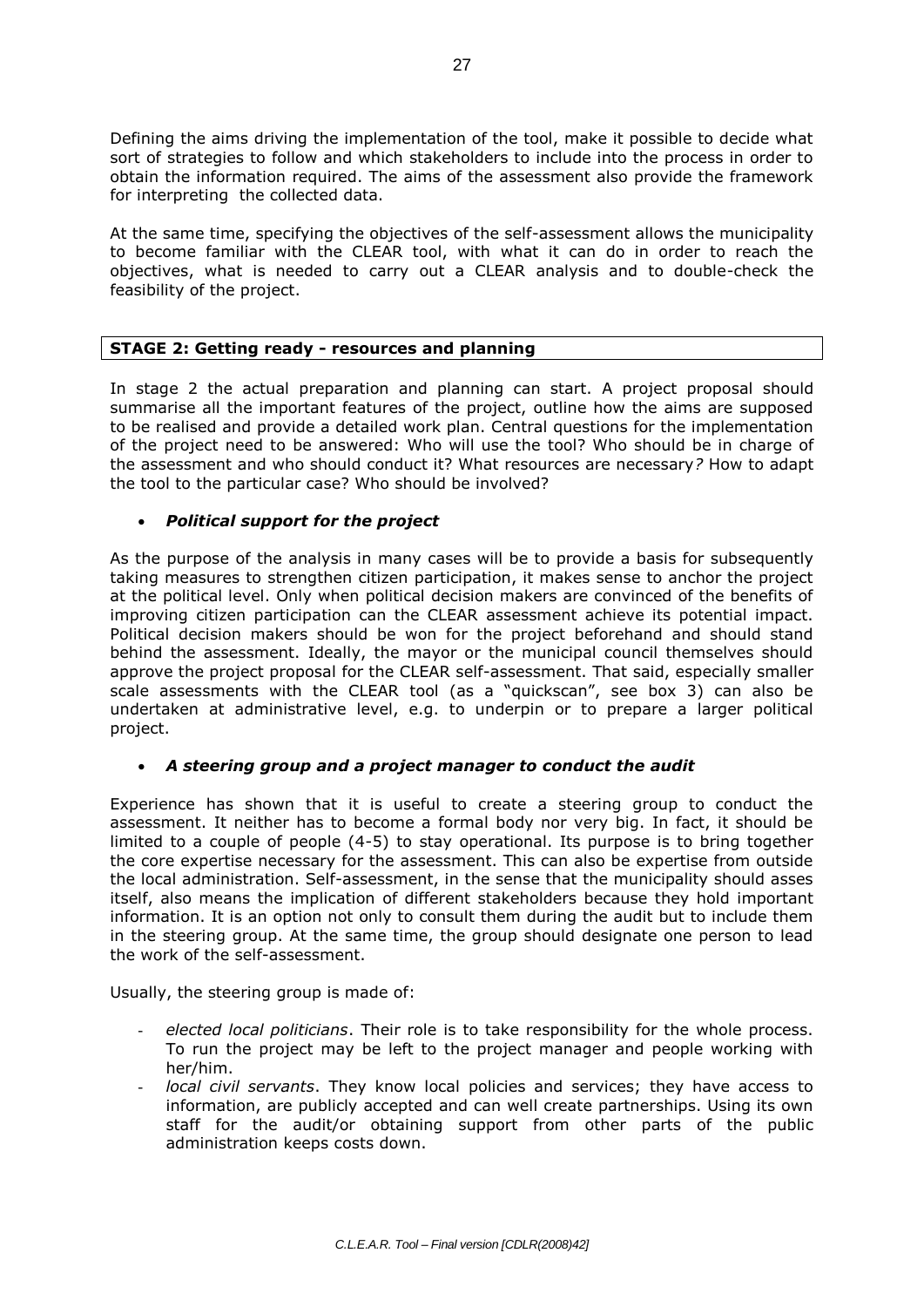It can be complemented by:

- *civil society representatives*. They bring the grass-root knowledge as well as legitimacy and credibility to the process. Their involvement hardly generates any costs.
- *researchers.* They provide strong research skills, are objective and independent and imply moderate costs (especially when from a local academic institution).
- *consultants.* They provide strong project management skills, which enable them also to run the assessment. They also have research and IT skill, are independent and usually motivated. However, drawing on external consultants is more expensive.

The steering group will have the task of conducting the assessment. It should be able to undertake most of the principal tasks itself. A project manager, e.g. the chairman of the steering committee, should coordinate the work being undertaken and function as the contact person for the assessment.

## *Provide external services and infrastructure*

The main resource necessary is people to conduct the assessment. The steering group will probably already include the most important expertise. However, it is possible that not all expertise can found in-house or among the (possible external) partners of the steering group. In these cases consultants or academic researcher can be charged with certain tasks. It is necessary to mobilise those who can gather and interpret this information (interviewer, statisticians: this will also depend on the methodology chosen) It might be a good solution to involve a local university or institute. Not only researchers but also students might be able to help with this assessment. In addition to their expertise, these institutions and their members are also part of the local community. Involving them is a form of involving local stakeholders and a way to strengthen social cohesion and a sense of community.

Additionally, some logistics for the work of the steering group, to conduct interviews, analyse data, organise hearings or focus group discussion needs to be provided. Much will usually already be available. However, especially for bigger projects, it is important to take these needs into account already during the planning.

## *Adapt the questionnaire*

The tool offers a series of general questions that will vary in their relevance to local authorities according to the institutional and political context. The second stage, therefore, is about developing the tool for application in a particular municipality. This is the first task of the steering group. It should decide, which parts of the questionnaire are relevant to the planned assessment. Following that it should be decided whether the questions are adequate for the context in which they will be used: Some may need to be adapted, some can be left out, others might be added to complete the analysis. The use of certain terms can have different meanings in different contexts. Terms need to be clarified and when necessary adapted to avoid ambiguity or biased questions. Additionally, the questionnaire should be adapted to the audience they are asked to. The wording should be kept as simple as possible.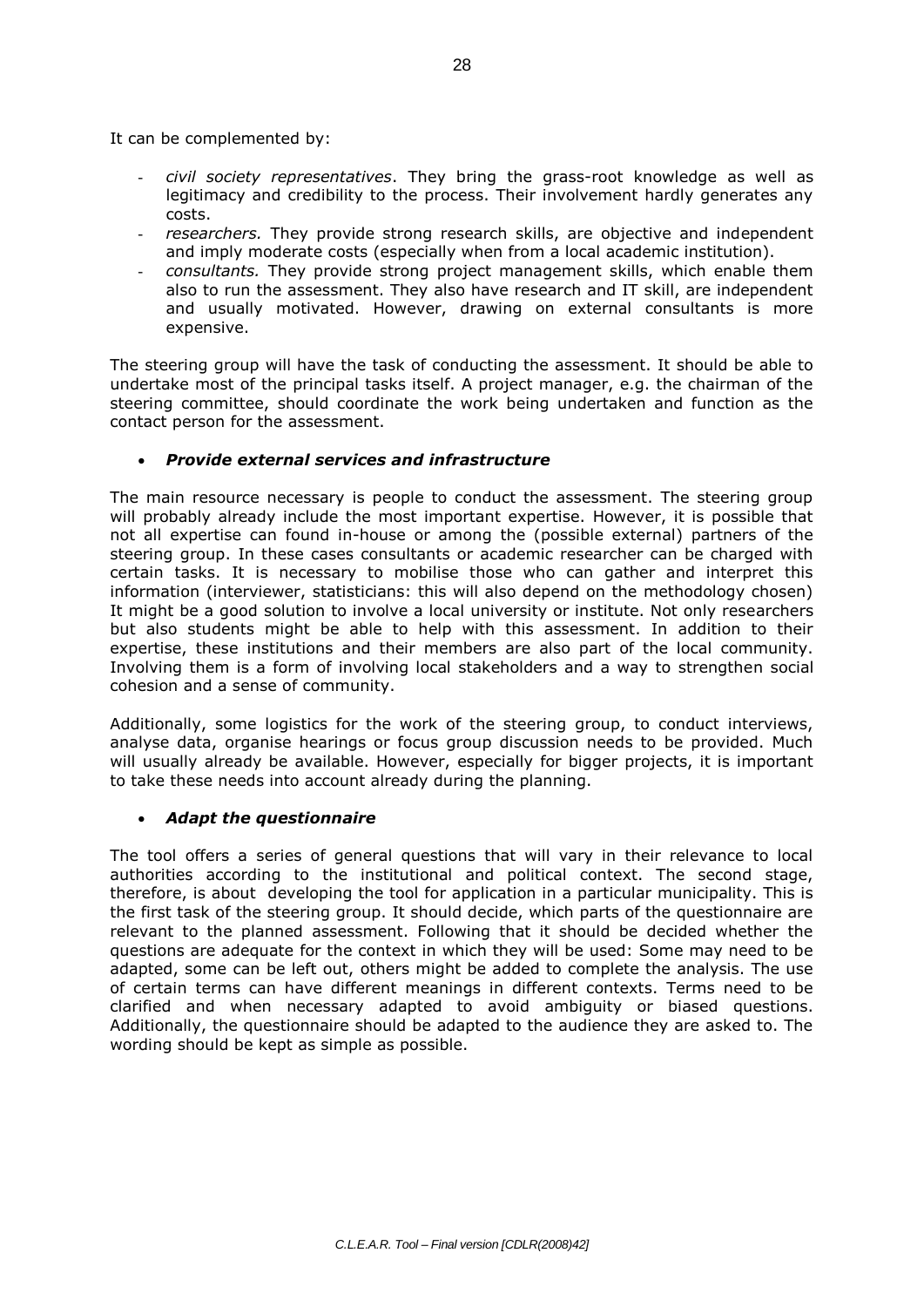The questionnaire of the C.L.E.A.R tool provides a set of questions to start with. The investigative nature of the process implies that questions and challenges will have to be adapted to the circumstances of individual municipalities. For this purpose it is useful to have a closer look at the five factors, as set out in table 3. Each variable has different facets that may be important to consider and which can be explicitly included into a CLEAR analysis and the corresponding questionnaire.

Understanding these diverse factors makes it possible to carry out an assessment of the strengths and weaknesses of strategies to encourage local participation. Understanding what drives participation among their citizens will enable local authorities to develop more appropriate mixes of intervention and the right range of opportunities and encouragements.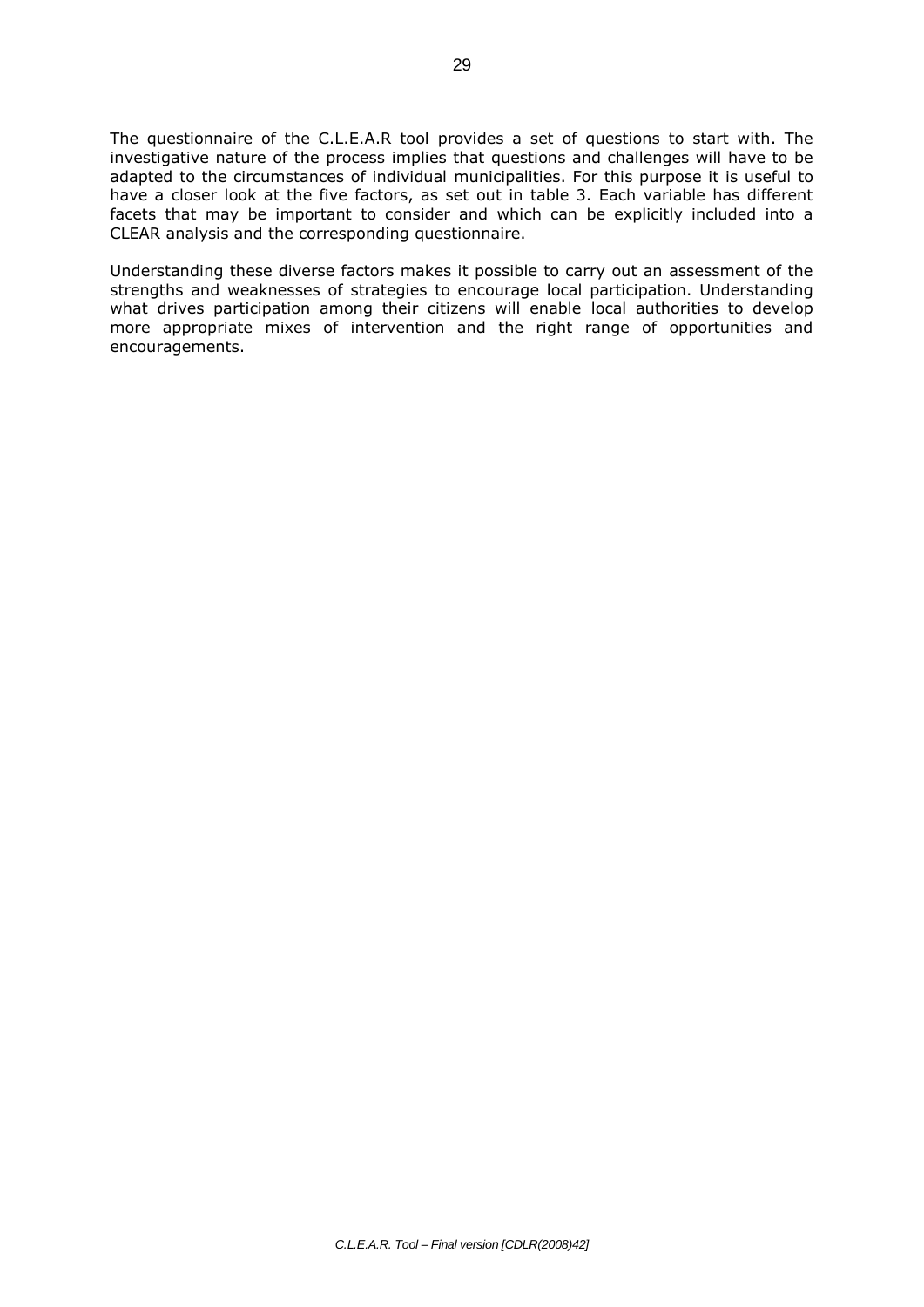## **Table 3: Background information on each of the five factors to adapt the questionnaire to local circumstances**

| <b>Factor</b> | Variable                       | <b>Facets of the variables</b>                                                                                                                                                                                                                                                                                                                                                                                                                                                                                        | Corresponding<br>question in<br>questionnaire |
|---------------|--------------------------------|-----------------------------------------------------------------------------------------------------------------------------------------------------------------------------------------------------------------------------------------------------------------------------------------------------------------------------------------------------------------------------------------------------------------------------------------------------------------------------------------------------------------------|-----------------------------------------------|
| Can do        | Educational attainment         | What are levels of education in the locality?<br>п.<br>Have most people got basic education, or higher level qualifications?<br>٠<br>How does the picture differ for different groups of citizens - young people, older<br>٠<br>people, minority groups?                                                                                                                                                                                                                                                              | 1.1                                           |
|               | Employment and social<br>class | What is the make-up of the locality in terms of social class?<br>٠<br>What is the balance between different occupations $-$ e.g. professional, skilled, semi<br>$\blacksquare$<br>or unskilled work, self-employment?<br>What are the main employers in the area?<br>٠<br>Is there a problem of unemployment in the area? Is unemployment concentrated<br>among particular parts of your community?                                                                                                                   | $1.2 - 1.3$                                   |
|               | Demography                     | What is the age profile of the population in the municipality?<br>$\blacksquare$<br>What proportion of the population belongs to an ethnic minority group?<br>٠.<br>How many significant ethnic minority groups are there in the municipality?<br>What languages are spoken in the locality?<br>Are there other demographic factors that may be significant for participation (e.g.<br>family structure, student concentration, commuters)?                                                                           | $1.4 - 1.7$                                   |
|               | Resources                      | Do citizens have easy access to appropriate resources for political participation?<br>٠.<br>For instance, are there plenty of accessible meeting venues?<br>Can citizens get access to computers, photocopiers or telephones to help them<br>participate?<br>Are these resources available to those who don't have access to them through work  <br>or at home?<br>Do the local media provide information and communication channels (e.g. local TV,<br>newspaper or radio)?<br>Do citizens have time to participate? | $1.8 - 1.10$                                  |
|               | Skills/knowledge               | Do citizens have the necessary skills for participating in political life (e.g. the ability<br>to write letters, speak in public, organise meetings etc)?<br>Do citizens have the competence to utilise the resources in their community (e.g. to<br>use computers, the Internet etc.)?<br>Which skills are in short supply?<br>Do some groups of citizens have more access to resources, and more skills to use<br>them, than others?                                                                                | $1.11 - 1.14$                                 |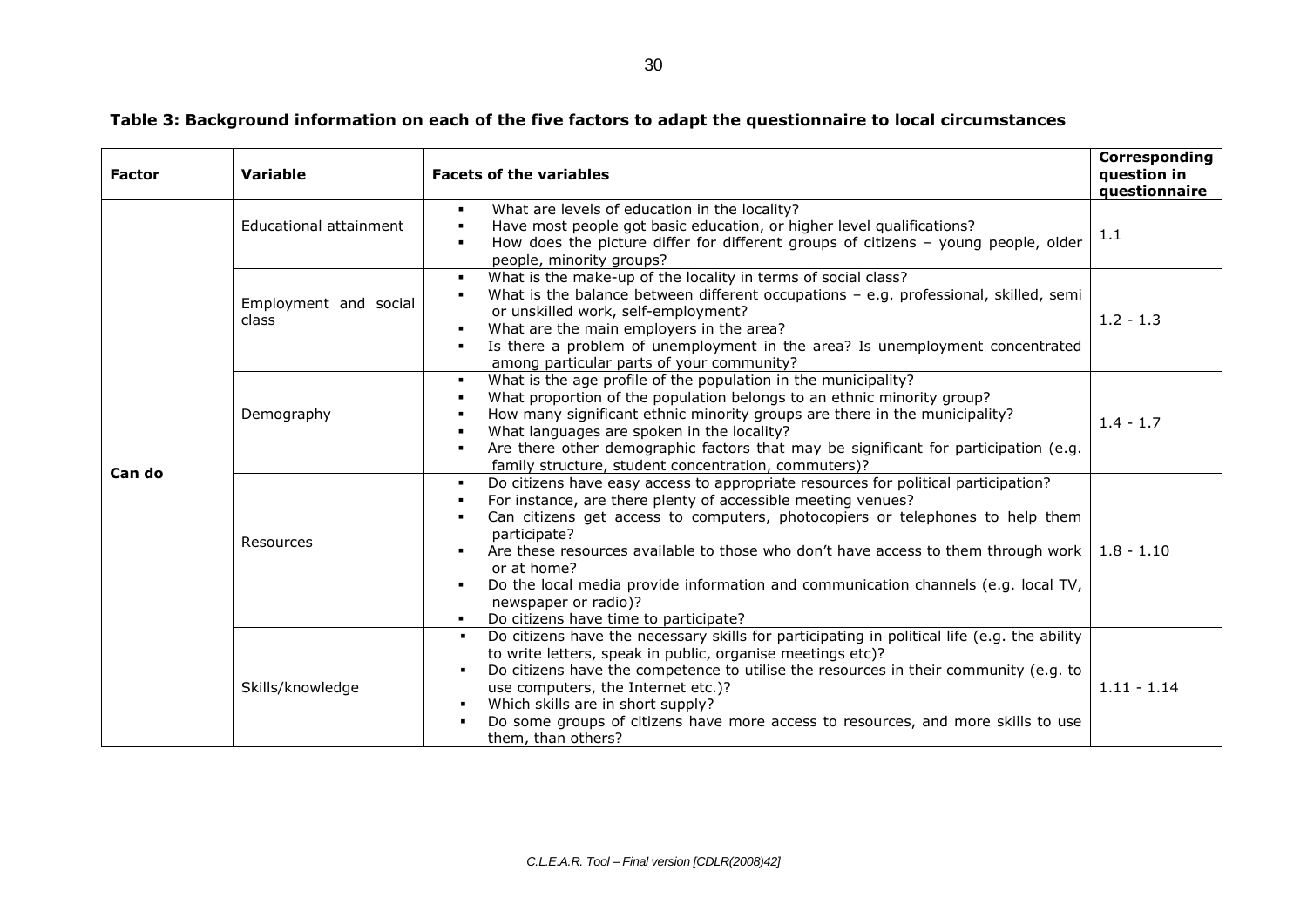| <b>Factor</b> | <b>Variable</b> | <b>Facets of the variables</b>                                                                                                                                                                                                                                                                                                                                                                                                                                                                                                                                                           | Corresponding<br>question in<br>questionnaire |
|---------------|-----------------|------------------------------------------------------------------------------------------------------------------------------------------------------------------------------------------------------------------------------------------------------------------------------------------------------------------------------------------------------------------------------------------------------------------------------------------------------------------------------------------------------------------------------------------------------------------------------------------|-----------------------------------------------|
|               | Identity        | What is the main focus of identity for people - the local neighbourhood, the town or<br>city as a whole, or the region they live in? How well do people in the same<br>neighbourhood know each other?<br>Do citizens identify with the municipality?<br>How attached are people to the area in which they live?<br>How important are non-geographical sources of identity - like cultural, ethnic,<br>religious or other philosophical identity, social class, or 'communities of interest'<br>(among young people, or gay people, or those with a particular interest - like<br>sport)? | $2.1 - 2.4$                                   |
| Like to       | Homogeneity     | How stable is the population- have people lived at the same address for a long time<br>$\blacksquare$<br>or is there a lot of mobility?<br>Does the community have a strong sense of history and tradition?<br>To what extent is there a similarity of identity across the community (i.e. are $\vert$ 2.5 - 2.7<br>people largely the same - and if not, where are the main cleavages)?<br>Are values and priorities the same across the population $-$ and if not, where are the<br>major cleavages?                                                                                   |                                               |
|               | Trust           | How much do citizens trust one another?<br>Are people generally helpful to one another or do they tend to put self interest first?<br>Is anti social behaviour a problem? How much do citizens trust the municipality to<br>make decisions that are in the interest of the community as a whole?<br>How much do citizens trust the national government to make decisions that are in<br>the interest of the community as a whole?                                                                                                                                                        | $2.8 - 2.12$                                  |
|               | Citizenship     | Is there a strong community spirit that supports collective action?<br>٠.<br>Do people feel a sense of responsibility towards the community?<br>Are there groups or sections of the community that are likely to feel excluded?<br>Is there a sense in the municipality that the voices of some groups are more<br>legitimate than others?                                                                                                                                                                                                                                               | $2.13 - 2.16$                                 |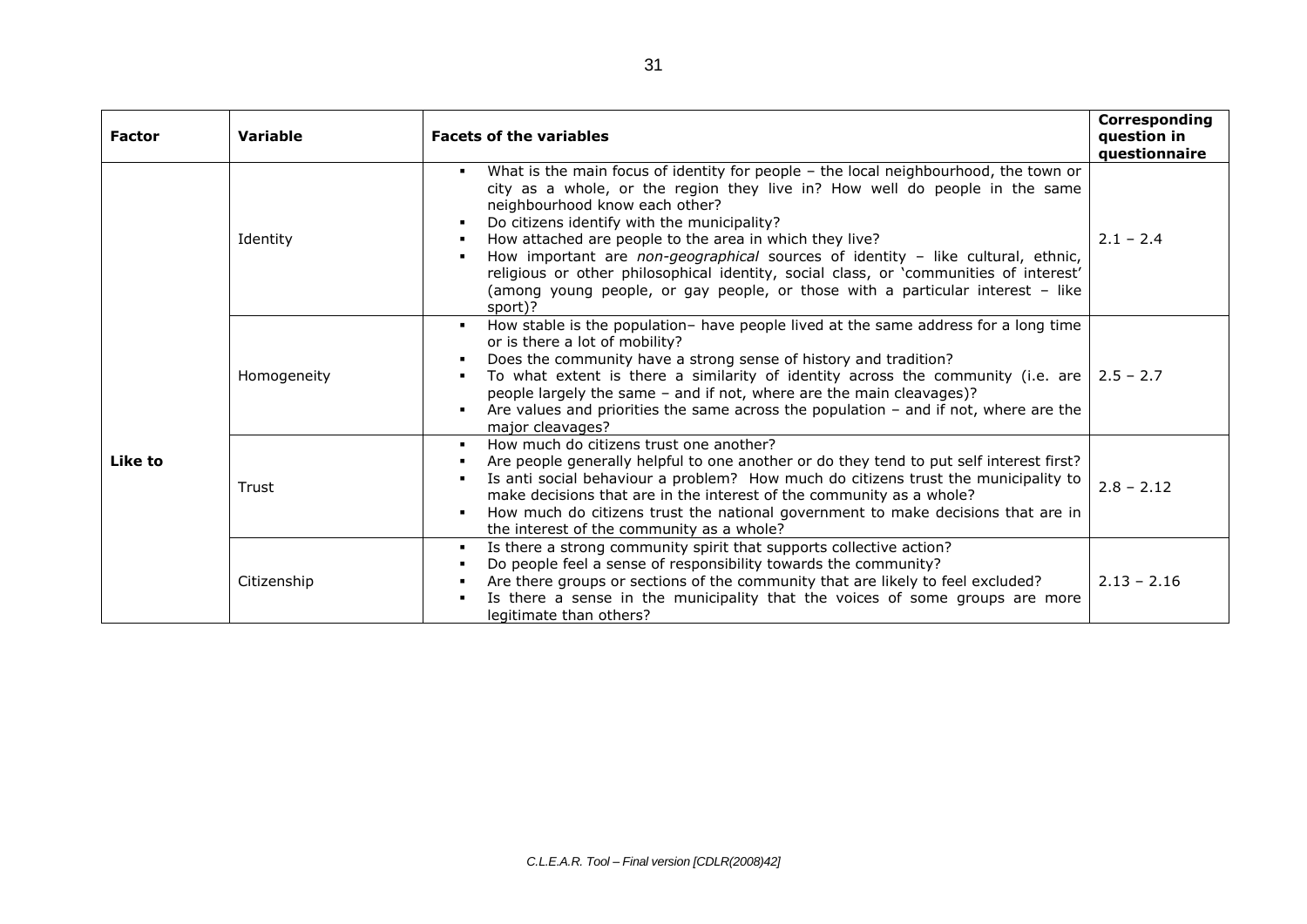| <b>Factor</b>     | <b>Variable</b>                             | <b>Facets of the variables</b>                                                                                                                                                                                                                                                                                                                                                                                                                                                                                                                                                                                                      | Corresponding<br>question in<br>questionnaire |
|-------------------|---------------------------------------------|-------------------------------------------------------------------------------------------------------------------------------------------------------------------------------------------------------------------------------------------------------------------------------------------------------------------------------------------------------------------------------------------------------------------------------------------------------------------------------------------------------------------------------------------------------------------------------------------------------------------------------------|-----------------------------------------------|
| <b>Enabled to</b> | <b>Types</b><br>of<br>civic<br>organisation | What sorts of civic organisations exist and are they active in the locality (e.g. youth<br>groups, environmental campaigns, social welfare organisations, parent-teacher<br>associations, sports or hobby groups, ethnic associations, cultural bodies)?<br>Is there a complete list of such bodies? Which organisations have the most $3.1 - 3.4$<br>members? Which have the most influence on municipal decision-making?<br>Is the range of existing groups sufficient to address the full range of (political)<br>issues that citizens wish to engage in?                                                                        |                                               |
|                   | Activities                                  | How active are civic organisations?<br>Are they increasing in number? Is membership increasing?<br>Do such bodies seek to influence decisions at the municipal level, or get involved in $\vert$ 3 5 - 3.7<br>running local services?<br>• What are the main ways they do this?                                                                                                                                                                                                                                                                                                                                                     |                                               |
|                   | Civic infrastructure                        | Are there any 'umbrella' or coordinating agencies that exist specifically to support<br>the development or growth of civic organisations in the area?<br>Do they have sufficient resources and capacities to reach out to a range of<br>organisations?<br>What support does the municipality give to civic organisations (e.g. grants,<br>premises or equipment, staff support, access to facilities, opportunities to meet<br>decision-makers)?<br>What are the major weaknesses of the voluntary and community sector in the<br>area? Do the local media support the work of civic bodies (e.g. publicising their<br>activities)? | $3.8 - 3.12$                                  |
| <b>Asked to</b>   | Forms of participation                      | How does the municipality seek to inform citizens about and engage them in<br>decision-making processes (e.g. surveys, consultations, focus groups, citizens'<br>juries or panels, advisory councils, school and youth councils, regular forums)?<br>Does the municipality seek to use the internet for citizen engagement (e.g. putting<br>information online, online consultations or discussion forums, use of email or SMS<br>texts)?                                                                                                                                                                                           | $4.1 - 4.2$                                   |
|                   | Strategy                                    | Does the municipality have a strategy for engagement or are initiatives more<br>piecemeal?<br>Does the municipality collaborate with any other organisations in consulting or<br>engaging the public?<br>Are citizens offered incentives to participate (e.g. honoraria, gifts, IT equipment,<br>$\blacksquare$<br>service enhancements, discounts on charges)?<br>Are participation activities normally held at official premises? Has the municipality<br>experimented with unusual locations to encourage participation (e.g. citizens'<br>homes, schools, supermarkets)?                                                        | $4.3 - 4.6$                                   |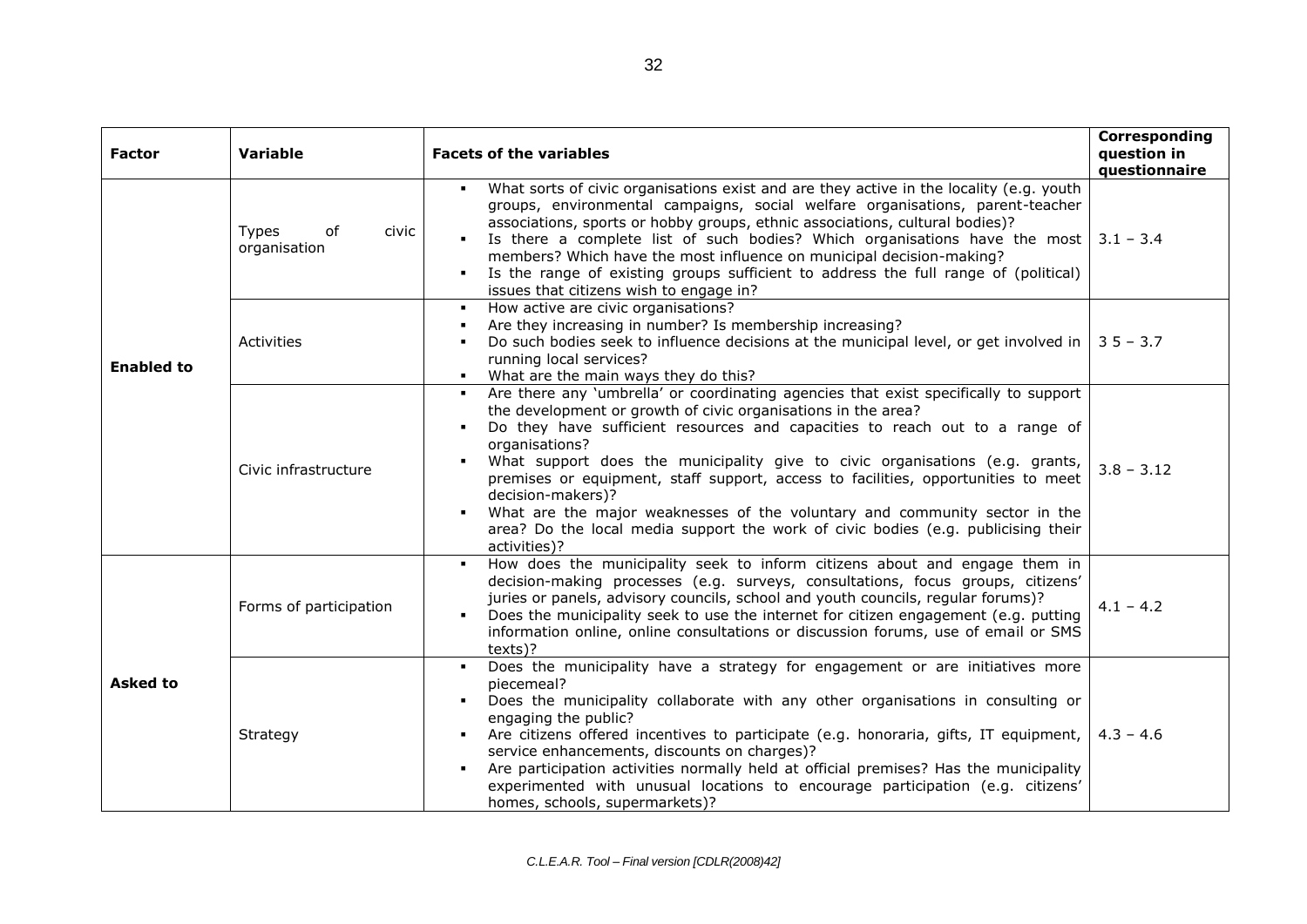| <b>Factor</b>       | <b>Variable</b>                  | <b>Facets of the variables</b>                                                                                                                                                                                                                                                                                                                                                                                                                                                                                                                                                                         | Corresponding<br>question in<br>questionnaire |
|---------------------|----------------------------------|--------------------------------------------------------------------------------------------------------------------------------------------------------------------------------------------------------------------------------------------------------------------------------------------------------------------------------------------------------------------------------------------------------------------------------------------------------------------------------------------------------------------------------------------------------------------------------------------------------|-----------------------------------------------|
|                     | Reach and diversity              | Are existing forms of engagement sufficient to reach all the different<br>sections of the community (young/old, ethnic minority groups etc)?<br>Are particular forms of participation used to reach specific citizen groups?<br>Do decision-makers give higher priority to the findings of some forms of<br>participation over others (e.g. those that produce quantitative<br>preferences)?                                                                                                                                                                                                           | $4.7 - 4.9$                                   |
| <b>Responded to</b> | Listening                        | What are the procedures for ensuring that the citizen's voice is considered in<br>decision-making?<br>What mechanisms are used to feed the results of particular consultation or<br>participation initiatives into the decision-making process?                                                                                                                                                                                                                                                                                                                                                        | $5.1 - 5.2$                                   |
|                     | Balance<br>and<br>prioritisation | How are the views of citizens balanced against the opinions of professionals and<br>л.<br>elected members, especially where they diverge?<br>How good are decision-makers at understanding and taking into account the views<br>of citizens?                                                                                                                                                                                                                                                                                                                                                           | $5.3 - 5.4$                                   |
|                     | Feedback and education           | How good is the municipality at explaining to citizens the reasons for a particular<br>л.<br>decision and the ways in which citizens' views have been taken into account?<br>To what extent do citizens understand and accept the decisions made by<br>municipalities?<br>What efforts is the municipality making to improve its communication with citizens?<br>Does the municipality have a programme of citizen education in relation to<br>participation?<br>Does the municipality provide support to politicians and/or officers in learning how<br>to respond more effectively to participation? | $5.5 - 5.8$                                   |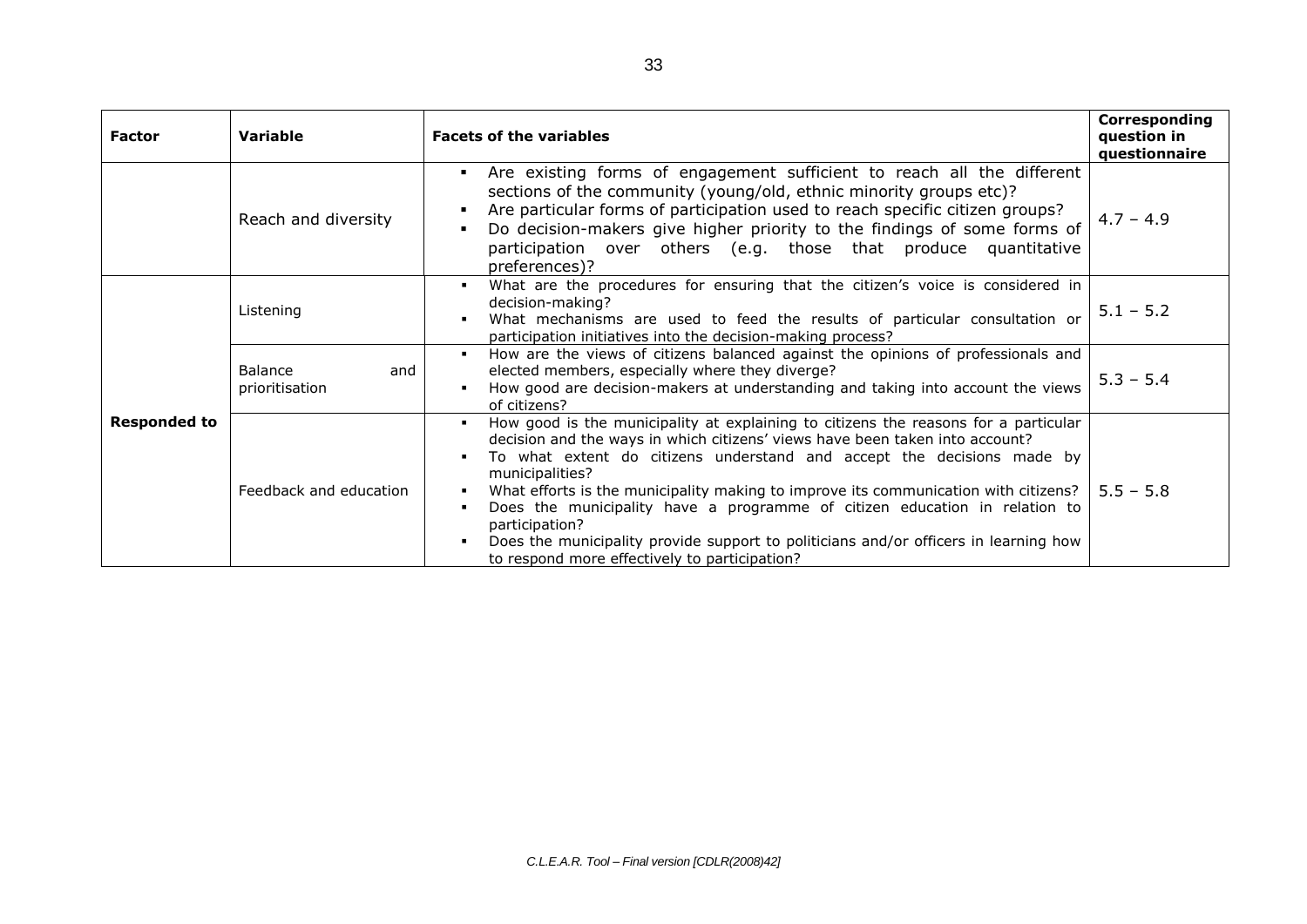## **STAGE 3: Using the CLEAR tool - a multiperspective evaluation**

Looking in greater detail at how to use the CLEAR tool, brings up two types of questions: Which methods should be used to collect the information and in which sequence should one proceed. The steering group needs to think carefully about the techniques they will employ and the way in which they will be sequenced. The following paragraphs provide recommendations on how to proceed and which aspects to take into account. Nevertheless, each municipality has the opportunity to choose the methods and procedures it deems most adequate for its purpose.

## **Using several methods to obtain the necessary information**

The information that municipalities want to collect depends on the specific aims they have. Similarly, municipalities differ with respect to the resources available for the diagnosis and with respect to the degree to they usually work together civil society organisations and citizen groups. Different needs and situations require different approaches. The tool does not prescribe or require a single methodology for implementation. Each user can design its own method to suit local needs.

However, in implementing the tool, users should be sensitive to the following points:

1. There are two standard forms of surveying the public opinion and providing a first step to participation: questionnaire surveys and focus group discussions. Inspiration for deliberately open participatory channels for citizen can be found in stage 5 on policy remedies (box 5: different methods for involving citizens).

2. The CLEAR tool provides an occasion to reflect together with the stakeholders, the citizens, on participation in the municipality. They represent the complex reality of a municipality and own private information difficult to obtain. Consultation procedures have the advantage of generating a more holistic understanding of the opportunities, strengths, weaknesses and challenges that the municipality faces. Social cohesion is not only created through policy output but also through the method of creating it. Citizen participation is a valuable feature of good and efficient governance, so why not apply it to the analysis of participation? The ways how citizens can be "asked-to" participate can play a central role in the way to conduct the CLEAR audit itself.

3. Neither a single source nor a single method will by itself provide the whole picture reliably. Several methods and several sources can provide insightful information. It is likely that only when several sources and methods are crossed and used as complements, an inclusive and valid overview can de established. This technique has proved useful in the testing of the CLEAR tool conducted by local authorities. A CLEAR analysis is ideally a multi-perspective evaluation.

When considering how to implement the CLEAR tool, users will certainly be confronted with the following questions: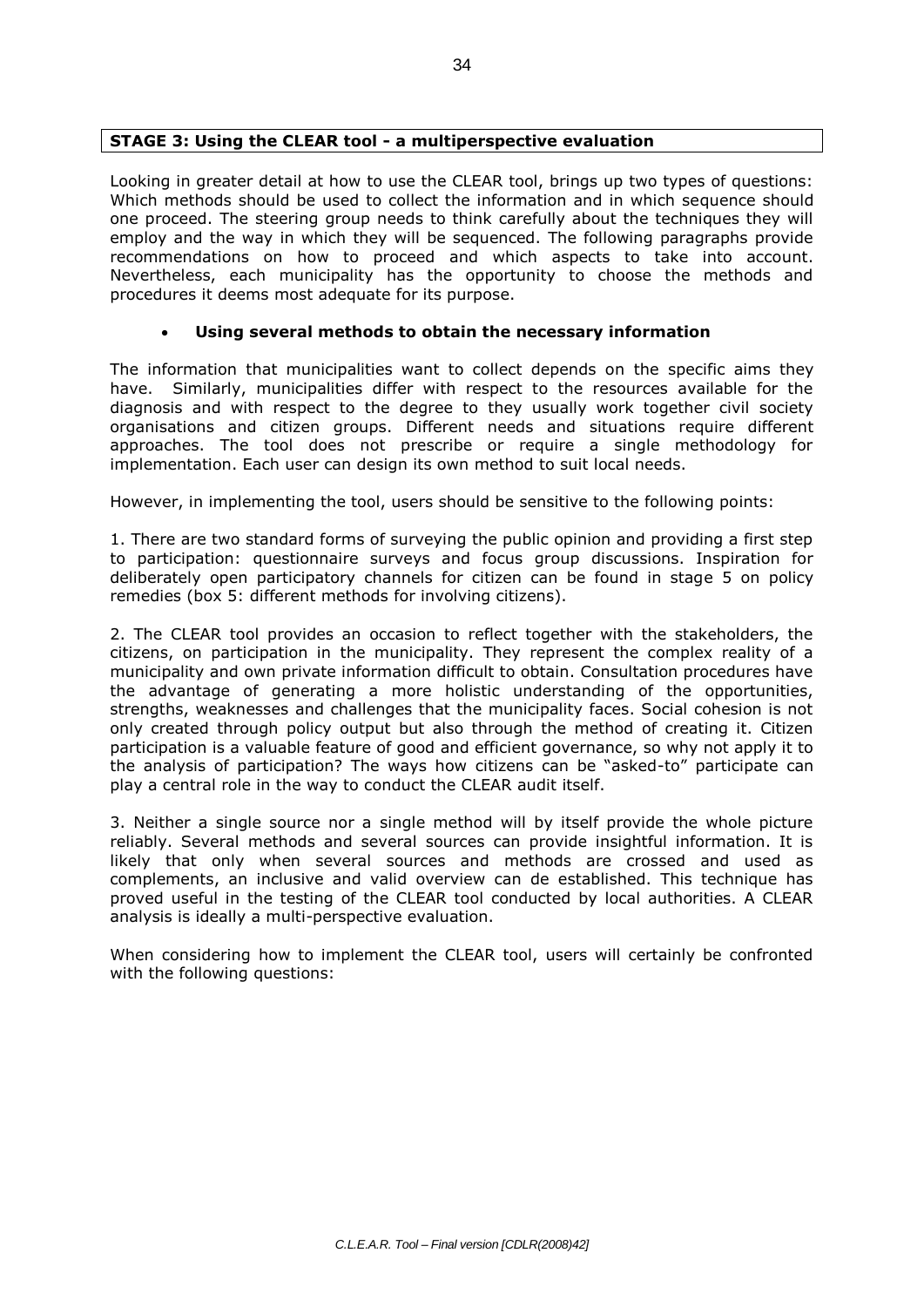## *Which sources of information to use?*

What data is already available that can be used to answer the questions and what data will it be necessary to collect fresh? For some questions it may be particularly useful to seek proxy measures – those that give a good indication of the general picture (e.g. measures of educational attainment are normally a good proxy for socio-economic status). Existing data sources often provide information that can be used for this purpose. Available data can considerably accelerate the audit. For other questions it may be more useful to seek judgments and opinions from a variety of stakeholders. The tool probably requires some new data collection but this aspect can be a relatively small and low cost part of the assessment.

## *Rather rely on quantitative or qualitative information?*

The tool does not anticipate a particular technique or approach. Some questions lend themselves to collecting quantitative information (e.g. those around skills). Quantitative methods give insights into strength of phenomenon and representativeness. Other questions are more suited to more qualitative techniques such as interviews or focus groups. Inevitably, therefore, users of the tool will need to have a mixed approach: interviews with some stakeholders, perhaps a survey to collect particular information, focus groups with particular citizens, as well as drawing upon existing information sources. The precise mix will depend upon the resources available to the users of the tool and the amount of effort they want to commit to the diagnosis.

## *Who should be targeted with the questionnaire?*

The range of stakeholders in this field is potentially large: from elected politicians and their political parties; through employees of various public bodies; to organised interests, community groups and, indeed, individual citizens with no recognised affiliation. It is up to the sponsoring users of the tool to decide which stakeholders it will want to involve, bearing in mind the aim of the survey identified in phase 1.

## Which geographic area to include in the audit?

In some areas it may be best suited for use at the municipal level. In cities it may be more appropriate to think in terms of smaller communities or neighbourhoods or, even, for comparing between neighbourhoods in the same city.

## *Outsourcing of data collection?*

Where data needs to be collected from stakeholders (as opposed to simply being retrieved from existing data) some users of the tool may feel it is most appropriate to collect the information themselves, using their in-house expertise. Others may employ specialist consultants to collect and/or analyse the evidence on their behalf. Both approaches are potentially appropriate. However, it is eventually the responsibility of the commissioning organisation to take on-board the findings and respond to them.

## *Reliable archiving to ensure results can be reproduced*

For the audit to be replicable archive management is crucial. All documents or informative materials have to be securely kept in an ordered way and in durable formats that can minimise the risk of losing data. Transparent methods also enhance the credibility of the audit.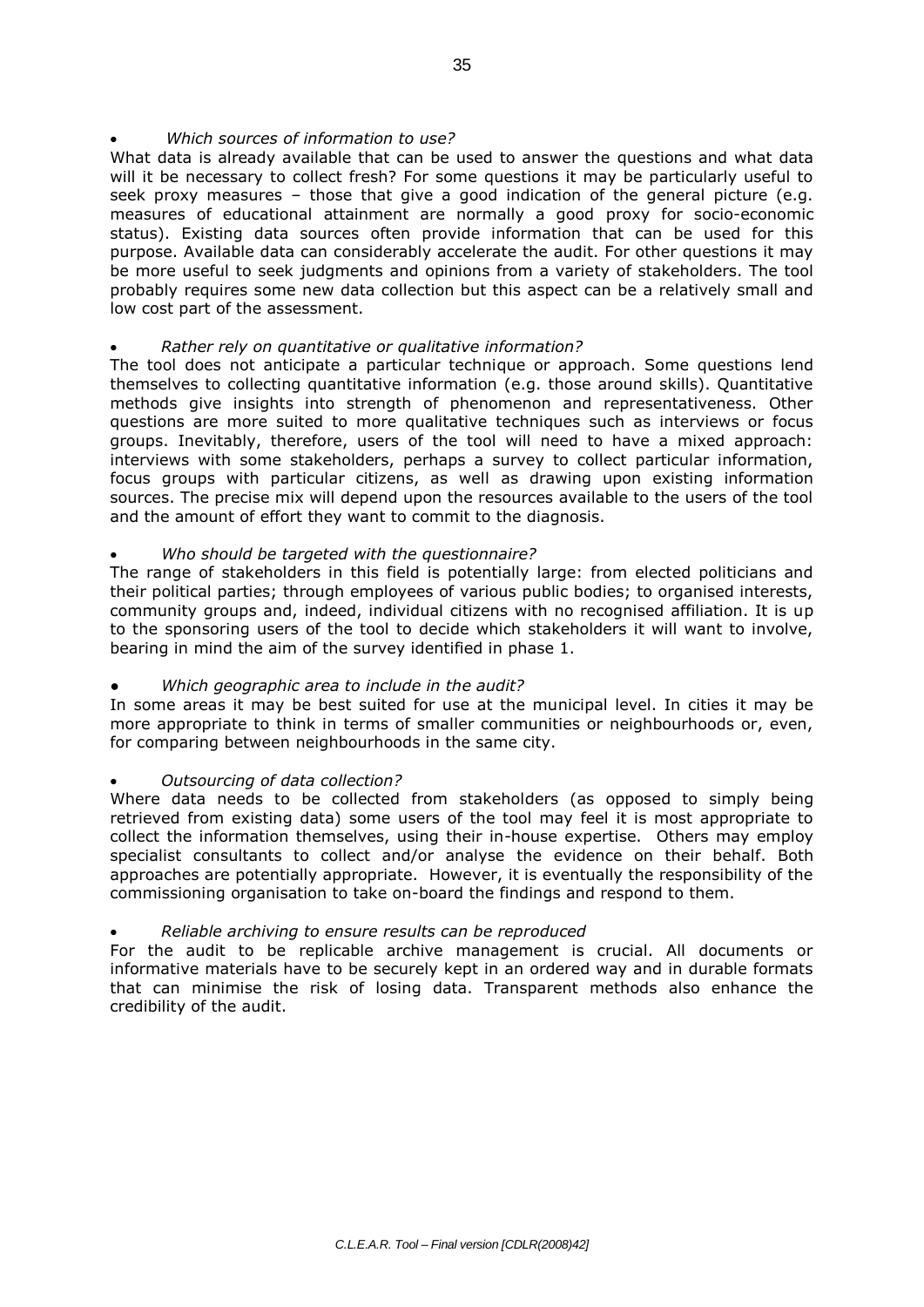## **Implementation in two stages: quick overview and deep analysis**

The second set of questions on how to use the CLEAR tool is where to start and how to proceed. Of course it is possible to directly work through the entire CLEAR questionnaire with all the means available. This can be recommended if a very thorough analysis is planed anyways.

However in most cases, it can be recommended to proceed into stages. First use the CLEAR tool for a "quick scan" to obtain an overview of the situation of participation and only then carry on with a more detailed in-depth analysis. The advantage of this procedure is that the objectives can be clarified and that the resource can be most efficiently employed on those aspects that need most investigation. As can be seen in the info box on the quick scan, such a preliminary step does not have to be complicated nor delay the audit. On the contrary, it might accelerate it by making it more efficient. In some situations a quick scan can already be sufficient for the purpose of the municipality. Its main disadvantage is that it will not allow involving stakeholders or to obtain several perspectives of the situation. However, it is always useful as a first step.

## **Box 3: Quick scan - a first step or an economic way of making use of the CLEAR tool**

Users of the tool may not want to collect all of the information at the same time. They may want, first of all, to undertake an initial diagnosis in-house, using a small team of civil servants or elected officials - e.g. the steering group- before extending the process to other stakeholders or focusing upon specific communities of geography or interest. The CLEAR tool can thus already be used even when little resources are available.

A quick scan of the situation of participation can be obtained by going through the questionnaire and trying to obtain the best possible answers drawing on available data sources and estimations of the steering group. The better available data sources can actually cover the various aspects of the CLEAR tool, the greater the value of the quick scan.

## **STAGE 4. Analysing the results - identifying strengths and weaknesses of citizen participation**

Interpreting the data collected from the survey is a crucial stage of the self-assessment proposed by CLEAR.

In several cases understanding the implications of the information gathered under the different headings of the CLEAR tool is quite straightforward. A statistical overview of the socio-economic profile of a particular geographic area gives quite direct insights into the can-do factor of the population. However, other questions are more difficult to interpret. Especially open questions do not come with a scale indicating whether the answer should be counted as positive or negative.

Also an easy-to-understand quantitative indicator requires interpretation in the sense that it needs to be assessed against the background of expectations and wishes. For example: is the result satisfactory as compared to an ideal situation or satisfactory as compared to how the inhabitants involvement in local decision-making could realistically be?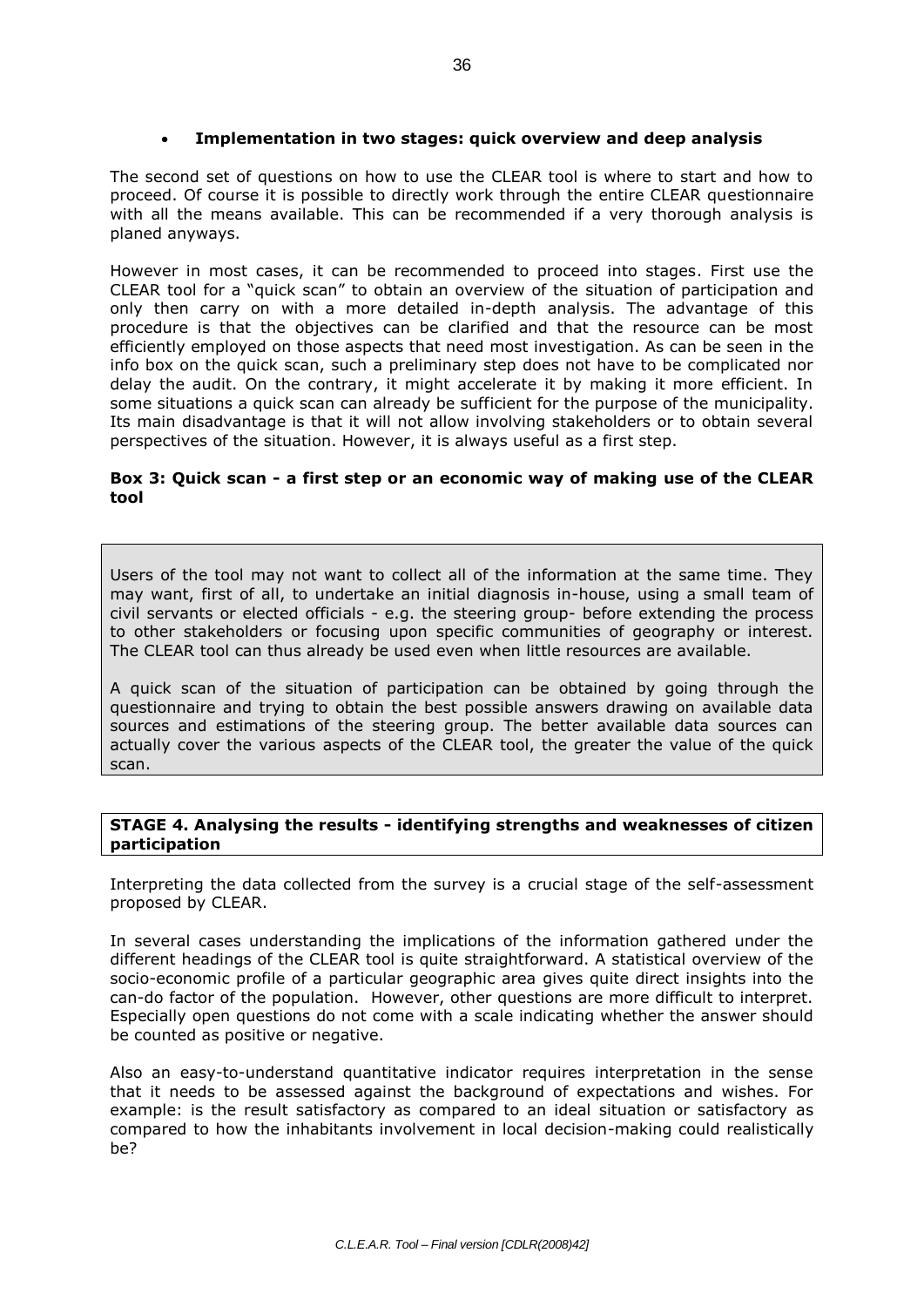There are no universal answers to these questions. The results therefore require interpretation by those conducting the assessment. In contrast to regular auditing tools, the self-assessment approach of the CLEAR tool does not provide a fixed benchmark but suggests that it is inadequate and possibly misleading to provide criteria developed without considering the particular context. It rather invites its users themselves to establish the reference points and ultimately the goals, they consider appropriate for their municipality.

Stage 4 therefore is primarily about a process of creating an understanding of the situation of participation. The assessment is the result of a deliberative process, rather than of the mere computation of data.

#### **What does such an interpretation process look like?**

In a nutshell, the process of interpreting the data collected in the framework of a CLEAR self-assessment, is, firstly about defining a satisfactory level and an optimal level for each of the five CLEAR factors. Secondly it is about determining where the municipality currently stands on this scale. Finally, the process requires deliberating on what should be done to improve the situation.

As each of these three stages requires interpretation and deliberation, they should not be undertaken by one person nor behind closed doors. It should rather be an open process taking into account the view of various stakeholders and citizens who are primarily concerned. Associating them to the evaluation provides an opportunity to create a common understanding of the situation within the community and to lay the basis for future acceptance of the measures to be taken. The steering committee, if it already includes different stakeholders, could be an adequate forum for this analysis, as could be the City council, the body representing citizens. Analysing and drawing conclusions from the collected data, can also be the opportunity to go beyond ordinary modes of government and include citizens on a larger scale. Arguably the most consistent approach would be to allow citizens to participate in a deliberation on participation.

Several deliberative methods may be envisaged. From citizens' panels to citizens' juries, various forms of joint deliberation or even co-decision are known all over Europe. With their different names and traditions also go different ways of choosing participants and different degrees of decision-making competence (see also box 5 in stage 5). The important thing is that citizens' have a say in the process and that they are associated to the deliberation.

It might seem that because it is the outcome of a deliberative process, that the result of a CLEAR self-assessment is completely subjective. However the result also has an objective dimension. Firstly, the conclusions drawn are based on data which as such is objective. Secondly, by making the criteria through which the results are interpreted explicit, it is possible to objectively understand the way in which conclusions have been drawn. Results can thus be reproduced and comparisons can be made over time. It is therefore of great importance to spell out and carefully document the criteria used.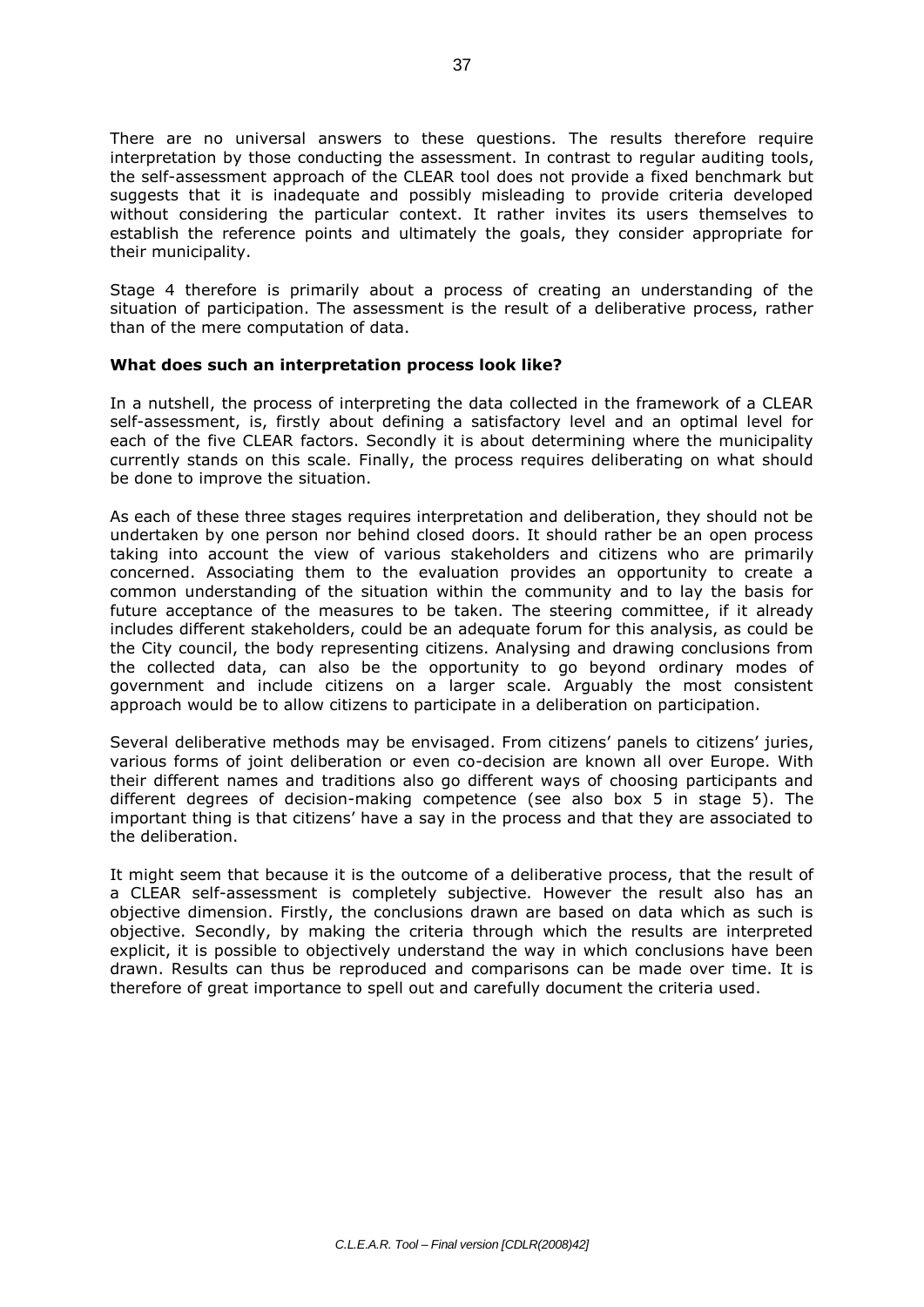#### **How to actually analyse the data?**

#### *(i) For each factor develop reference points for data anlysis*

The first step in the deliberation process consists of collectively determining references points for each of the five factors in order to be able to interpret the collected information. For each factor an optimal or desirable situation should be described. What would be the optimal conditions "to be able to", "to be willing to", "to have the channels to", "to be asked to" and "to be considered in" participation? A reference point for comparing the existing situation with an ideal situation can be complemented with other reference points. What would be a feasible or satisfactory situation; what would be the minimum acceptable and what would be an unacceptable situation?

This first stage of the deliberation could be to create a scale or a benchmark to interpret the results. The key idea here would be to define each level of each scale, making clear what it takes to attain the next level, e.g. on the "asked-to" dimension to go from acceptable to satisfactory. It could for example be decided to create a scale from one to ten (or e.g. one to five), where one describes a worst case scenario and ten (five) an ideal situation, leaving values between to describe intermediate scenarios. The more detailed those scales are defined (it is not the numbers in the scales that matter most), the easier it will be in the second stage to determine the existing situation of citizens participation and the easier it will be to compare results, for example over time. However, is not indispensable to develop detailed benchmarks. What counts is that consensus is created about a reference point, and that stakeholders agree for example on what would be desirable. It is important to document the reasoning behind the scales and references points in order to enhance the reliability and to ensure that the process can be reproduced.

#### *What about an overall conclusion?*

Even though there are now references points for each of the five factors (which has been analysed in the self-assessment process), how important is each of these factors for an overall assessment? It is tempting to assume that all factors in the CLEAR framework should be equally distributed, meaning that a city should, in an optimal situation, perform approximately equally well on each of the factors. Policy responses to a CLEAR diagnosis would seek automatically to build up those areas which register low and, possibly, to diminish the effects of higher scoring components, in order to achieve balance. However, such an assumption misses two fundamental points of the CLEAR framework. Firstly, the five factors are as a first approximation considered independent of each other, forming five dimensions of participation, which allows analysing them one at a time. Their independence implies precisely that they are not complements and that they should all be considered separately. Secondly, the framework is derived from an analysis of participation in different localities and takes, as its starting point, the understanding that all localities are different. Thus it is inevitable that the balance of different components in the CLEAR framework will also vary. Furthermore, both reality and what may be deemed desirable, may vary over time as well as place. It is up to each municipality to determine what the appropriate balance should be for it and to which factor it gives priority in promoting progress.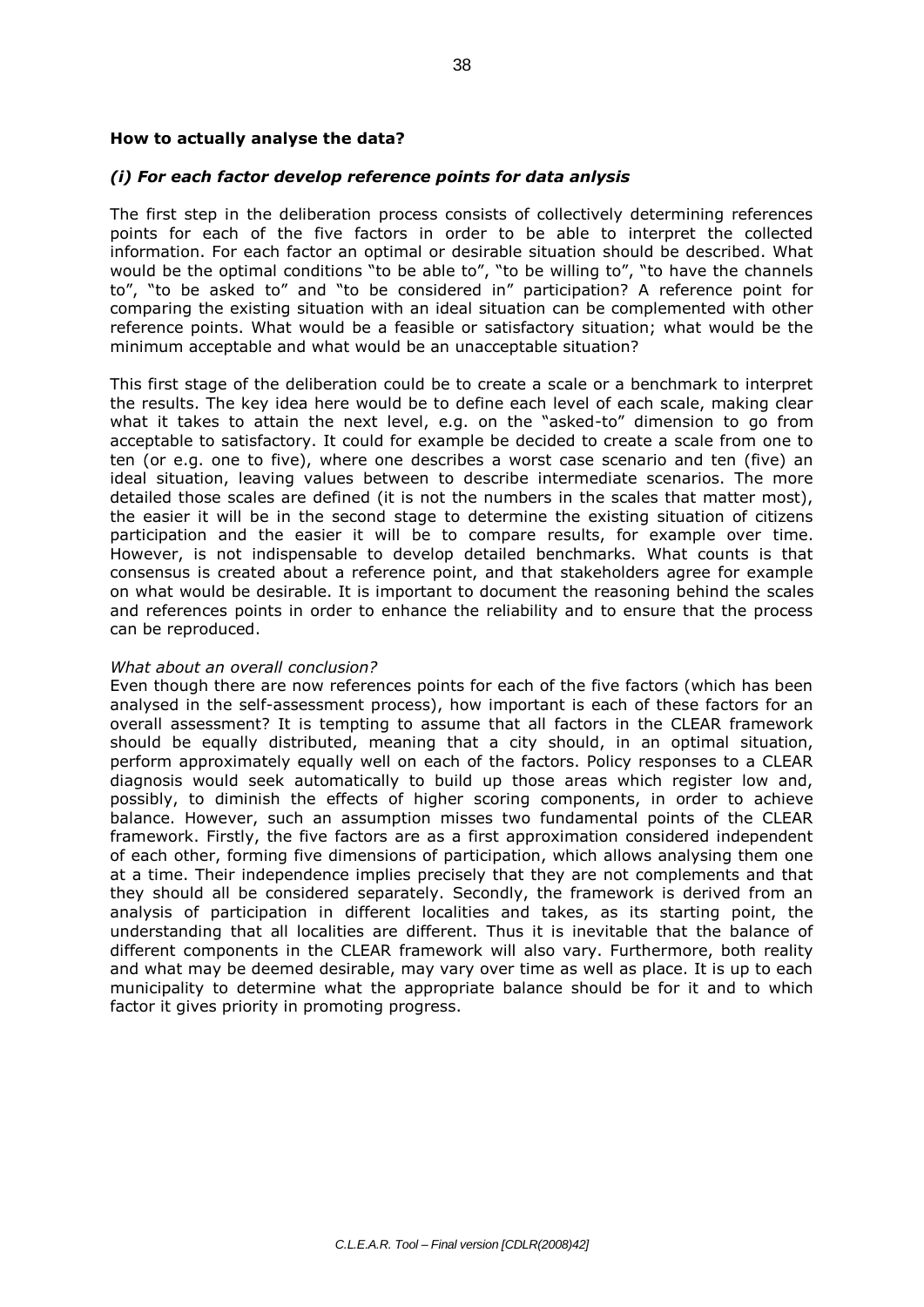## *(ii) Locate the municipality on the developed scales*

The next stage of the deliberation process is to add up the values arising from the collected data on each factor. This can be done by constructing an index based on the scores of the answers on the different questions in the questionnaire. Taking the total score and comparing it to what could be a full score indicates where to place the municipality on the scale developed for each of the five factors. There will probably be a need for for a weighting-process since not each indicator is equally important. How to weight will be decided in the deliberating process. Next it has to be decided, at which level of the scale to score the identified characteristics of the municipality; in short, decide how close the municipality is to an ideal or desired point.

This inevitably entails, at least in part, a judgment, resulting from the deliberation process, especially when there is only one reference point. However, the outcome will also be quite objective when it does not only draw on systematically collected data but also uses a well and predefined scale for interpretation.

The importance given to each element of collected data depends of course on political priorities, but it should also depend on the quality and the significance of the information. High quality or particularly significant information should be attributed higher importance then lower quality or less significant information.

## **Box 4: Consider quality and significance of the information when interpreting data**

*Quality Information Set:*

How good is the information which has been collected? Here, the analysts need to pay attention to such elements as:

The nature of the answers – how complete and accurate is the information collected?

Interpreting the questions - how relevant were the issues being raised by the tool to the circumstances of the locality?

∙The completeness of the questions – how detailed and referenced was the information collected?

*Significance Set:*

What are the implications of the data collected with regards to the practices, methods and programmes promoting participation? Within this set the analysts need to pay attention to elements such as:

∙Quantitative answers – how is the numerical data providing a sample of

the locality's reality?

∙Qualitative answers – how is the qualitative data providing a useful classification of the locality's reality?

∙Interrelationship between answers – how are quantitative and qualitative

data being interrelated in order to obtain a more accurate picture of the locality?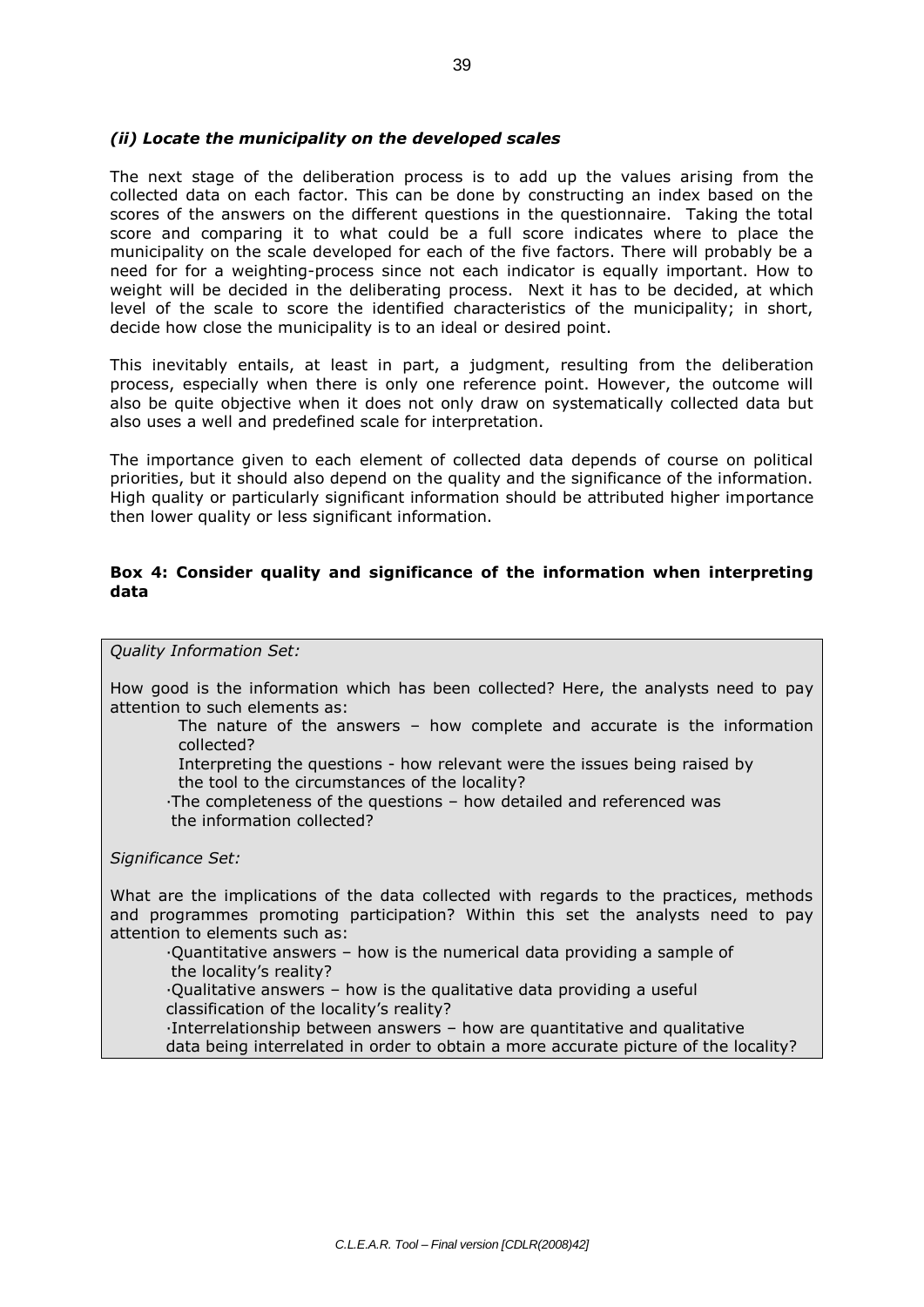If one works with detailed scales to evaluate the data, one could also attribute numbers to each level of the scale, as for example a grade. Distributing grades is equivalent to naming levels of scales differently (such as unsatisfactory, rather satisfactory, satisfactory, more then satisfactory, etc mentioned above). In any way, as with any other scale, it is necessary to define each grade in order to rationalise what it takes to move from one grade to another. An advantage of attributing numbers to the scale would be that one would of course also attribute a number, a "score" or a grade to locate a municipality. Numbers have the advantage that they can be easily plotted.

#### *Creating a CLEAR profile*

The research team that created the CLEAR tool and who interpreted the results of the pilot local authorities, which tested the CLEAR tool, plotted the results in a chart which they called the CLEAR profile. This chart is a nice way of visualising the result of the deliberative scoring procedure. However, such graphic visualisation should not be confused with a very different, predetermined scoring procedure, when answers to the questionnaire (or their averages or mathematically calculated indices) are directly plotted. With the CLEAR profile we are talking about plotting *the interpretation* of the results. The results of a CLEAR assessment, presented in text or numbers, are always the results of a deliberative process.

The point of such profiles is to give an overview showing the results of the evaluation of a given local authority (or more than one) and to help understanding the different factors of CLEAR in that locality. The chart below offers an example of CLEAR profiles for two cities.



## **Graphic 1: Chart of a CLEAR profile**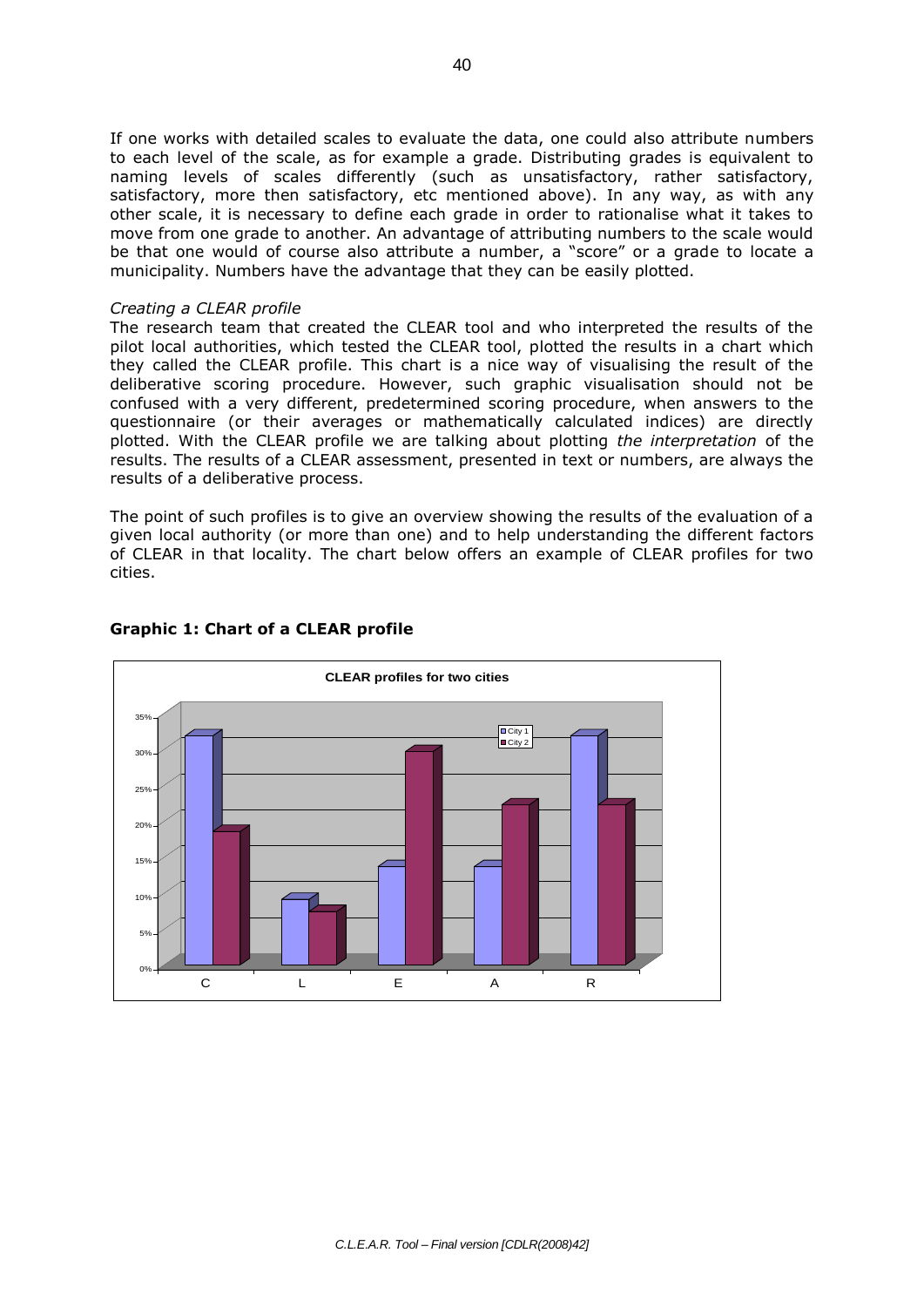The results of a CLEAR analysis are not made for purposes of comparison. As mentioned above, the tool adapts to local circumstances and the questionnaire has to be adapted to obtain more significance for a particular context. In so doing it loses its significance for purposes of comparison. Secondly, the results of the analysis are interpreted in a deliberative process. Consequently, a simple comparison could easily overlook local aspects that have played a role, for example: the aims for implementing the tool, the stakeholders included in the implementation stage, the methods for collecting data, or the interpretation given to specific terms (e.g. community spirit, trust). Due to the adaptable nature of the tool, it is very important not to underestimate these local circumstances.

However, this does not mean that comparison cannot be helpful. For example, different local authorities could take the opportunity to cooperate on implementing the CLEARmethod. In doing so they would create the opportunity to compare with and learn from each other in terms of what good democratic participation is. They may also be able to save resources by using a common method for implementing the CLEAR tool. However, each municipality has to be aware of and take into consideration the special features of and conditions for democratic participation in its community. Such cooperation is therefore best suited to local authorities which are similar in size and have similar geographical, social and economic characteristics.

In an indirect way comparison plays a role even in a deliberative process involving only one particular municipality. Stakeholders will automatically compare the local situation to what they know about other places and will tend to define what they consider satisfactory on the basis of what other municipalities or the national average can offer. Thus, it is natural to feel tempted to compare how the municipality is doing with respect to other municipalities within the region or country. Municipalities can actually be compared (at the expense of individualisation) when the same questionnaire is used and when exactly the same evaluation criteria are applied. Notwithstanding the difficulties that these conditions entail, as mentioned above, comparison of results, cooperation between municipalities on the implementation of the self-assessment and on finding policy responses can be very useful.

Comparison is not only possible with other municipalities but can also take the form of comparison over time within the same local authority. Being able to assess longitudinal developments and measure progress is important for policy making and policy makers. To compare results of evaluation over time, it is necessary firstly to use exactly the same methods of data collection and, secondly, to stick to exactly the same evaluation and scoring criteria. It is therefore very important, to spell out and clarify the scales used as it is to document data collecting methods and the reasoning behind scaling and scoring.

This method allows comparisons and analysing the impact of policy over time. Using scales with numbers, or applying numbers to scales allows visualising these developments in graphics.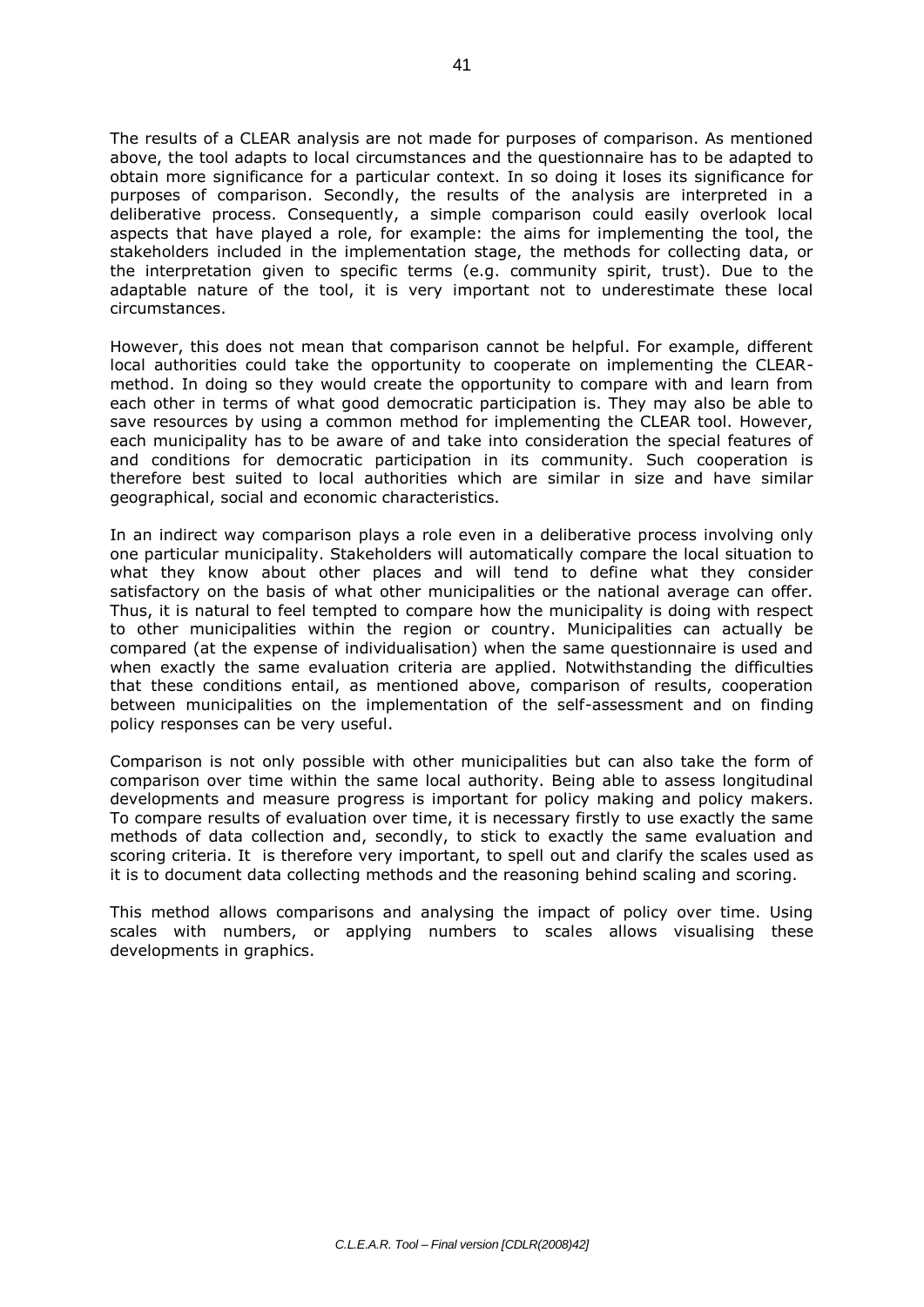## **STAGE 5: Building on the CLEAR analysis - developing policy responses**

If the locality is happy with the results, then there is no need for any policy response. However, it is our assumption that the process will reveal at least some areas where municipalities feel they should take some action to address gaps or limitations in what they currently observe. Again, there is no one-size-fits-all solution. Though, as table 4 indicates, there are a range of responses that municipalities could make if their investigation using the CLEAR framework reveals "gaps" or areas of difficulty. The actual response needs of course to conclude from the analysis undertaken and be adapted to each context. Recommendation 2001(19) of the Committee of Ministers of the Council of Europe provides principals that should guide these individual policy responses.

## **Table 4: Responding to investigative lessons from CLEAR**

| <b>Key factor</b>   | <b>Policy Response</b>                                                                                                                                                                                                                                                                                                                                                                                                                                                       |
|---------------------|------------------------------------------------------------------------------------------------------------------------------------------------------------------------------------------------------------------------------------------------------------------------------------------------------------------------------------------------------------------------------------------------------------------------------------------------------------------------------|
| <b>C</b> an do      | Community development, training and development and<br>practical support through the provision of community<br>centres and resources targeted at those groups<br>or<br>communities that may need help to find their voice.                                                                                                                                                                                                                                                   |
| Like to             | Build a sense of community or neighbourliness. People have<br>to feel part of a community to be comfortable with<br>participation; so strategies of building social or community<br>cohesion may be an important part in creating the right<br>environment for participation                                                                                                                                                                                                 |
| <b>Enabled to</b>   | Strong civic institutions can give the confidence to express<br>their views. They may need to be monitored, challenged<br>and managed so that they provide channels for the<br>representation of a wide range of interests rather than a<br>privileged position for a few. Investing in civic infrastructure<br>and community networks, improving channels<br>of<br>communication is an important part of the policy agenda for<br>municipalities committed to participation |
| Asked to            | Public participation schemes that are diverse and reflexive<br>provide the best option in terms of making the 'ask' factor<br>work. Different groups will require different forms of<br>mobilisation. See Focus on for more details                                                                                                                                                                                                                                          |
| <b>Responded to</b> | A public policy system that shows a capacity to respond -<br>through specific outcomes, ongoing learning and feedback                                                                                                                                                                                                                                                                                                                                                        |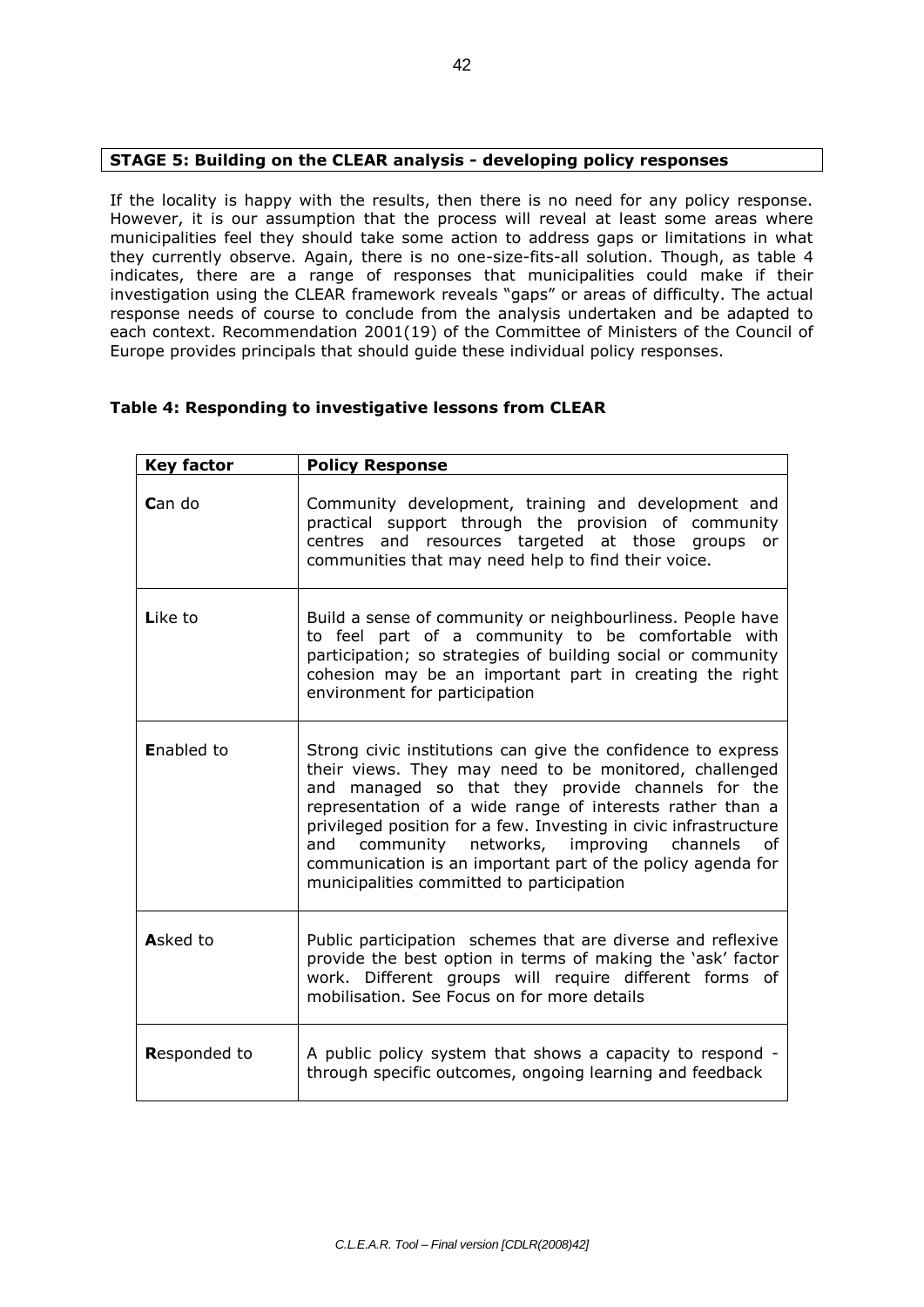The **"can do"** factor can be enhanced by capacity building efforts aimed at ensuring that citizens are given the support to develop the skills and resources needed to engage. Training and development and practical support through the provision of community centres are interesting strategies. These capacity building efforts should particularly be directed to those groups or communities that may need help to find their voice. Skills and resources for participation are not related only to income or social class. Some skills rest on an individual's resources: their education or more broadly their capacity for engagement. The facilities and capacities available in different communities are also important. It is possible for public, voluntary or community bodies to intervene to make up for socio-economic limitations in equipping citizens with the skills and resources for participation.

The most important aspect of analysing **"like to"** is to gain an understanding of the sense of loyalties and identities held in various communities. Recognising and promoting a sense of civic citizenship and solidarity can help develop a positive environment for community engagement. It is not easy to influence or change these feelings, but it is possible. Such is the intention of policies directed at 'civil renewal', which focus upon citizenship education, community development and the engagement of activists and leaders in partnerships for governance and service delivery. Less ambitiously, public policy makers can sign up to the 'precautionary principle', by establishing that interventions will not actually *damage* stocks of social capital – as has so often happened (in urban development, school and hospital reorganisation, land-use planning, etc.)

**"Enabled to".** There is an important role for local authorities in developing compacts with the voluntary and community sectors to ensure they have routes into decision making. Investing in the governance and capacity of 'umbrella' organisations is also important – councils of voluntary service, race equality councils, tenants' federations and civic societies. Such bodies can enable groups that have a quite different primary purpose (e.g. sporting or cultural) to act as participation platforms on issues of concern to their members, and to provide points of access for decision-makers seeking community opinion. A willingness on the part of decision makers to open multiple umbrellas is vital: no one body can be representative of civil society as a whole. Support to specialist community networks that engage marginalised groups is of particular importance

**"Asked to".** The variety of participation options for engagement is important because some people are more comfortable with some forms of engagement such as a public meeting, while others would prefer, for example, to engage through on-line discussions. Some people want to talk about the experiences of their community or neighbourhood, while others want to engage based on their knowledge of a particular service as a user. Rather than seeking 'balance' or 'representativeness' within every participation exercise, public bodies *288* need a broad repertoire of approaches to reach different citizen groups The nature of the 'ask' is also important. Participation can be mobilised by the use of incentives (e.g. honoraria), through establishing a sense of obligation (as in the case of jury duty), or by offering bargains/exchanges (where participation is accompanied by investment). The focus of the 'ask' is also important. It could be directed at a particular neighbourhood or a larger cross-authority population.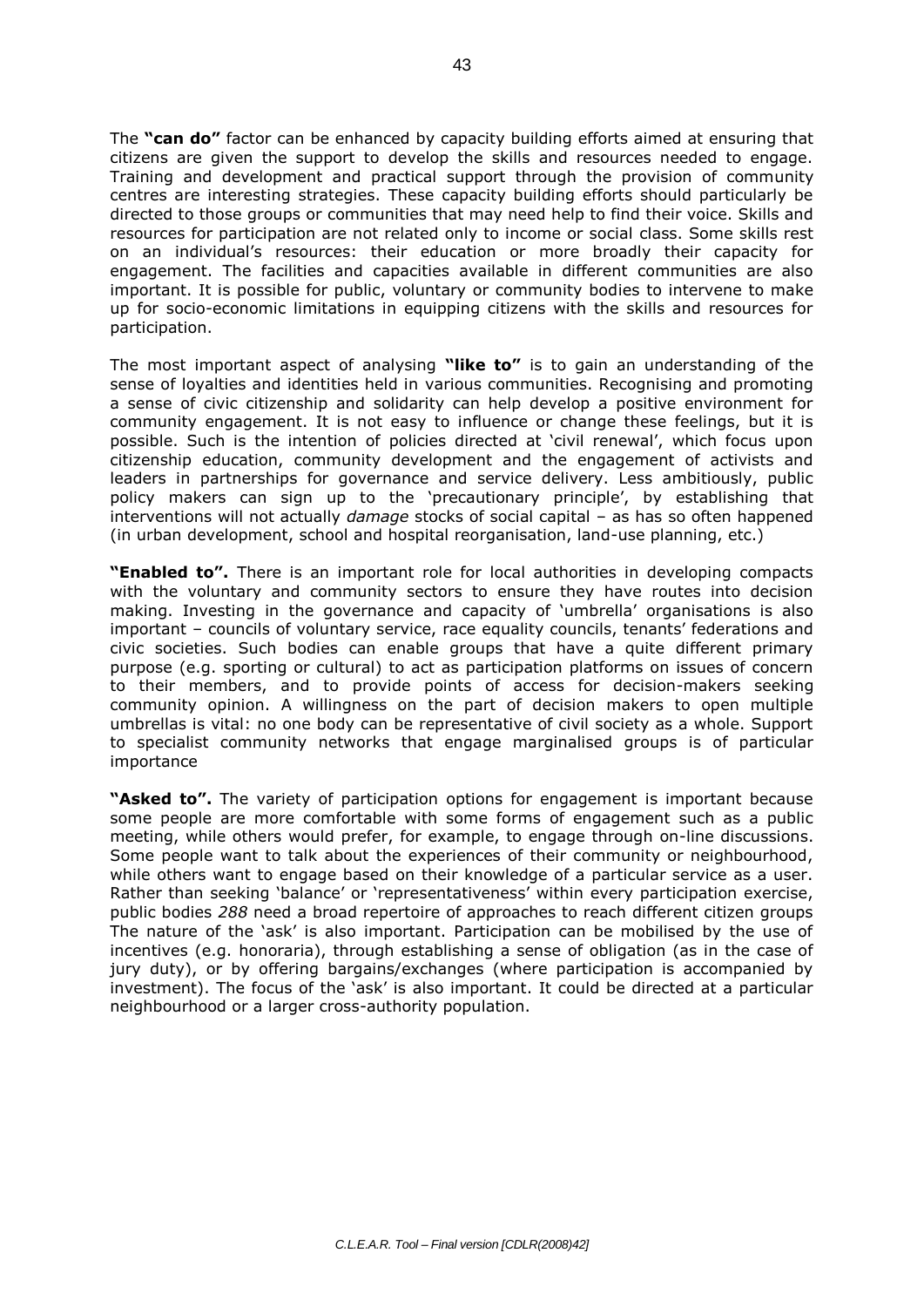## **Box 5 : remedies to the asked-to factor - different methods for involving citizens**

Of course, one of the main areas where municipalities might seek to change their profiles is in relation to their promotion and sponsorship of participation. They can ask their citizens to participate. These changes might involve extending the range of opportunities and initiatives or, more simply, changing the emphasis within them. The following table provides details of some of the many and diverse ways of asking the public their opinion.

| Form                    | <b>Description</b>                                                       |
|-------------------------|--------------------------------------------------------------------------|
| <b>Consultative</b>     | Informs decision makers of citizens' views through<br>a.                 |
| <b>innovations</b>      | combination of methods to explore public opinion.                        |
| <b>Deliberative</b>     | Enabling a cross-section of citizens to have the time and                |
| methods                 | opportunity to reflect on an issue by gathering opinion and              |
|                         | information in order to come to a judgment about an issue or<br>concern. |
| Co-governance           | Arrangements aim to give citizens significant influence during           |
| <b>Mechanisms</b>       | the process of decision making, particularly when it comes to            |
|                         | issues of distribution of public spending and implementation             |
|                         | practice.                                                                |
| <b>Direct democracy</b> | Decision making Referendums called by citizens that come in              |
|                         | two broad forms. Popular initiatives allow the recall of decision        |
|                         | made by elected representatives. Citizens' initiatives - allow           |
|                         | citizens to set the agenda and put an issue up for public<br>decision    |
|                         |                                                                          |
|                         | There are also referendums which are (only) consultative, i.e.           |
|                         | where the outcome is not legally binding.                                |
| <b>E-Democracy</b>      | The use of information and communication technology to give              |
|                         | citizens new opportunities to engage.                                    |

Meeting the challenge of the **"responded to"** factor means asking public authorities how they weigh messages from various consultation or participation events against other inputs to the decision-making process. How are the different or conflicting views of various participants and stakeholders prioritised? Responsiveness is about ensuring feedback from elected representatives to the citizens, which may not be positive – in the sense of accepting the dominant view from participants. Feedback involves explaining how the decision was made and the role of participation within that. Citizens need to learn to live with disappointment: participation will not always 'deliver' on immediate concerns, but remains important. Elected politicians have an important role in promoting a better understanding of politics and through their behaviour and performance ensuring a realistic and honest exchange with citizens about what can be delivered and what can not. Citizens' confidence in the participation process cannot be premised upon 'getting their own way'. Ideas of natural justice are important here: participation is necessary to ensure that citizens get their case heard, and that it receives impartial judgement. If something affects you, you should be able to make your case and have it listened to: but you cannot be guaranteed a positive outcome.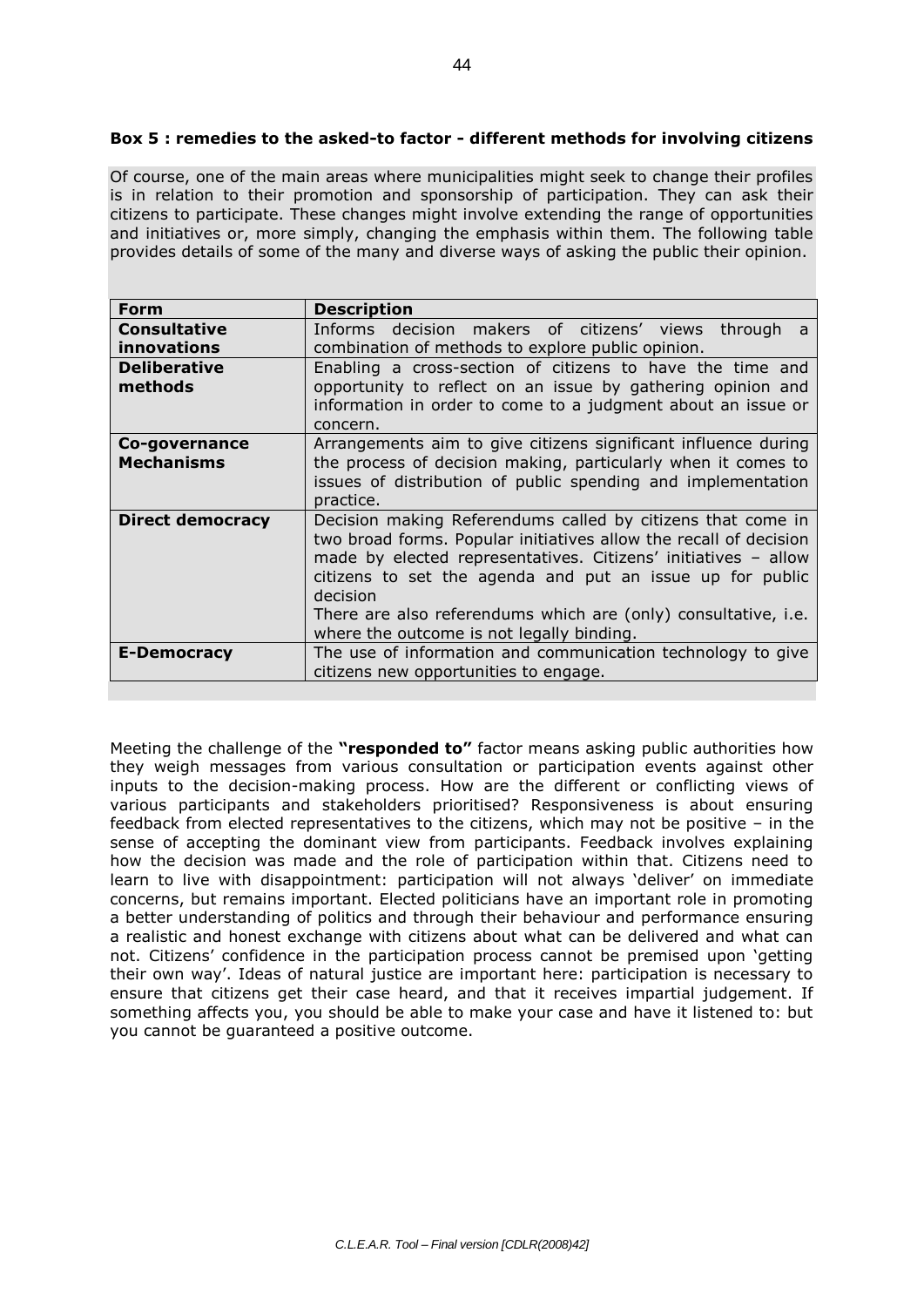## **Annex**

## **Glossary**

## **Community**

A "community" can be defined as a group of interacting people living in a common location. Community is sometimes defines in contrast to society as a tighter and more cohesive social entity, due to the presence of a "unity of will." Communitarism, construes communities as originating from the voluntary acts of pre-community individuals. It emphasizes the role of the community in defining and shaping individuals and their identity. From a communitarian perspective values and beliefs cannot exist outside the public space, in which debate takes place. This suggests that community is a condition and a result of participation. It creates a "sense of community", which from a psychological perspective needs 1) membership, 2) influence, 3) integration and fulfillment of needs, and 4) shared emotional connection.

## **Political Participation**

Political participation can be defined as an *active* engagement by individuals and groups with the governmental processes that affect their lives. This encompasses both involvements in decision-making and acts of opposition. Acts of active engagement include *conventional* political participation (such as voting, standing for office and campaigning for a political party) and *unconventional* acts, which may be legitimate (protesting, lobbying, petitioning).

## **Civil society**

Civil society is composed of the totality of voluntary civic and social organisations and institutions that form the basis of a functioning society as opposed to the force-backed structures of a state (regardless of that state's political system) and commercial institutions.

## **Civic Organisations**

Civic organisations are structures in which civil society is organised. It comprises nongovernmental organisation (NGOs) such as groups, associations, movements. It is defined here in contrast to governmental organisations.

## **Civic activity**

Civic activity is the outcome of the work of civic organisations. In a restricted sense, these activities would need to be in the service of the community. Even though it is clear that the term does not include individual, privately orientated activity, it seems difficult to convincingly differentiate them in terms of purpose. Therefore this definition stresses the author, which needs to be civic organisations.

## **Civic infrastructure**

Civic infrastructure is the context in which civic organisation develop. This infrastructure can facilitate their existence and activities, by providing various types of resources (grants, premises or equipment, staff support, access to facilities,…), organisational structures (umbrella organisations), to access media, decision-makers, etc.

## **Social Capital**

Social capital refers to the collective value of all "social networks" [who people know] and the inclinations that arise from these networks to do things for each other ["norms of reciprocity"]. It is the stocks of social trust, norms and networks that people can draw on to solve common problems.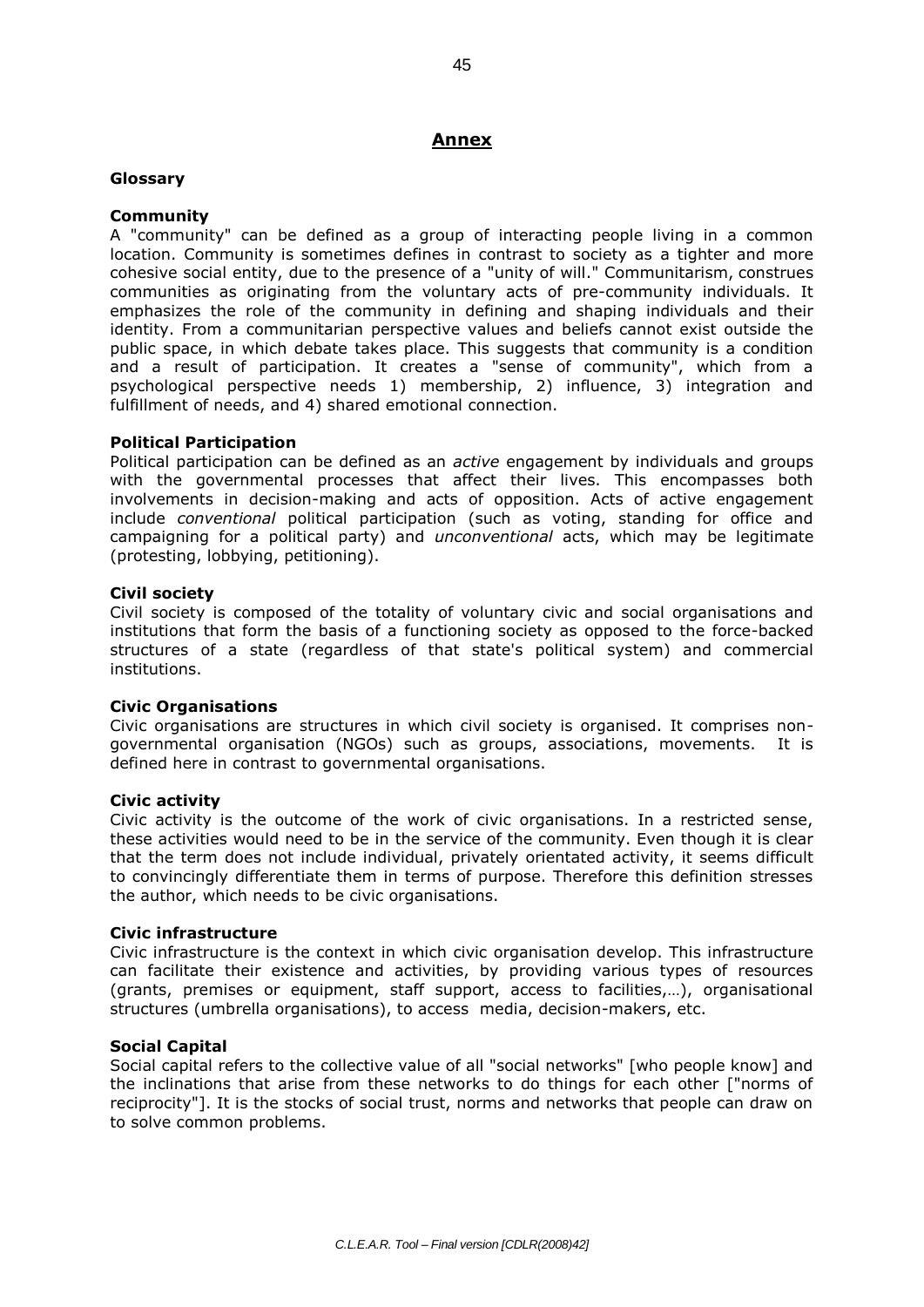As understood by the Council of Europe, social cohesion is the capacity of a society to ensure the welfare of all its members, minimising disparities and avoiding polarisation. A cohesive society is a mutually supportive community of free individuals pursuing these common goals by democratic means. Close to the concept of social capital, social cohesion distinguished different qualities of social relations and underlines its procedural dimension.

#### **CLEAR framework**

Set of conjectures based on the "acquis" of academic research on participation. It summarises various insights and understanding research has produce of public participation into 5 factors.

#### **CLEAR tool**

The CLEAR tool is an auditing tool for citizen participation that uses the insights of the CLEAR framework. The tool consists of a questionnaire which operationalises the five factors and their underlying variables, so that the user can measure the factors and variables to obtain an empirically funded diagnosis of participation in their municipality.

#### **CLEAR profile**

The CLEAR profile is overview chart summarising a given municipalities performance in the five factors of participation. Like an index, it summarises the auditing results. Though, as each audit needs to be adapt the tool to the particular circumstances and aims of each municipality, the CLEAR profile is contingent on these particular aims and priorities and therefore not directly comparable with profiles resulting from other audits.

#### **Capacity**

Capacities are resources, skills and knowledge, which enable an actor to achieve an end. The related term capabilities clarifies the idea of capacities in the sense of resources in a social context. They are ultimately the substantive freedoms he or she enjoys to lead the kind of life he or she has reason to value. Capabilities empower individuals to a freedom to chose (and to participate if he or she whished to do so).

#### **Responsiveness**

Degree to which administration takes account of citizens' input.

#### **Likert Scale**

A Likert scale is a response scale often used in questionnaires, and is the most widely used scale in survey research, where respondents specify their level of agreement to a statement. A five scale Likert item would be 1. Strongly disagree, 2.Disagree, 3. Neither agree nor disagree, 4. Agree, 5. Strongly agree.

#### **Factor**

The term "factor" is used here to name the key "explaining variables" of the phenomenon to be explained: participation. The CLEAR framework is build around five conjectures about participation, which are theoretical and/or empirically found in academic research. The explanans, the explaining element, of each conjecture is what we have named factor. This definition aims at distinguishing this first level of explanation from the second level of explanation, which deals with the question of which *variables* determinate the explaining factors.